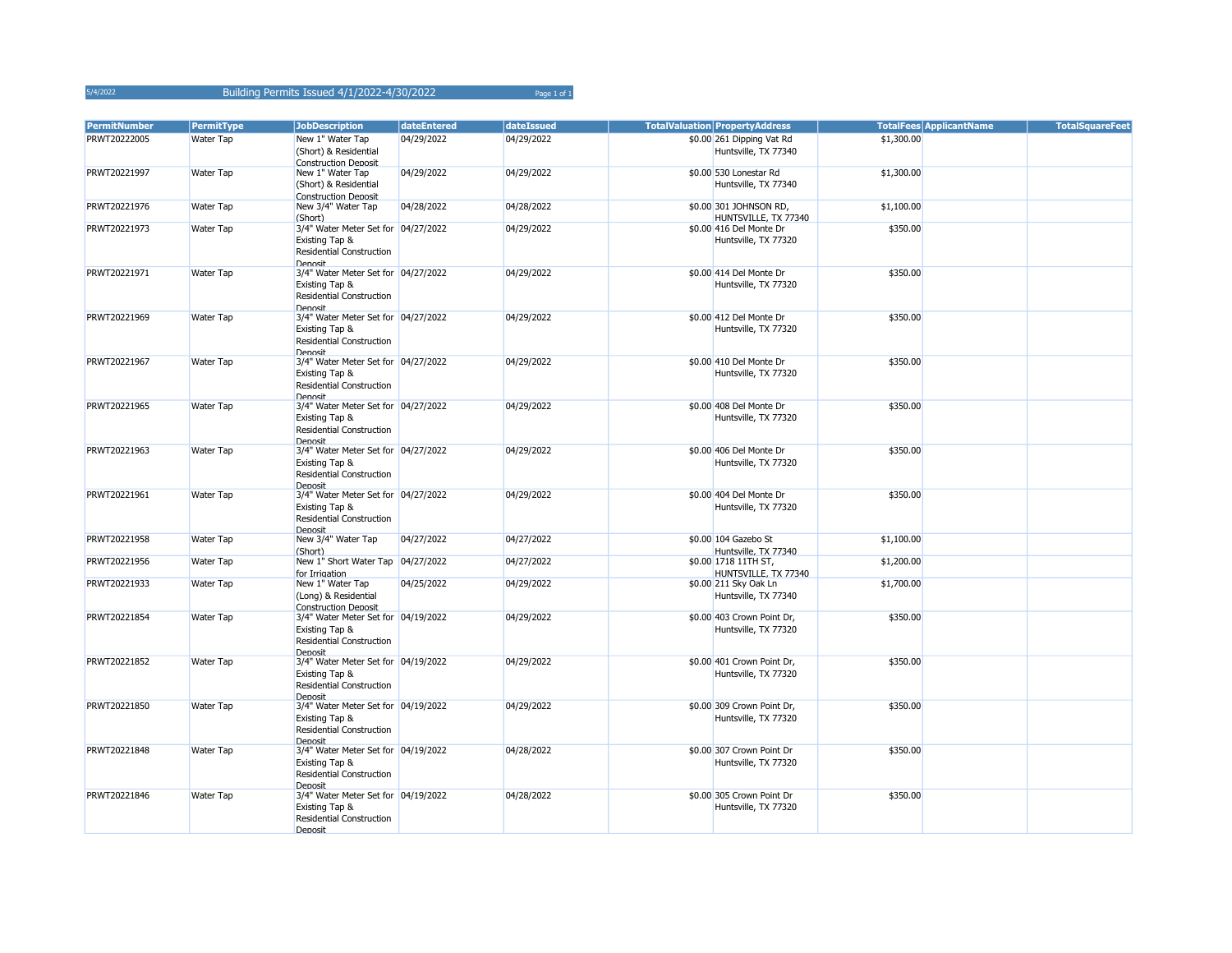| PRWT20221844 | Water Tap        | 3/4" Water Meter Set For 04/19/2022<br>Existing Tap &<br><b>Residential Construction</b><br>Denosit |            | 04/29/2022 | \$0.00 402 Del Monte Dr<br>Huntsville, TX 77320        | \$350.00   |                         |  |
|--------------|------------------|-----------------------------------------------------------------------------------------------------|------------|------------|--------------------------------------------------------|------------|-------------------------|--|
| PRWT20221842 | Water Tap        | 314 Del Monte Dr,<br>Huntsville. TX 77320                                                           | 04/19/2022 | 04/28/2022 | \$0.00 314 Del Monte Dr,<br>Huntsville, TX 77320       | \$350.00   |                         |  |
| PRWT20221840 | Water Tap        | 3/4" Water Meter Set for 04/19/2022<br>Existing Tap &<br><b>Residential Construction</b><br>Denosit |            | 04/28/2022 | \$0.00 312 Del Monte Dr<br>Huntsville, TX 77320        | \$350.00   |                         |  |
| PRWT20221838 | Water Tap        | 3/4" Water Meter Set for 04/19/2022<br>Existing Tap &<br><b>Residential Construction</b><br>Denosit |            | 04/28/2022 | \$0.00 310 Del Monte Dr<br>Huntsville, TX 77320        | \$350.00   |                         |  |
| PRWT20221836 | <b>Water Tap</b> | 3/4" Water Meter Set for 04/19/2022<br>Existing Tap &<br><b>Residential Construction</b><br>Denosit |            | 04/28/2022 | \$0.00 308 Del Monte Dr<br>Huntsville, TX 77320        | \$350.00   |                         |  |
| PRWT20221834 | Water Tap        | 3/4" Water Meter Set for 04/19/2022<br>Existing Tap &<br><b>Residential Construction</b><br>Denosit |            | 04/28/2022 | \$0.00 306 Del Monte Dr,<br>Huntsville, TX 77320       | \$350.00   |                         |  |
| PRWT20221789 | Water Tap        | 3/4" Water Meter Set for 04/13/2022<br>Existing Tap &<br><b>Residential Construction</b><br>Denosit |            | 04/26/2022 | \$0.00 302 PECOS DR,<br>HUNTSVILLE, TX 77320           |            | \$350.00 DeDe Remington |  |
| PRWT20221779 | Water Tap        | 3/4" Water Meter Set for 04/13/2022<br>Existing Tap &<br><b>Residential Construction</b><br>Denosit |            | 04/26/2022 | \$0.00 238 PECOS DR,<br>HUNTSVILLE, TX 77320           |            | \$350.00 DeDe Remington |  |
| PRWT20221777 | Water Tap        | 3/4" Water Meter Set for 04/13/2022<br>Existing Tap &<br><b>Residential Construction</b><br>Denosit |            | 04/26/2022 | \$0.00 236 PECOS DR,<br>HUNTSVILLE, TX 77320           |            | \$350.00 DeDe Remington |  |
| PRWT20221774 | Water Tap        | 3/4" Water Meter Set for 04/13/2022<br>Existing Tap &<br><b>Residential Construction</b><br>Denosit |            | 04/26/2022 | \$0.00 234 PECOS DR,<br>HUNTSVILLE, TX 77320           |            | \$350.00 DeDe Remington |  |
| PRWT20221770 | <b>Water Tap</b> | 3/4" Water Meter Set for 04/13/2022<br>Existing Tap &<br><b>Residential Construction</b><br>Denosit |            | 04/26/2022 | \$0.00 232 PECOS DR,<br>HUNTSVILLE, TX 77320           |            | \$350.00 DeDe Remington |  |
| PRWT20221754 | Water Tap        | New 1" Water Tap<br>(Short) & Residential<br><b>Construction Deposit</b>                            | 04/12/2022 | 04/13/2022 | \$0.00 224 EVERGREEN DR,<br>HUNTSVILLE, TX 77340       | \$1,300.00 |                         |  |
| PRWT20221748 | <b>Water Tap</b> | New 3/4" Water Tap<br>(Short) & Residential<br><b>Construction Denosit</b>                          | 04/12/2022 | 04/12/2022 | \$0.00 1400 RIVER OAKS DR,<br>HUNTSVILLE, TX 77340     | \$1,200.00 |                         |  |
| PRWT20221708 | Water Tap        | New 1" Water Tap<br>(Short) & Residential<br><b>Construction Denosit</b>                            | 04/08/2022 | 04/12/2022 | \$0.00 250 Rim Rock Rd<br>Huntsville, TX 77340         | \$1,300.00 |                         |  |
| PRWT20221699 | Water Tap        | 1" Water Meter Set for<br>Existing Tap &<br><b>Residential Construction</b><br>Denosit              | 04/08/2022 | 04/13/2022 | \$0.00 5 Lucas Crossing<br>Huntsville, TX 77320        | \$400.00   |                         |  |
| PRWT20221655 | Water Tap        | New 1" Water Tap<br>(Short)                                                                         | 04/06/2022 | 04/06/2022 | \$0.00 420 FM 2821 W,<br>HUNTSVILLE, TX 77320          | \$1,200.00 |                         |  |
| PRWT20221649 | Water Tap        | New 3/4" Water Tap<br>(Short) & Residential<br><b>Construction Deposit</b>                          | 04/05/2022 | 04/12/2022 | \$0.00 1149 H SOUTHWOOD<br>DR, HUNTSVILLE, TX<br>77340 | \$1,200.00 |                         |  |
| PRWT20221648 | Water Tap        | New 3/4" Water Tap<br>(Short) & Residential<br><b>Construction Denosit</b>                          | 04/05/2022 | 04/12/2022 | \$0.00 1149 G SOUTHWOOD<br>DR, HUNTSVILLE, TX<br>77340 | \$1,200.00 |                         |  |
| PRWT20221646 | <b>Water Tap</b> | New 3/4" Water Tap<br>(Short) & Residential<br><b>Construction Deposit</b>                          | 04/05/2022 | 04/12/2022 | \$0.00 1149 F SOUTHWOOD<br>DR, HUNTSVILLE, TX<br>77340 | \$1,200.00 |                         |  |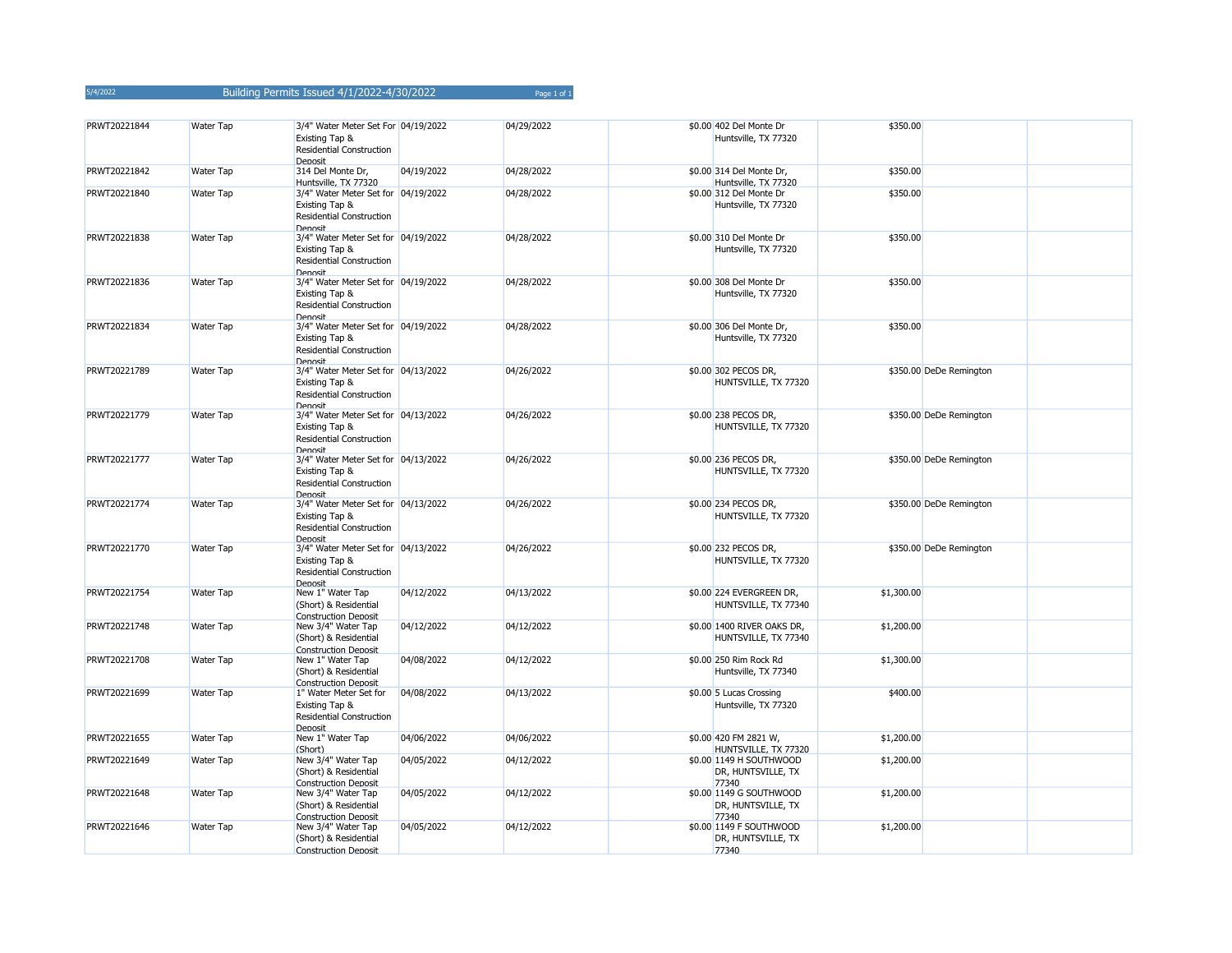| PRWT20221645 | <b>Water Tap</b> | New 3/4" Water Tap<br>(Short) & Residential<br><b>Construction Denosit</b>                          | 04/05/2022 | 04/12/2022 | \$0.00 1149 E SOUTHWOOD<br>DR, HUNTSVILLE, TX<br>77340  | \$1,200.00 |  |
|--------------|------------------|-----------------------------------------------------------------------------------------------------|------------|------------|---------------------------------------------------------|------------|--|
| PRWT20221619 | Water Tap        | New 1" Water Tap<br>(Long) & Residential<br><b>Construction Deposit</b>                             | 04/04/2022 | 04/04/2022 | \$0.00 165 Sky Oak Ln<br>Huntsville, TX 77340           | \$1,700.00 |  |
| PRWT20221611 | Water Tap        | New 2" Short Water Tap 04/01/2022<br>for Irrigation                                                 |            | 04/06/2022 | \$0.00 2506 PINE SHADOWS<br>DR, HUNTSVILLE, TX<br>77320 | \$2,300.00 |  |
| PRWT20221607 | Water Tap        | 3/4" Water Meter Set for 04/01/2022<br>Existing Tap &<br><b>Residential Construction</b><br>Denosit |            | 04/22/2022 | \$0.00 108 CAPE BUFFALO DR,<br>HUNTSVILLE, TX 77320     | \$350.00   |  |
| PRWT20221605 | Water Tap        | 3/4" Water Meter Set for 04/01/2022<br>Existing Tap &<br><b>Residential Construction</b><br>Denosit |            | 04/22/2022 | \$0.00 106 CAPE BUFFALO DR,<br>HUNTSVILLE, TX 77320     | \$350.00   |  |
| PRWT20221603 | Water Tap        | 3/4" Water Meter Set for 04/01/2022<br>Existing Tap &<br><b>Residential Construction</b><br>Denosit |            | 04/22/2022 | \$0.00 509 BLACK BEAR DR,<br>HUNTSVILLE, TX 77320       | \$350.00   |  |
| PRWT20221601 | Water Tap        | 3/4" Water Meter Set for 04/01/2022<br>Existing Tap &<br><b>Residential Construction</b><br>Denosit |            | 04/22/2022 | \$0.00 508 BLACK BEAR DR,<br>HUNTSVILLE, TX 77320       | \$350.00   |  |
| PRWT20221599 | Water Tap        | 3/4" Water Meter Set for 04/01/2022<br>Existing Tap &<br><b>Residential Construction</b><br>Denosit |            | 04/22/2022 | \$0.00 507 BLACK BEAR DR,<br>HUNTSVILLE, TX 77320       | \$350.00   |  |
| PRWT20221597 | Water Tap        | 3/4" Water Meter Set for 04/01/2022<br>Existing Tap &<br><b>Residential Construction</b><br>Denosit |            | 04/22/2022 | \$0.00 505 BLACK BEAR DR,<br>HUNTSVILLE, TX 77320       | \$350.00   |  |
| PRWT20221595 | Water Tap        | 3/4" Water Meter Set for 04/01/2022<br>Existing Tap &<br><b>Residential Construction</b><br>Denosit |            | 04/22/2022 | \$0.00 503 BLACK BEAR DR,<br>HUNTSVILLE, TX 77320       | \$350.00   |  |
| PRWT20221593 | Water Tap        | 3/4" Water Meter Set for 04/01/2022<br>Existing Tap &<br><b>Residential Construction</b><br>Denosit |            | 04/22/2022 | \$0.00 501 BLACK BEAR DR,<br>HUNTSVILLE, TX 77320       | \$350.00   |  |
| PRWT20221561 | Water Tap        | 3/4" Water Meter Set for 03/31/2022<br>Existing Tap &<br><b>Residential Construction</b><br>Denosit |            | 04/04/2022 | \$0.00 122 AVALON DR,<br>HUNTSVILLE, TX 77320           | \$350.00   |  |
| PRWT20221559 | Water Tap        | 3/4" Water Meter Set for 03/31/2022<br>Existing Tap &<br>Residential Construction<br>Denosit        |            | 04/04/2022 | \$0.00 121 AVALON DR,<br>HUNTSVILLE, TX 77320           | \$350.00   |  |
| PRWT20221557 | Water Tap        | 3/4" Water Meter Set for 03/31/2022<br>Existing Tap &<br><b>Residential Construction</b><br>Denosit |            | 04/04/2022 | \$0.00 120 AVALON DR,<br>HUNTSVILLE, TX 77320           | \$350.00   |  |
| PRWT20221553 | Water Tap        | 3/4" Water Meter Set for 03/31/2022<br>Existing Tap &<br>Residential Construction<br>Denosit        |            | 04/04/2022 | \$0.00 119 AVALON DR,<br>HUNTSVILLE, TX 77320           | \$350.00   |  |
| PRWT20221551 | Water Tap        | 3/4" Water Meter Set for 03/31/2022<br>Existing Tap &<br><b>Residential Construction</b><br>Denosit |            | 04/04/2022 | \$0.00 103 CROWN POINT DR,<br>HUNTSVILLE, TX 77320      | \$350.00   |  |
| PRWT20221545 | Water Tap        | 3/4" Water Meter Set for 03/31/2022<br>Existing Tap &<br><b>Residential Construction</b><br>Denosit |            | 04/04/2022 | \$0.00 101 CROWN POINT DR,<br>HUNTSVILLE, TX 77320      | \$350.00   |  |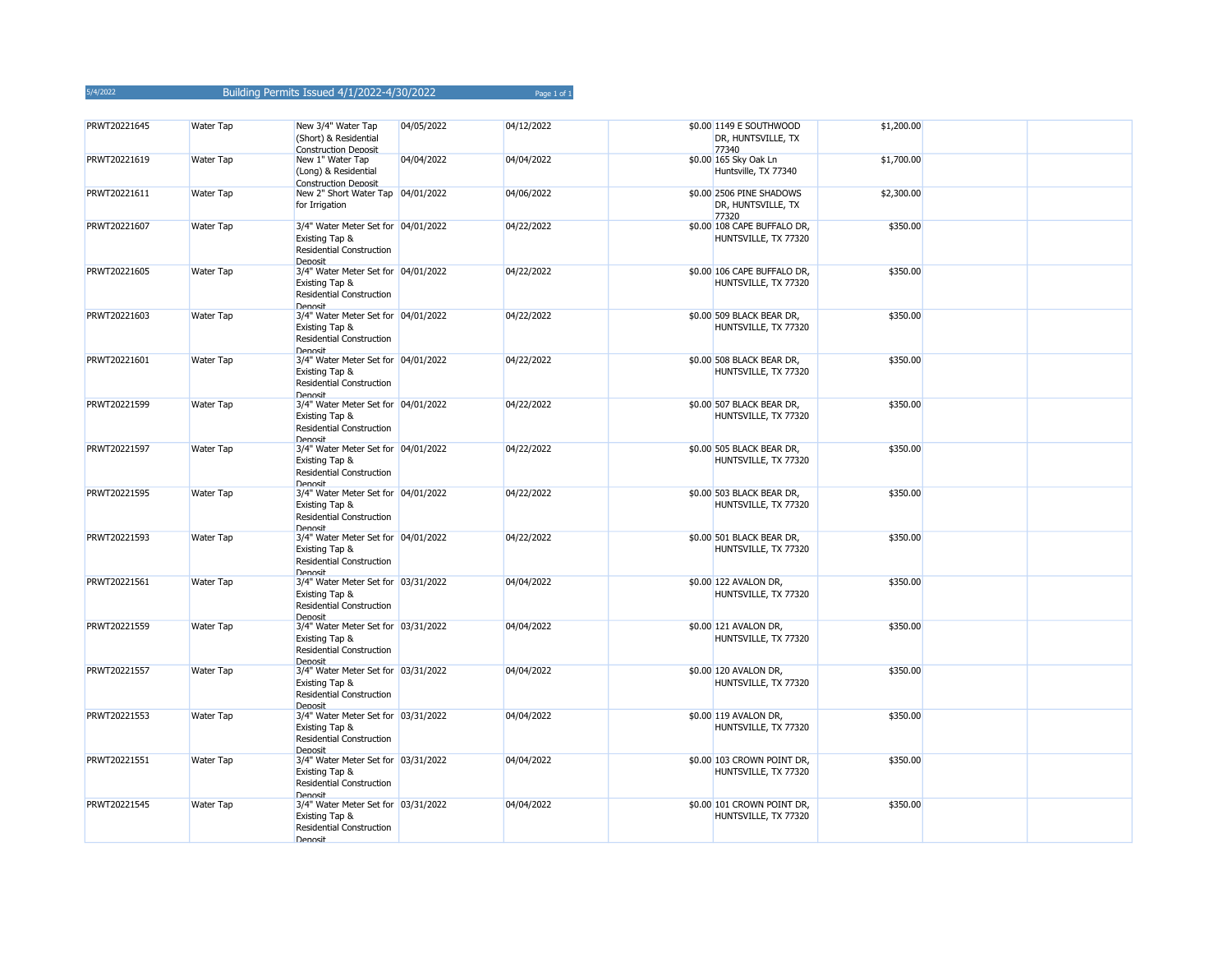| PRWT20221453 | Water Tap        | New 1" Water Tap<br>(Long) & Residential<br><b>Construction Denosit</b>                             | 03/25/2022 | 04/18/2022 | \$0.00 225 EVERGREEN DR,<br>HUNTSVILLE, TX 77340  | \$1,700.00 |                                 |  |
|--------------|------------------|-----------------------------------------------------------------------------------------------------|------------|------------|---------------------------------------------------|------------|---------------------------------|--|
| PRWT20221361 | Water Tap        | New 6" fire line tap                                                                                | 03/18/2022 | 04/25/2022 | \$2,700.00 450 SH 75 N,<br>HUNTSVILLE, TX 77320   |            | \$0.00 Fire Main Solutions, LLC |  |
| PRWT20220969 | <b>Water Tap</b> | 3/4" Water Meter Set for 02/24/2022<br>Existing Tap &<br><b>Residential Construction</b><br>Denosit |            | 04/13/2022 | \$0.00 210 ELK RUN LN,<br>HUNTSVILLE, TX 77320    | \$350.00   |                                 |  |
| PRWT20220967 | Water Tap        | 3/4" Water Meter Set for 02/24/2022<br>Existing Tap &<br><b>Residential Construction</b><br>Denosit |            | 04/13/2022 | \$0.00 208 ELK RUN LN,<br>HUNTSVILLE, TX 77320    | \$350.00   |                                 |  |
| PRWT20220965 | Water Tap        | 3/4" Water Meter Set for 02/24/2022<br>Existing Tap &<br>Residential Construction<br>Denosit        |            | 04/13/2022 | \$0.00 206 ELK RUN LN,<br>HUNTSVILLE, TX 77320    | \$350.00   |                                 |  |
| PRWT20220963 | Water Tap        | 3/4" Water Meter Set for 02/24/2022<br>Existing Tap &<br>Residential Construction<br><b>Denocit</b> |            | 04/13/2022 | \$0.00 204 ELK RUN LN,<br>HUNTSVILLE, TX 77320    | \$350.00   |                                 |  |
| PRWT20220961 | Water Tap        | 3/4" Water Meter Set for 02/24/2022<br>Existing Tap &<br><b>Residential Construction</b><br>Denosit |            | 04/13/2022 | \$0.00 202 ELK RUN LN,<br>HUNTSVILLE, TX 77320    | \$350.00   |                                 |  |
| PRWT20220959 | Water Tap        | 3/4" Water Meter Set for 02/24/2022<br>Existing Tap &<br>Residential Construction<br>Denosit        |            | 04/13/2022 | \$0.00 112 ELK RUN LN,<br>HUNTSVILLE, TX 77320    | \$350.00   |                                 |  |
| PRWT20220957 | Water Tap        | 3/4" Water Meter Set for 02/24/2022<br>Existing Tap &<br>Residential Construction<br>Denosit        |            | 04/13/2022 | \$0.00 110 ELK RUN LN,<br>HUNTSVILLE, TX 77320    | \$350.00   |                                 |  |
| PRWT20220954 | Water Tap        | 3/4" Water Meter Set for 02/24/2022<br>Existing Tap &<br>Residential Construction<br>Denosit        |            | 04/13/2022 | \$0.00 108 ELK RUN LN,<br>HUNTSVILLE, TX 77320    | \$350.00   |                                 |  |
| PRWT20220952 | Water Tap        | 3/4" Water Meter Set for 02/24/2022<br>Existing Tap &<br><b>Residential Construction</b><br>Denosit |            | 04/13/2022 | \$0.00 106 ELK RUN LN,<br>HUNTSVILLE, TX 77320    | \$350.00   |                                 |  |
| PRWT20220950 | Water Tap        | 3/4" Water Meter Set for 02/24/2022<br>Existing Tap &<br><b>Residential Construction</b><br>Denosit |            | 04/13/2022 | \$0.00 104 ELK RUN LN,<br>HUNTSVILLE, TX 77320    | \$350.00   |                                 |  |
| PRWT20220948 | Water Tap        | 3/4" Water Meter Set for 02/24/2022<br>Existing Tap &<br>Residential Construction<br>Denosit        |            | 04/13/2022 | \$0.00 102 ELK RUN LN,<br>HUNTSVILLE, TX 77320    | \$350.00   |                                 |  |
| PRWT20220946 | Water Tap        | 3/4" Water Meter Set for 02/24/2022<br>Existing Tap &<br>Residential Construction<br>Denosit        |            | 04/12/2022 | \$0.00 301 BLUE CRANE ST,<br>HUNTSVILLE, TX 77320 | \$350.00   |                                 |  |
| PRWT20220867 | Water Tap        | 3/4" Water Meter Set for 02/21/2022<br>Existing Tap &<br><b>Residential Construction</b><br>Denosit |            | 04/13/2022 | \$0.00 320 BLUE CRANE ST,<br>HUNTSVILLE, TX 77320 | \$350.00   |                                 |  |
| PRWT20220865 | Water Tap        | 3/4" Water Meter Set for 02/21/2022<br>Existing Tap &<br>Residential Construction<br>Denosit        |            | 04/13/2022 | \$0.00 313 BLUE CRANE ST,<br>HUNTSVILLE, TX 77320 | \$350.00   |                                 |  |
| PRWT20220863 | Water Tap        | 3/4" Water Meter Set for 02/21/2022<br>Existing Tap &<br>Residential Construction<br>Denosit        |            | 04/13/2022 | \$0.00 311 BLUE CRANE ST,<br>HUNTSVILLE, TX 77320 | \$350.00   |                                 |  |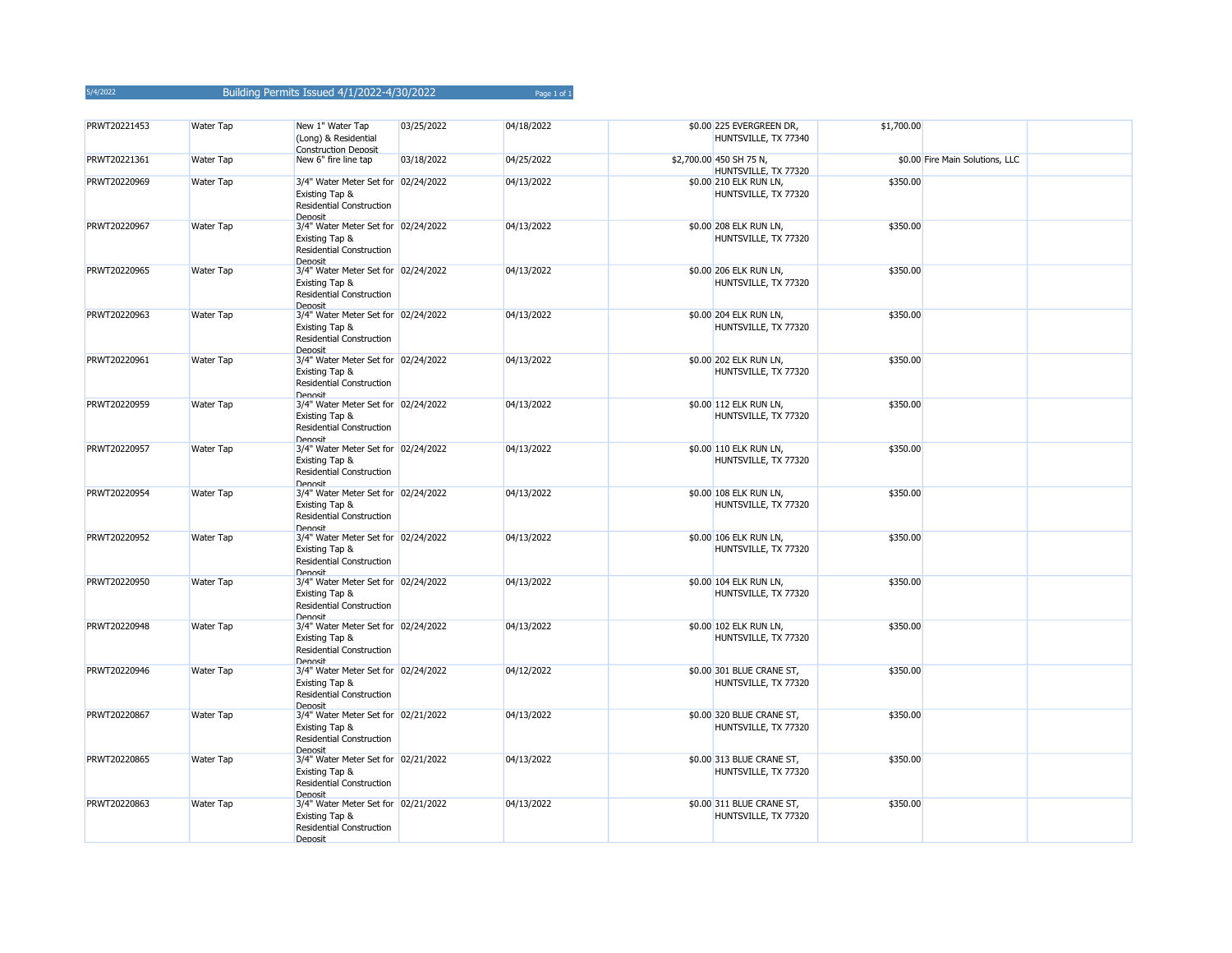| PRWT20220861 | Water Tap             | 3/4" Water Meter Set for 02/21/2022<br>Existing Tap &<br>Residential Construction<br>Denosit                     |            | 04/13/2022 | \$0.00 309 BLUE CRANE ST,<br>HUNTSVILLE, TX 77320                       | \$350.00   |                      |  |
|--------------|-----------------------|------------------------------------------------------------------------------------------------------------------|------------|------------|-------------------------------------------------------------------------|------------|----------------------|--|
| PRWT20220859 | <b>Water Tap</b>      | 3/4" Water Meter Set for 02/21/2022<br>Existing Tap &<br>Residential Construction<br>Denosit                     |            | 04/13/2022 | \$0.00 307 BLUE CRANE ST,<br>HUNTSVILLE, TX 77320                       | \$350.00   |                      |  |
| PRWT20220857 | <b>Water Tap</b>      | 3/4" Water Meter Set for 02/21/2022<br>Existing Tap &<br><b>Residential Deposit</b>                              |            | 04/12/2022 | \$0.00 305 BLUE CRANE ST,<br>HUNTSVILLE, TX 77320                       | \$350.00   |                      |  |
| PRWT20220855 | Water Tap             | 3/4" Water Meter Set for 02/21/2022<br>Existing Tap &<br>Residential Construction<br>Denosit                     |            | 04/12/2022 | \$0.00 303 BLUE CRANE ST,<br>HUNTSVILLE, TX 77320                       | \$350.00   |                      |  |
| PRTS20221982 | <b>Temporary Sign</b> | 50 Temporary Signs<br>Advertising Wine Down<br>Shop Small - Effective<br>04/28/22-05/16/22                       | 04/28/2022 | 04/28/2022 | \$0.00 999 City Limits<br>Huntsville, TX 77340                          | \$0.00     |                      |  |
| PRTS20221981 | <b>Temporary Sign</b> | 50 Temporary Signs<br><b>Advertising Downtown</b><br>Staycation - Effective<br>05/22/22-06/11/22                 | 04/28/2022 | 04/28/2022 | \$0.00 999 City Limits<br>Huntsville, TX 77340                          | \$0.00     |                      |  |
| PRTS20221826 | <b>Temporary Sign</b> | 25 Temporary Signs<br>Advertising Car Show -<br>Effective 4/15/2022-<br>5/2/2022                                 | 04/18/2022 | 04/19/2022 | \$0.00 999 City Limits,<br>Huntsville, TX 77340                         |            | \$25.00 Mike Mangham |  |
| PRTS20221745 | <b>Temporary Sign</b> | (50) Temporary Signs<br>Advertising "National Day<br>of Prayer" Effective<br>04/14/22 - 05/06/22                 | 04/12/2022 | 04/12/2022 | \$0.00 999 City Limits<br>Huntsville, TX 77340                          | \$25.00    |                      |  |
| PRTS20221744 | <b>Temporary Sign</b> | (50) Temporary Signs<br>advertising "Cinco De<br>Mayo" Effective 4/17/22 -<br>5/8/22                             | 04/12/2022 | 04/12/2022 | \$0.00 999 City Limits<br>Huntsville, TX 77340                          | \$25.00    |                      |  |
| PRTS20221641 | <b>Temporary Sign</b> | 50 Temporary Signs<br>Advertising 5K Color Run<br>- Effective 04/08/22-<br>04/29/22                              | 04/05/2022 | 04/07/2022 | \$0.00 999 City Limits<br>Huntsville, TX 77340                          | \$25.00    |                      |  |
| PRTS20221640 | <b>Temporary Sign</b> | 50 Temporary Signs<br><b>Advertising Easter</b><br>Service - Effective<br>04/05/22-04/26/22                      | 04/05/2022 | 04/05/2022 | \$0.00 999 City Limits<br>Huntsville, TX 77340                          | \$25.00    |                      |  |
| PRTS20221638 | <b>Temporary Sign</b> | 35 Temporary Signs<br><b>Advertising Easter</b><br>Service - Effective<br>04/05/22-04/26/22                      | 04/05/2022 | 04/05/2022 | \$0.00 999 City Limits<br>Huntsville, TX 77340                          | \$25.00    |                      |  |
| PRTS20221579 | <b>Temporary Sign</b> | 50 Temporary Signs<br><b>Advertising Easter</b><br>Service - Effective<br>04/01/22-04/22/22                      | 04/01/2022 | 04/05/2022 | \$0.00 999 City Limits<br>Huntsville, TX 77340                          | \$25.00    |                      |  |
| PRST20222006 | Sewer Tap             | New 4" Short Sewer Tap 04/29/2022<br>into Existing Tap for<br>Sewer to Additional<br><b>Building on Property</b> |            | 04/29/2022 | \$0.00 56 SUNSET LAKE DR,<br>HUNTSVILLE, TX 77340                       | \$1,000.00 |                      |  |
| PRST20221977 | Sewer Tap             | New 4" Sewer Tap<br>(Short)                                                                                      | 04/28/2022 | 04/28/2022 | \$0.00 301 JOHNSON RD,<br>HUNTSVILLE. TX 77340                          | \$1,000.00 |                      |  |
| PRST20221974 | Sewer Tap             | 4" Sewer Connection to<br>Existing Tap                                                                           | 04/27/2022 | 04/29/2022 | \$0.00 416 Del Monte Dr<br>Huntsville, TX 77320                         | \$200.00   |                      |  |
| PRST20221972 | Sewer Tap             | 4" Sewer Connection to<br><b>Existing Tap</b>                                                                    | 04/27/2022 | 04/29/2022 | \$0.00 414 Del Monte Dr<br>Huntsville, TX 77320                         | \$200.00   |                      |  |
| PRST20221970 | Sewer Tap             | 4" Sewer Connection to<br><b>Existing Tap</b>                                                                    | 04/27/2022 | 04/29/2022 | \$0.00 412 Del Monte Dr<br>Huntsville, TX 77320                         | \$200.00   |                      |  |
| PRST20221968 | Sewer Tap             | 4" Sewer Connection to<br><b>Existing Tap</b>                                                                    | 04/27/2022 | 04/29/2022 | \$0.00 410 Del Monte Dr                                                 | \$200.00   |                      |  |
| PRST20221966 | Sewer Tap             | 4" Sewer Connection to 04/27/2022<br><b>Existing Tap</b>                                                         |            | 04/29/2022 | Huntsville, TX 77320<br>\$0.00 408 Del Monte Dr<br>Huntsville, TX 77320 | \$200.00   |                      |  |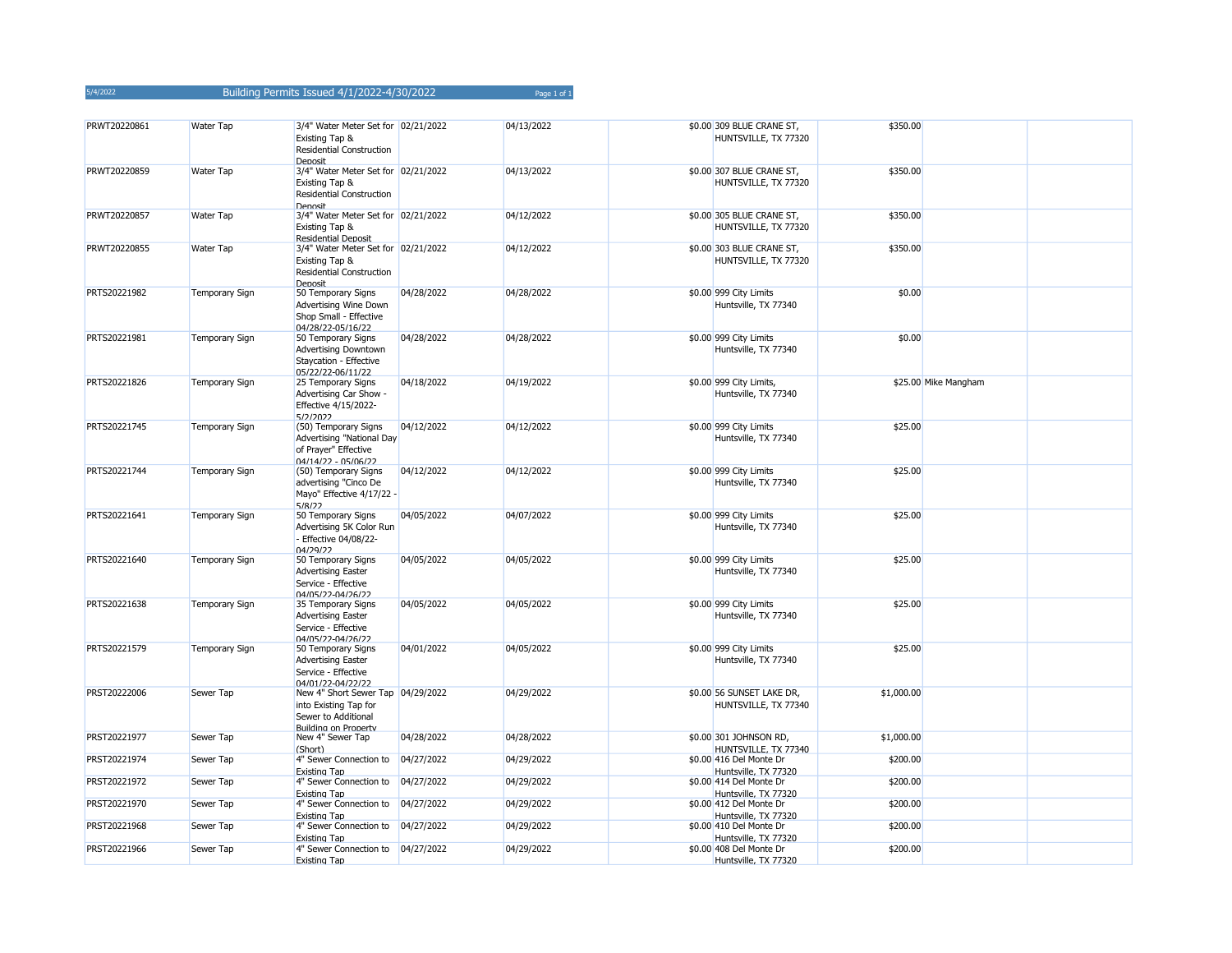| 5/4/2022 | Building Permits Issued 4/1/2022-4/30/2022 | Page 1 of 1 |
|----------|--------------------------------------------|-------------|
|----------|--------------------------------------------|-------------|

| PRST20221964 | Sewer Tap | 4" Sewer Connection to                            | 04/27/2022 | 04/29/2022 | \$0.00 406 Del Monte Dr                             | \$200.00   |                         |  |
|--------------|-----------|---------------------------------------------------|------------|------------|-----------------------------------------------------|------------|-------------------------|--|
| PRST20221962 | Sewer Tap | Existing Tap<br>4" Sewer Connection to            | 04/27/2022 | 04/29/2022 | Huntsville, TX 77320<br>\$0.00 404 Del Monte Dr     | \$200.00   |                         |  |
|              |           | Existing Tap                                      |            |            | Huntsville, TX 77320                                |            |                         |  |
| PRST20221855 | Sewer Tap | 4" Sewer Connection to<br>Existing Tap            | 04/19/2022 | 04/29/2022 | \$0.00 403 Crown Point Dr<br>Huntsville, TX 77320   | \$200.00   |                         |  |
| PRST20221853 | Sewer Tap | 4" Sewer Connection to 04/19/2022                 |            | 04/29/2022 | \$0.00 401 Crown Point Dr                           | \$200.00   |                         |  |
| PRST20221851 | Sewer Tap | Existing Tap<br>4" Sewer Connection to            | 04/19/2022 | 04/29/2022 | Huntsville, TX 77320<br>\$0.00 309 Crown Point Dr   | \$200.00   |                         |  |
| PRST20221849 | Sewer Tap | Existing Tan<br>4" Sewer Connection to            | 04/19/2022 | 04/28/2022 | Huntsville, TX 77320<br>\$0.00 307 Crown Point Dr   | \$200.00   |                         |  |
|              |           | Existing Tap                                      |            |            | Huntsville, TX 77320                                |            |                         |  |
| PRST20221847 | Sewer Tap | 4" Sewer Connection to<br>Existing Tap            | 04/19/2022 | 04/28/2022 | \$0.00 305 Crown Point Dr<br>Huntsville, TX 77320   | \$200.00   |                         |  |
| PRST20221845 | Sewer Tap | 4" Sewer Connection to<br>Existing Tap            | 04/19/2022 | 04/29/2022 | \$0.00 402 Del Monte Dr,<br>Huntsville, TX 77320    | \$200.00   |                         |  |
| PRST20221843 | Sewer Tap | 4" Sewer Connection to                            | 04/19/2022 | 04/28/2022 | \$0.00 314 Del Monte Dr                             | \$200.00   |                         |  |
| PRST20221841 | Sewer Tap | Existing Tap<br>4" Sewer Connection to            | 04/19/2022 | 04/28/2022 | Huntsville, TX 77320<br>\$0.00 312 Del Monte Dr     | \$200.00   |                         |  |
|              |           | Existing Tap                                      |            |            | Huntsville, TX 77320                                |            |                         |  |
| PRST20221839 | Sewer Tap | 4" Sewer Connection to                            | 04/19/2022 | 04/28/2022 | \$0.00 310 Del Monte Dr                             | \$200.00   |                         |  |
|              |           | Existing Tap                                      |            |            | Huntsville, TX 77320                                |            |                         |  |
| PRST20221837 | Sewer Tap | 4" Sewer Connection to 04/19/2022<br>Existing Tap |            | 04/28/2022 | \$0.00 308 Del Monte Dr<br>Huntsville, TX 77320     | \$200.00   |                         |  |
| PRST20221835 | Sewer Tap | 4" Sewer Connection to 04/19/2022                 |            | 04/28/2022 | \$0.00 306 Del Monte Dr                             | \$200.00   |                         |  |
|              |           | Existing Tap                                      |            |            | Huntsville, TX 77320                                |            |                         |  |
| PRST20221790 | Sewer Tap | 4" Sewer Connection to                            | 04/13/2022 | 04/26/2022 | \$0.00 302 PECOS DR,                                |            | \$200.00 DeDe Remington |  |
|              |           | Existing Tap                                      |            |            | HUNTSVILLE, TX 77320                                |            |                         |  |
| PRST20221780 | Sewer Tap | 4" Sewer Connection to<br>Existing Tap            | 04/13/2022 | 04/26/2022 | \$0.00 238 PECOS DR,<br>HUNTSVILLE, TX 77320        |            | \$200.00 DeDe Remington |  |
| PRST20221778 | Sewer Tap | 4" Sewer Connection to<br>Existing Tap            | 04/13/2022 | 04/26/2022 | \$0.00 236 PECOS DR,<br>HUNTSVILLE, TX 77320        |            | \$200.00 DeDe Remington |  |
| PRST20221776 | Sewer Tap | 4" Sewer Connection to 04/13/2022                 |            | 04/26/2022 | \$0.00 234 PECOS DR,                                |            | \$200.00 DeDe Remington |  |
| PRST20221772 | Sewer Tap | Existing Tap<br>4" Sewer Connection to            | 04/13/2022 | 04/26/2022 | HUNTSVILLE, TX 77320<br>\$0.00 232 PECOS DR,        |            | \$200.00 DeDe Remington |  |
|              |           | Existing Tap                                      |            |            | HUNTSVILLE, TX 77320                                |            |                         |  |
| PRST20221755 | Sewer Tap | New 4" Sewer Tap<br>(Short)                       | 04/12/2022 | 04/13/2022 | \$0.00 224 EVERGREEN DR,<br>HUNTSVILLE, TX 77340    | \$1,000.00 |                         |  |
| PRST20221749 | Sewer Tap | New 4" Sewer Tap<br>(Short)                       | 04/12/2022 | 04/12/2022 | \$0.00 1400 RIVER OAKS DR,<br>HUNTSVILLE, TX 77340  | \$1,000.00 |                         |  |
| PRST20221656 | Sewer Tap | New 4" Sewer Tap                                  | 04/06/2022 | 04/06/2022 | \$0.00 420 FM 2821 W,                               | \$1,550.00 |                         |  |
| PRST20221650 | Sewer Tap | (Long)<br>New 4" Sewer Tap                        | 04/05/2022 | 04/12/2022 | HUNTSVILLE, TX 77320<br>\$0.00 1149 G SOUTHWOOD     | \$1,550.00 |                         |  |
|              |           | (Long) to Service G & H                           |            |            | DR, HUNTSVILLE, TX                                  |            |                         |  |
| PRST20221647 | Sewer Tap | New 4" Sewer Tap                                  | 04/05/2022 | 04/12/2022 | 77340<br>\$0.00 1149 E SOUTHWOOD                    | \$1,550.00 |                         |  |
|              |           | (Long) to Service E & F                           |            |            | DR, HUNTSVILLE, TX<br>77340                         |            |                         |  |
| PRST20221637 | Sewer Tap | New 4" Sewer Tap in the 04/05/2022                |            | 04/05/2022 | \$0.00 518 MCDOUGAL ST,                             | \$1,600.00 |                         |  |
|              |           | Street for Existing<br>Residential Structure      |            |            | HUNTSVILLE, TX 77340                                |            |                         |  |
| PRST20221608 | Sewer Tap | 4" Sewer Connection to 04/01/2022                 |            | 04/22/2022 | \$0.00 108 CAPE BUFFALO DR,                         | \$200.00   |                         |  |
| PRST20221606 | Sewer Tap | Existing Tap<br>4" Sewer Connection to            | 04/01/2022 | 04/22/2022 | HUNTSVILLE, TX 77320<br>\$0.00 106 CAPE BUFFALO DR, | \$200.00   |                         |  |
| PRST20221604 | Sewer Tap | Existing Tap<br>4" Sewer Connection to            | 04/01/2022 | 04/22/2022 | HUNTSVILLE, TX 77320<br>\$0.00 509 BLACK BEAR DR,   | \$200.00   |                         |  |
|              |           | Existing Tap                                      |            |            | HUNTSVILLE, TX 77320                                |            |                         |  |
| PRST20221602 | Sewer Tap | 4" Sewer Connection to<br>Existing Tap            | 04/01/2022 | 04/22/2022 | \$0.00 508 BLACK BEAR DR,<br>HUNTSVILLE, TX 77320   | \$200.00   |                         |  |
| PRST20221600 | Sewer Tap | 4" Sewer Connection to 04/01/2022<br>Existing Tap |            | 04/22/2022 | \$0.00 507 BLACK BEAR DR,<br>HUNTSVILLE, TX 77320   | \$200.00   |                         |  |
| PRST20221598 | Sewer Tap | 4" Sewer Connection to 04/01/2022                 |            | 04/22/2022 | \$0.00 505 BLACK BEAR DR,                           | \$200.00   |                         |  |
| PRST20221596 | Sewer Tap | Existing Tap<br>4" Sewer Connection to            | 04/01/2022 | 04/22/2022 | HUNTSVILLE, TX 77320<br>\$0.00 503 BLACK BEAR DR,   | \$200.00   |                         |  |
|              |           | Existing Tap                                      |            |            | HUNTSVILLE, TX 77320                                |            |                         |  |
| PRST20221594 | Sewer Tap | 4" Sewer Connection to 04/01/2022                 |            | 04/22/2022 | \$0.00 501 BLACK BEAR DR,                           | \$200.00   |                         |  |
|              |           | Existing Tap                                      |            |            | HUNTSVILLE, TX 77320                                |            |                         |  |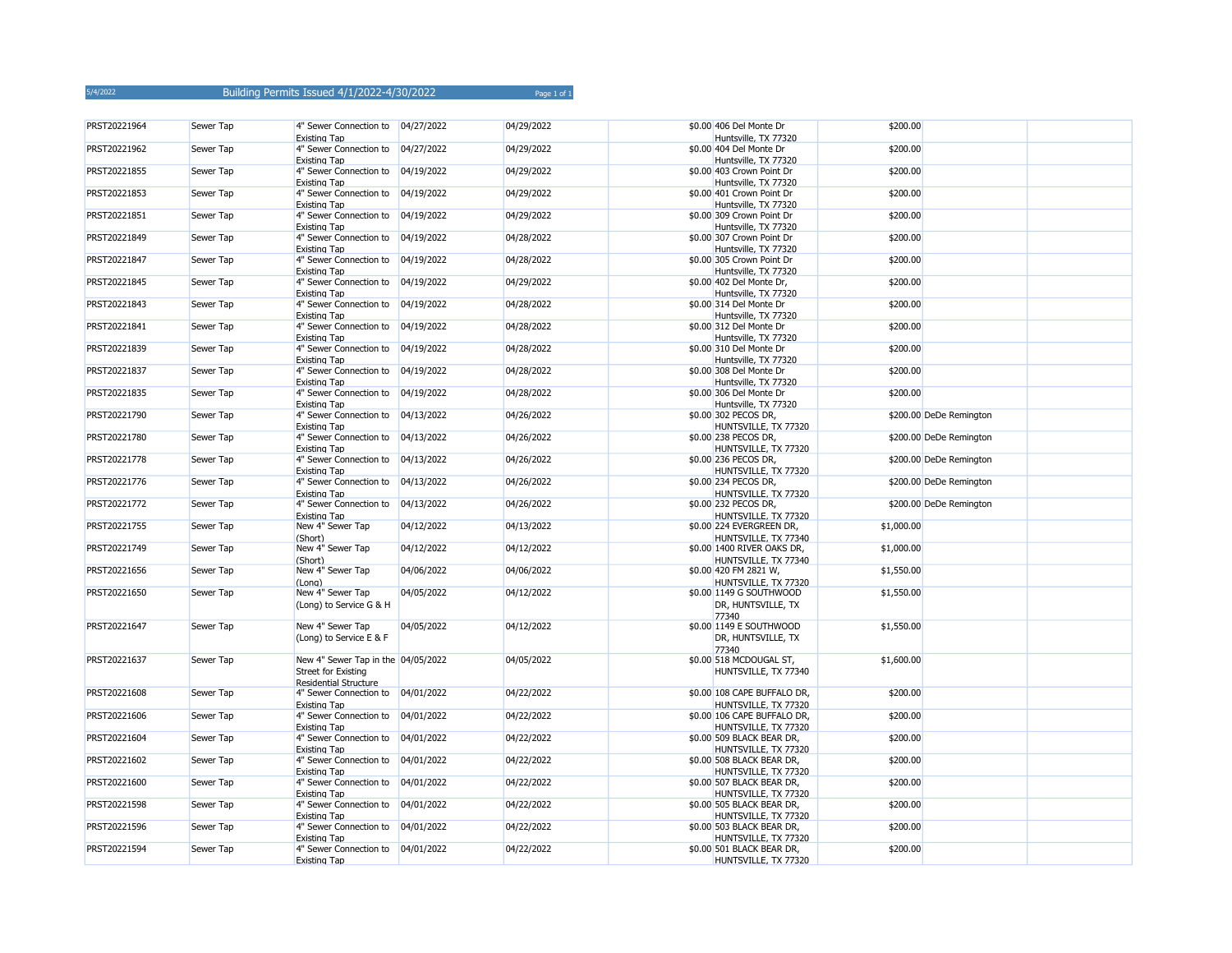| 5/4/2022 | <b>Building Permits Issued 4/1/2022-4/30/2022</b> | Page 1 of 1 |
|----------|---------------------------------------------------|-------------|
|          |                                                   |             |

| PRST20221583 | Sewer Tap | 4" Long Sewer Tap for<br><b>Existing Structure</b>                                                                                                                                             | 04/01/2022 | 04/01/2022 | \$0.00 313 ROUNDABOUT RD,<br>HUNTSVILLE, TX 77320                        | \$1,550.00             |  |
|--------------|-----------|------------------------------------------------------------------------------------------------------------------------------------------------------------------------------------------------|------------|------------|--------------------------------------------------------------------------|------------------------|--|
| PRST20221562 | Sewer Tap | 4" Sewer Connection to<br>Existing Tap                                                                                                                                                         | 03/31/2022 | 04/04/2022 | \$0.00 122 AVALON DR,<br>HUNTSVILLE, TX 77320                            | \$200.00               |  |
| PRST20221560 | Sewer Tap | 4" Sewer Connection to<br>Existing Tap                                                                                                                                                         | 03/31/2022 | 04/04/2022 | \$0.00 121 AVALON DR,<br>HUNTSVILLE, TX 77320                            | \$200.00               |  |
| PRST20221558 | Sewer Tap | 4" Sewer Connection to                                                                                                                                                                         | 03/31/2022 | 04/04/2022 | \$0.00 120 AVALON DR,                                                    | \$200.00               |  |
| PRST20221555 | Sewer Tap | Existing Tap<br>4" Sewer Connection to                                                                                                                                                         | 03/31/2022 | 04/04/2022 | HUNTSVILLE, TX 77320<br>\$0.00 119 AVALON DR,                            | \$200.00               |  |
| PRST20221552 | Sewer Tap | Existing Tap<br>4" Sewer Connection to                                                                                                                                                         | 03/31/2022 | 04/04/2022 | HUNTSVILLE, TX 77320<br>\$0.00 103 CROWN POINT DR,                       | \$200.00               |  |
| PRST20221546 | Sewer Tap | Existing Tap<br>4" Sewer Connection to                                                                                                                                                         | 03/31/2022 | 04/04/2022 | HUNTSVILLE, TX 77320<br>\$0.00 101 CROWN POINT DR,                       | \$200.00               |  |
| PRST20221455 | Sewer Tap | Existing Tap<br>New 4" Sewer Tap in<br><b>Street</b>                                                                                                                                           | 03/25/2022 | 04/18/2022 | HUNTSVILLE, TX 77320<br>\$0.00 225 EVERGREEN DR,<br>HUNTSVILLE, TX 77340 | \$1,600.00             |  |
| PRST20220970 | Sewer Tap | 4" Sewer Connection to                                                                                                                                                                         | 02/24/2022 | 04/13/2022 | \$0.00 210 ELK RUN LN,                                                   | \$200.00               |  |
| PRST20220968 | Sewer Tap | Existing Tap<br>4" Sewer Connection to                                                                                                                                                         | 02/24/2022 | 04/13/2022 | HUNTSVILLE, TX 77320<br>\$0.00 208 ELK RUN LN,                           | \$200.00               |  |
| PRST20220966 | Sewer Tap | <b>Existing Tap</b><br>4" Sewer Connection to<br><b>Existing Tap</b>                                                                                                                           | 02/24/2022 | 04/13/2022 | HUNTSVILLE, TX 77320<br>\$0.00 206 ELK RUN LN,                           | \$200.00               |  |
| PRST20220964 | Sewer Tap | 4" Sewer Connection to<br>Existing Tap                                                                                                                                                         | 02/24/2022 | 04/13/2022 | HUNTSVILLE, TX 77320<br>\$0.00 204 ELK RUN LN,<br>HUNTSVILLE, TX 77320   | \$200.00               |  |
| PRST20220962 | Sewer Tap | 4" Sewer Connection to<br>Existing Tap                                                                                                                                                         | 02/24/2022 | 04/13/2022 | \$0.00 202 ELK RUN LN,<br>HUNTSVILLE, TX 77320                           | \$200.00               |  |
| PRST20220960 | Sewer Tap | 4" Sewer Connection to<br>Existing Tap                                                                                                                                                         | 02/24/2022 | 04/13/2022 | \$0.00 112 ELK RUN LN,<br>HUNTSVILLE, TX 77320                           | \$200.00               |  |
| PRST20220958 | Sewer Tap | 4" Sewer Connection to<br>Existing Tap                                                                                                                                                         | 02/24/2022 | 04/13/2022 | \$0.00 110 ELK RUN LN,<br>HUNTSVILLE, TX 77320                           | \$200.00               |  |
| PRST20220956 | Sewer Tap | 4" Sewer Connection to<br>Existing Tap                                                                                                                                                         | 02/24/2022 | 04/13/2022 | \$0.00 108 ELK RUN LN,<br>HUNTSVILLE, TX 77320                           | \$200.00               |  |
| PRST20220953 | Sewer Tap | 4" Sewer Connection to<br>Existing Tap                                                                                                                                                         | 02/24/2022 | 04/13/2022 | \$0.00 106 ELK RUN LN,<br>HUNTSVILLE, TX 77320                           | \$200.00               |  |
| PRST20220951 | Sewer Tap | 4" Sewer Connection to<br>to Existing Tap                                                                                                                                                      | 02/24/2022 | 04/13/2022 | \$0.00 104 ELK RUN LN,<br>HUNTSVILLE, TX 77320                           | \$200.00               |  |
| PRST20220949 | Sewer Tap | 4" Sewer Connection to<br>Existing Tap                                                                                                                                                         | 02/24/2022 | 04/13/2022 | \$0.00 102 ELK RUN LN,<br>HUNTSVILLE, TX 77320                           | \$200.00               |  |
| PRST20220947 | Sewer Tap | 4" Sewer Connection to<br>Existing Tap                                                                                                                                                         | 02/24/2022 | 04/12/2022 | \$0.00 301 BLUE CRANE ST,<br>HUNTSVILLE, TX 77320                        | \$200.00               |  |
| PRST20220868 | Sewer Tap | 4" Sewer Connection to<br>Existing Tap                                                                                                                                                         | 02/21/2022 | 04/13/2022 | \$0.00 320 BLUE CRANE ST,<br>HUNTSVILLE, TX 77320                        | \$200.00               |  |
| PRST20220866 | Sewer Tap | 4" Sewer Connection to<br><b>Existing Tap</b>                                                                                                                                                  | 02/21/2022 | 04/13/2022 | \$0.00 313 BLUE CRANE ST,<br>HUNTSVILLE, TX 77320                        | \$200.00               |  |
| PRST20220864 | Sewer Tap | 4" Sewer Connection to<br><b>Existing Tap</b>                                                                                                                                                  | 02/21/2022 | 04/13/2022 | \$0.00 311 BLUE CRANE ST,<br>HUNTSVILLE, TX 77320                        | \$200.00               |  |
| PRST20220862 | Sewer Tap | 4" Sewer Connection to<br><b>Existing Tap</b>                                                                                                                                                  | 02/21/2022 | 04/13/2022 | \$0.00 309 BLUE CRANE ST,<br>HUNTSVILLE, TX 77320                        | \$200.00               |  |
| PRST20220860 | Sewer Tap | 4" Sewer Connection to<br>Existing Tap                                                                                                                                                         | 02/21/2022 | 04/13/2022 | \$0.00 307 BLUE CRANE ST,<br>HUNTSVILLE, TX 77320                        | \$200.00               |  |
| PRST20220858 | Sewer Tap | 4" Sewer Connection to<br>Existing Tap                                                                                                                                                         | 02/21/2022 | 04/12/2022 | \$0.00 305 BLUE CRANE ST,<br>HUNTSVILLE, TX 77320                        | \$200.00               |  |
| PRST20220856 | Sewer Tap | 4" Sewer Connection to<br>Existing Tap                                                                                                                                                         | 02/21/2022 | 04/12/2022 | \$0.00 303 BLUE CRANE ST,<br>HUNTSVILLE, TX 77320                        | \$200.00               |  |
| PRSG20221739 | Sign      | Install (1) 52"H X 360"W 04/11/2022<br>Non-Electrical Single<br>Sided Banner in<br>Aluminum Frame.<br>Permanent banner<br>Install (2) 52"H X 180"W<br>Non-Electrical Single<br>Sided Banner in |            | 04/19/2022 | \$2,000.00 790 IH 45 N,<br>HUNTSVILLE, TX 77320                          | \$679.50 Extreme Signs |  |
| PRSG20221704 | Sign      | New Installation of<br><b>Electrical Wall Sign</b>                                                                                                                                             | 04/08/2022 | 04/12/2022 | \$0.00 3011 SH 30, STE:104,<br>HUNTSVILLE, TX 77340                      | \$180.75               |  |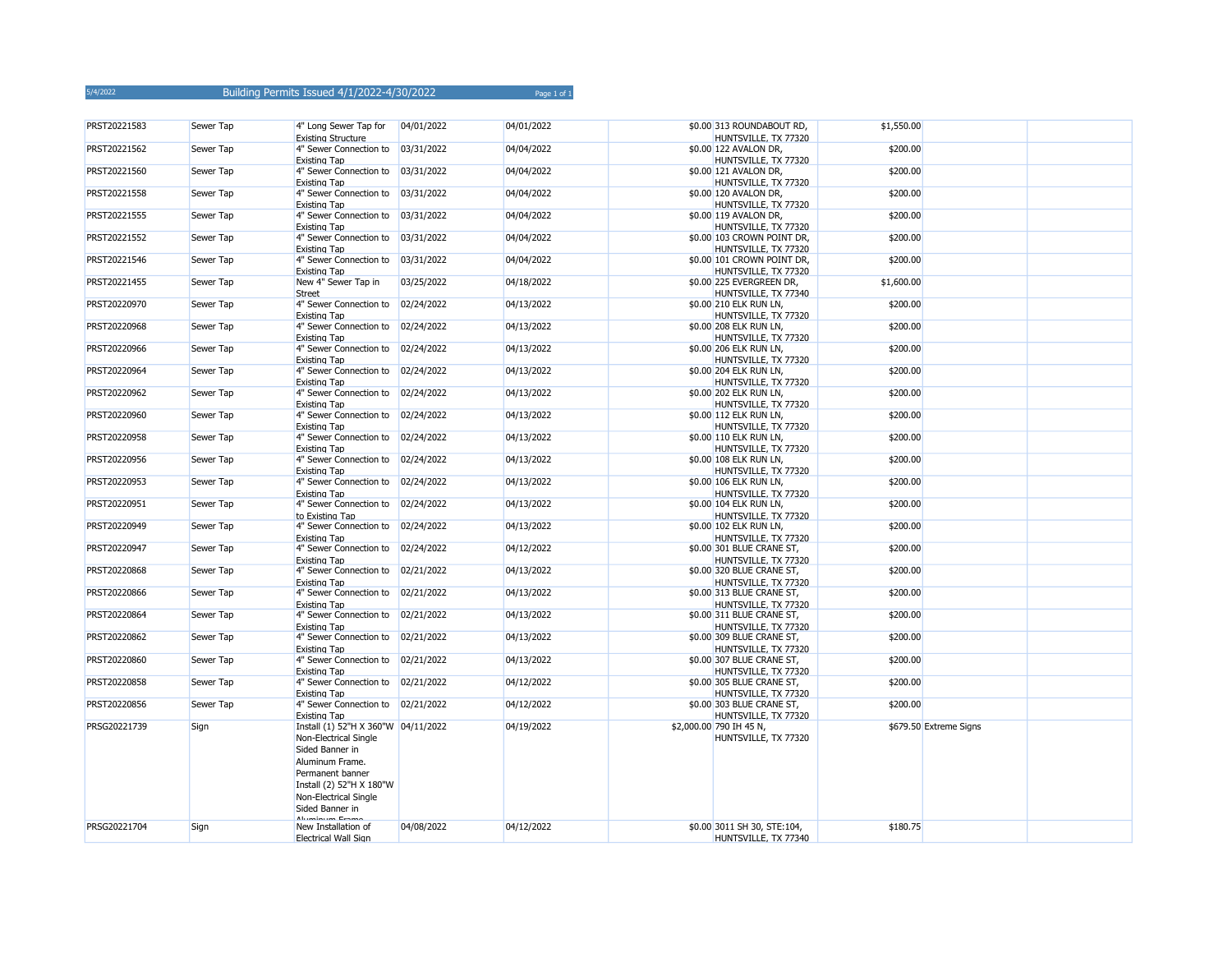| PRSF20221818 | New Single Family<br>Dwelling/Duplex/Town<br>House | NEW SINGLE-FAMILY<br>HOME CONSTRUCTION -<br>PLAN: DUPONT / ELV A3                            | 04/18/2022 | 04/28/2022 | \$132,575.00 416 Del Monte Dr<br>Huntsville, TX 77320    | \$1,845.53 | 2237 |
|--------------|----------------------------------------------------|----------------------------------------------------------------------------------------------|------------|------------|----------------------------------------------------------|------------|------|
| PRSF20221817 | New Single Family<br>Dwelling/Duplex/Town<br>House | NEW SINGLE-FAMILY<br>HOME CONSTRUCTION -<br>PLAN: BROOKVIEW /<br>ELV B2S                     | 04/18/2022 | 04/28/2022 | \$112,050.00 414 Del Monte Dr<br>Huntsville, TX 77320    | \$1,706.25 | 1750 |
| PRSF20221816 | New Single Family<br>Dwelling/Duplex/Town<br>House | NEW SINGLE-FAMILY<br>HOME CONSTRUCTION -<br>PLAN: RADFORD / ELV<br>B <sub>2</sub> S          | 04/18/2022 | 04/28/2022 | \$136,250.00 412 Del Monte Dr<br>Huntsville, TX 77320    | \$1,980.00 | 2400 |
| PRSF20221814 | New Single Family<br>Dwelling/Duplex/Town<br>House | <b>NEW SINGLE-FAMILY</b><br>HOME CONSTRUCTION -<br>PLAN: COVINGTON / ELV<br>B <sub>2</sub> S | 04/18/2022 | 04/28/2022 | \$129,400.00 410 Del Monte Dr<br>Huntsville, TX 77320    | \$1,805.10 | 2188 |
| PRSF20221813 | New Single Family<br>Dwelling/Duplex/Town<br>House | NEW SINGLE-FAMILY<br>HOME CONSTRUCTION -<br>PLAN: CLAREMONT / ELV<br>B <sub>2</sub> S        | 04/18/2022 | 04/28/2022 | \$126,000.00 408 Del Monte Dr<br>Huntsville, TX 77320    | \$1,912.95 | 1962 |
| PRSF20221812 | New Single Family<br>Dwelling/Duplex/Town<br>House | <b>NEW SINGLE-FAMILY</b><br>HOME CONSTRUCTION -<br>PLAN: DUPONT / ELV A3                     | 04/18/2022 | 04/28/2022 | \$132,575.00 406 Del Monte Dr<br>Huntsville, TX 77320    | \$1,845.53 | 2237 |
| PRSF20221811 | New Single Family<br>Dwelling/Duplex/Town<br>House | New Single Family Home 04/18/2022<br>Construction - Plan:<br>Essex / ELV A2S                 |            | 04/28/2022 | \$139,525.00 404 DEL MONTE DRIVE,<br>HUNTSVILLE TX 77320 | \$2,040.23 | 2473 |
| PRSF20221786 | New Single Family<br>Dwelling/Duplex/Town<br>House | NEW SINGLE-FAMILY<br>HOME CONSTRUCTION -<br>PLAN: BROOKVIEW /<br>ELV <sub>A3</sub>           | 04/13/2022 | 04/28/2022 | \$110,085.00 402 DEL MONTE DRIVE,<br>HUNTSVILLE TX 77320 | \$1,647.75 | 1690 |
| PRSF20221783 | New Single Family<br>Dwelling/Duplex/Town<br>House | NEW SINGLE-FAMILY<br><b>HOME CONSTRUCTION -</b><br>PLAN: BROOKVIEW /<br><b>ELV A2S</b>       | 04/13/2022 | 04/28/2022 | \$110,085.00 403 Crown Point Dr<br>Huntsville, TX 77320  | \$1,647.75 | 1690 |
| PRSF20221762 | New Single Family<br>Dwelling/Duplex/Town<br>House | NEW SINGLE-FAMILY<br>HOME CONSTRUCTION -<br>PLAN: ESSEX / ELV A2S                            | 04/13/2022 | 04/28/2022 | \$139,525.00 312 Del Monte Dr<br>Huntsville, TX 77320    | \$2,040.23 | 2473 |
| PRSF20221761 | New Single Family<br>Dwelling/Duplex/Town<br>House | <b>NEW SINGLE-FAMILY</b><br>HOME CONSTRUCTION -<br>PLAN: DUPONT / ELV A3                     | 04/13/2022 | 04/28/2022 | \$132,575.00 310 DEL MONTE DRIVE,<br>HUNTSVILLE TX 77320 | \$1,845.53 | 2237 |
| PRSF20221760 | New Single Family<br>Dwelling/Duplex/Town<br>House | NEW SINGLE-FAMILY<br>HOME CONSTRUCTION -<br>PLAN: GARDNER / ELV<br>B <sub>2</sub> S          | 04/13/2022 | 04/28/2022 | \$153,770.00 308 Del Monte Dr<br>Huntsville, TX 77320    | \$2,256.38 | 2735 |
| PRSF20221759 | New Single Family<br>Dwelling/Duplex/Town<br>House | NEW SINGLE-FAMILY<br>HOME CONSTRUCTION -<br>PLAN: CLAREMONT / ELV<br>R3                      | 04/13/2022 | 04/28/2022 | \$126,000.00 309 Crown Point Dr<br>Huntsville, TX 77320  | \$1,912.95 | 1962 |
| PRSF20221747 | New Single Family<br>Dwelling/Duplex/Town<br>House | New Construction of<br>Single Family Dwelling                                                | 04/12/2022 | 04/12/2022 | \$0.00 1400 RIVER OAKS DR,<br>HUNTSVILLE, TX 77340       | \$1,881.00 | 2280 |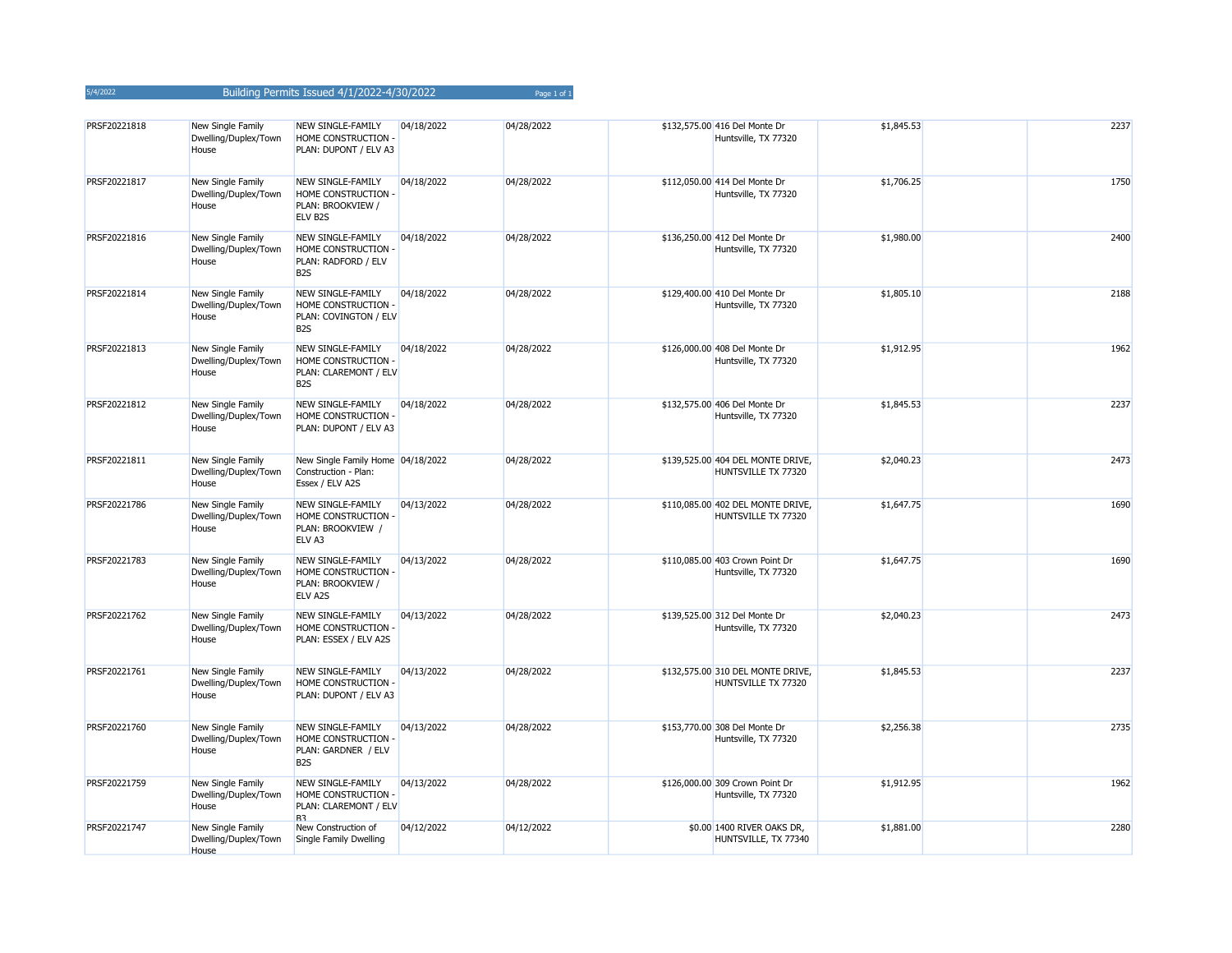| 5/4/2022 | Building Permits Issued 4/1/2022-4/30/2022 | Page 1 of 1 |
|----------|--------------------------------------------|-------------|
|----------|--------------------------------------------|-------------|

| PRSF20221691 | New Single Family<br>Dwelling/Duplex/Town<br>House        | NEW SINGLE-FAMILY<br>HOME CONSTRUCTION -<br>PLAN: GARDNER / ELV<br><b>A2S</b>                     | 04/07/2022 | 04/28/2022 | \$149,900.00 401 Crown Point Dr<br>Huntsville, TX 77320      | \$2,223.38 | 2695 |
|--------------|-----------------------------------------------------------|---------------------------------------------------------------------------------------------------|------------|------------|--------------------------------------------------------------|------------|------|
| PRSF20221690 | New Single Family<br>Dwelling/Duplex/Town<br>House        | NEW SINGLE-FAMILY<br>HOME CONSTRUCTION<br>PLAN: BROOKVIEW /<br>FIV R <sub>2S</sub>                | 04/07/2022 | 04/28/2022 | \$112,050.00 307 Crown Point Dr<br>Huntsville, TX 77320      | \$1,706.25 | 1750 |
| PRSF20221687 | New Single Family<br>Dwelling/Duplex/Town<br>House        | NEW SINGLE-FAMILY<br>HOME CONSTRUCTION -<br>PLAN: DUPONT / ELV B3                                 | 04/06/2022 | 04/28/2022 | \$135,745.00 314 DEL MONTE DRIVE,<br>HUNTSVILLE TX 77320     | \$1,885.95 | 4572 |
| PRSF20221652 | New Single Family<br>Dwelling/Duplex/Town<br>House        | <b>NEW SINGLE-FAMILY</b><br>HOME CONSTRUCTION -<br>PLAN: BROOKVIEW /<br><b>ELV B2S</b>            | 04/06/2022 | 04/28/2022 | \$112,050.00 306 Del Monte Dr<br>Huntsville, TX 77320        | \$1,706.25 | 1750 |
| PRSF20221651 | New Single Family<br>Dwelling/Duplex/Town<br>House        | NEW SINGLE-FAMILY<br>HOME CONSTRUCTION -<br>PLAN: COVINGTON / ELV<br>A3                           | 04/06/2022 | 04/28/2022 | \$128,280.00 305 Crown Point Dr<br>Huntsville, TX 77320      | \$1,733.33 | 2101 |
| PRSF20221610 | New Single Family<br>Dwelling/Duplex/Town<br><b>House</b> | New Construction of<br>Multi-Family Dwellings<br>(Duplexes)                                       | 04/01/2022 | 04/12/2022 | \$100,000.00 1149 G & H Southwood<br>Dr Huntsville, TX 77340 | \$2,056.73 | 2493 |
| PRSF20221609 | New Single Family<br>Dwelling/Duplex/Town<br>House        | New Construction of<br>Multi-Family Dwellings<br>(Duplexes)                                       | 04/01/2022 | 04/12/2022 | \$100,000.00 1149 E & F Southwood<br>Dr Huntsville, TX 77340 | \$2,056.73 | 2493 |
| PRSF20221591 | New Single Family<br>Dwelling/Duplex/Town<br>House        | New Construction of<br>Single Family Dwelling                                                     | 04/01/2022 | 04/22/2022 | \$206,000.00 108 CAPE BUFFALO DR,<br>HUNTSVILLE, TX 77320    | \$1,654.58 | 1697 |
| PRSF20221590 | New Single Family<br>Dwelling/Duplex/Town<br>House        | New Construction of<br>Single Family Dwelling                                                     | 04/01/2022 | 04/22/2022 | \$200,000.00 106 CAPE BUFFALO DR,<br>HUNTSVILLE, TX 77320    | \$1,495.65 | 1534 |
| PRSF20221589 | New Single Family<br>Dwelling/Duplex/Town<br>House        | New Construction of<br>Single Family Dwelling                                                     | 04/01/2022 | 04/22/2022 | \$218,000.00 509 BLACK BEAR DR,<br>HUNTSVILLE, TX 77320      | \$1,673.93 | 2029 |
| PRSF20221588 | New Single Family<br>Dwelling/Duplex/Town<br>House        | New Construction of<br>Single Family Dwelling                                                     | 04/01/2022 | 04/22/2022 | \$201,000.00 508 BLACK BEAR DR,<br>HUNTSVILLE, TX 77320      | \$1,701.38 | 1745 |
| PRSF20221587 | New Single Family<br>Dwelling/Duplex/Town<br>House        | New Construction of<br>Single Family Dwelling                                                     | 04/01/2022 | 04/22/2022 | \$214,000.00 507 BLACK BEAR DR,<br>HUNTSVILLE, TX 77320      | \$1,718.48 | 2083 |
| PRSF20221586 | New Single Family<br>Dwelling/Duplex/Town<br><b>House</b> | New Construction of<br>Single Family Dwelling                                                     | 04/01/2022 | 04/22/2022 | \$190,000.00 505 BLACK BEAR DR,<br>HUNTSVILLE, TX 77320      | \$1,297.73 | 1331 |
| PRSF20221585 | New Single Family<br>Dwelling/Duplex/Town<br>House        | New Construction of<br>Single Family Dwelling                                                     | 04/01/2022 | 04/22/2022 | \$215,000.00 503 BLACK BEAR DR,<br>HUNTSVILLE, TX 77320      | \$1,723.43 | 2089 |
| PRSF20221582 | New Single Family<br>Dwelling/Duplex/Town<br><b>House</b> | New Construction of<br>Single Family Dwelling                                                     | 04/01/2022 | 04/22/2022 | \$201,000.00 501 BLACK BEAR DR,<br>HUNTSVILLE, TX 77320      | \$1,701.38 | 1745 |
| PRSF20221452 | New Single Family<br>Dwelling/Duplex/Town<br>House        | New Construction of<br>Single Family Dwelling<br>(2.176 Sa Ft)                                    | 03/25/2022 | 04/18/2022 | \$295,000.00 225 EVERGREEN DR,<br>HUNTSVILLE, TX 77340       | \$1,795.20 | 2176 |
| PRSF20221365 | New Single Family<br>Dwelling/Duplex/Town<br><b>House</b> | New Construction of<br>Single Family Dwelling                                                     | 03/18/2022 | 04/18/2022 | \$130,000.00 2968 A MIMOSA LN,<br>HUNTSVILLE, TX 77340       | \$1,072.50 | 1100 |
| PRSF20221345 | New Single Family<br>Dwelling/Duplex/Town<br>House        | <b>NEW SINGLE-FAMILY</b><br>HOME CONSTRUCTION<br>PLAN: RADFORD / ELV<br>A <sub>2</sub>            | 03/17/2022 | 04/04/2022 | \$134,750.00 120 AVALON DR,<br>HUNTSVILLE, TX 77320          | \$1,914.83 | 2321 |
| PRSF20221344 | New Single Family<br>Dwelling/Duplex/Town<br>House        | NEW SINGLE-FAMILY<br>HOME CONSTRUCTION<br>(2188 SQ FT)<br>PLAN: COVINGTON / ELV<br>R <sub>2</sub> | 03/17/2022 | 04/04/2022 | \$129,400.00 103 CROWN POINT DR,<br>HUNTSVILLE, TX 77320     | \$1,805.10 | 2188 |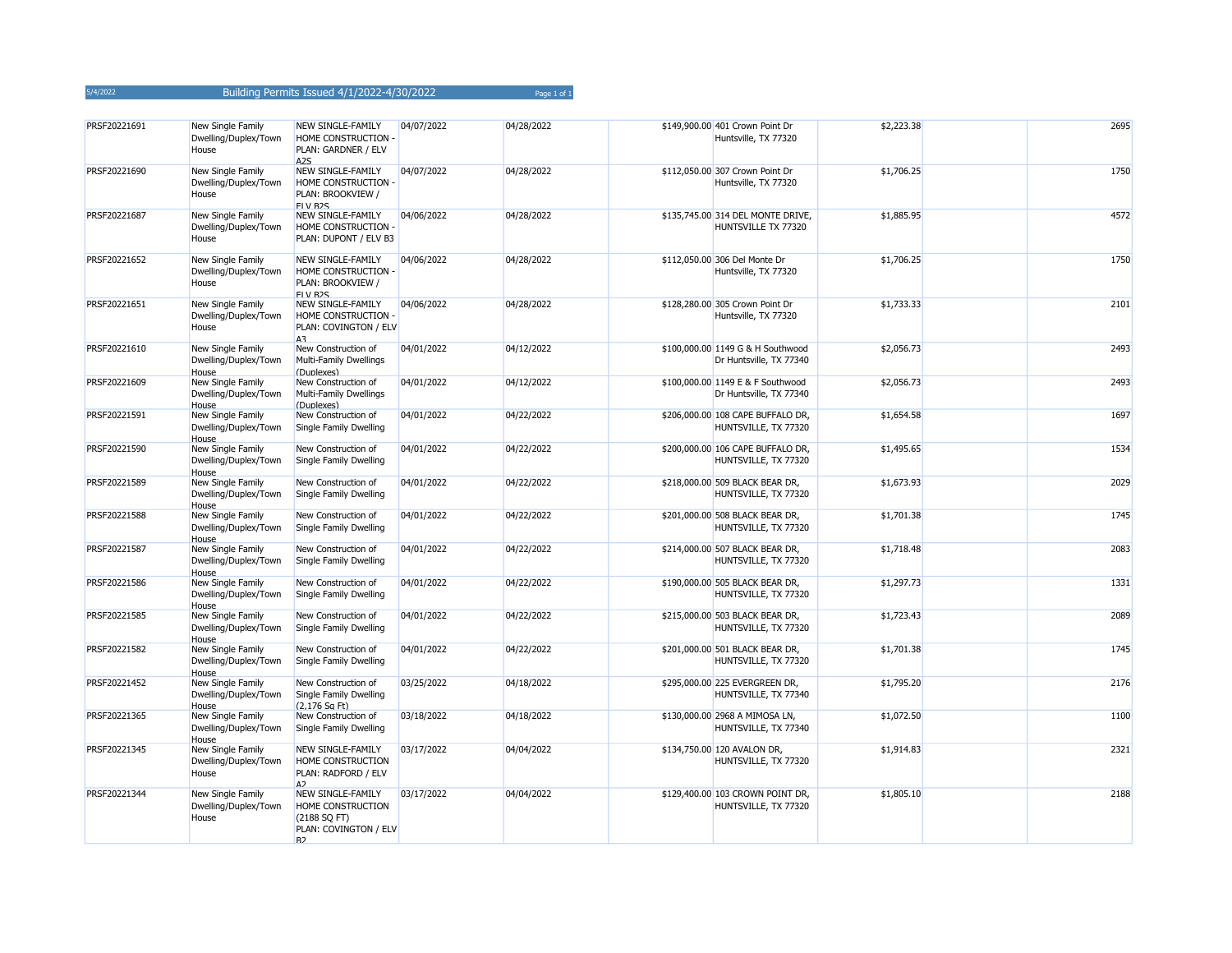| PRSF20221330 | New Single Family<br>Dwelling/Duplex/Town<br>House | NEW SINGLE-FAMILY<br>HOME CONSTRUCTION<br>(2473 SO FT)                          | 03/16/2022 | 04/04/2022 | \$139,525.00 122 AVALON DR,<br>HUNTSVILLE, TX 77320                    | \$2,040.23 |                                             | 2473 |
|--------------|----------------------------------------------------|---------------------------------------------------------------------------------|------------|------------|------------------------------------------------------------------------|------------|---------------------------------------------|------|
| PRSF20221329 | New Single Family<br>Dwelling/Duplex/Town<br>House | NEW SINGLE-FAMILY<br>HOME CONSTRUCTION<br>PLAN: DUPONT / ELV B3                 | 03/16/2022 | 04/04/2022 | \$135,745.00 119 AVALON DR,<br>HUNTSVILLE, TX 77320                    | \$1,885.95 |                                             | 2286 |
| PRSF20221328 | New Single Family<br>Dwelling/Duplex/Town<br>House | NEW SINGLE-FAMILY<br>HOME CONSTRUCTION<br>(2473 SQ FT)<br>PLAN: ESSEX / ELV A2S | 03/16/2022 | 04/04/2022 | \$139,525.00 121 AVALON DR,<br>HUNTSVILLE, TX 77320                    | \$2,040.23 |                                             | 2473 |
| PRSF20221326 | New Single Family<br>Dwelling/Duplex/Town<br>House | NEW SINGLE-FAMILY<br>HOME CONSTRUCTION<br>(2286 SQ FT)<br>PLAN: DUPONT / ELV B2 | 03/16/2022 | 04/04/2022 | \$135,745.00 101 CROWN POINT DR,<br>HUNTSVILLE, TX 77320               | \$1,885.95 |                                             | 2286 |
| PRSF20220674 | New Single Family<br>Dwelling/Duplex/Town<br>House | New Construction of<br>Single Family Dwelling                                   | 02/07/2022 | 04/13/2022 | \$114,967.00 234 PECOS DR,<br>HUNTSVILLE, TX 77320                     |            | \$1,231.43 DeDe Remington                   | 1263 |
| PRSF20220673 | New Single Family<br>Dwelling/Duplex/Town<br>House | New Construction of<br>Single Family Dwelling                                   | 02/07/2022 | 04/14/2022 | \$128,118.00 238 PECOS DR,<br>HUNTSVILLE, TX 77320                     |            | \$1,807.58 DeDe Remington                   | 2191 |
| PRSF20220672 | New Single Family<br>Dwelling/Duplex/Town<br>House | New Construction of<br>Single Family Dwelling                                   | 02/07/2022 | 04/13/2022 | \$133,072.00 302 PECOS DR,<br>HUNTSVILLE, TX 77320                     |            | \$1,931.33 DeDe Remington                   | 2341 |
| PRRN20221700 | Renovation                                         | Bathroom Remodel of<br>Single Family Dwelling                                   | 04/08/2022 | 04/11/2022 | \$5,000.00 2002 AVE Q,<br>HUNTSVILLE, TX 77340                         | \$65.00    |                                             |      |
| PRRF20221714 | Roof                                               | Re-Roof of 6 Multi-Family 04/11/2022<br><b>Dwellings</b>                        |            | 04/11/2022 | \$67,000.00 2615 EL TORO,<br>HUNTSVILLE, TX 77340                      | \$522.00   |                                             |      |
| PRRF20221664 | Roof                                               | Re-Roof of Fleet<br>Maintenance Building                                        | 04/06/2022 | 04/13/2022 | \$115,184.00 450 SH 75 N,<br>HUNTSVILLE. TX 77320                      | \$0.00     |                                             |      |
| PRPO20221910 | Pool/Hot Tub<br>Construction                       | New Construction of<br>Commercial Swimming<br>Pool                              | 04/22/2022 | 04/22/2022 | \$266,756.00 2523 AVE M,<br>HUNTSVILLE, TX 77340                       | \$1,470.00 |                                             |      |
| PRPO20221856 | Pool/Hot Tub<br>Construction                       | New Construction of<br><b>Residential Swimming</b><br>Pool                      | 04/19/2022 | 04/25/2022 | \$65,000.00 1907 EAST LAKE DR,<br>HUNTSVILLE, TX 77340                 |            | \$510.00 FIRTH RICHARD SCOTT<br>& TANA SLAY |      |
| PRPL20222007 | Plumbing                                           | Plumbing Permit to<br>Change Out Gas Hot<br><b>Water Heater</b>                 | 04/29/2022 | 04/29/2022 | \$650.00 13 SNEAD LN,<br>HUNTSVILLE, TX 77340                          | \$50.00    |                                             |      |
| PRPL20221988 | Plumbing                                           | Interior Build-Out for<br>New Retail Space                                      | 04/28/2022 | 04/29/2022 | \$30,000.00 193 IH 45 S,<br>HUNTSVILLE, TX 77340                       |            | \$250.00 Ishvar Revdiwala                   |      |
| PRPL20221987 | Plumbing                                           | Piping & Fixtures for New 04/28/2022<br>Single Family Dwelling                  |            | 04/28/2022 | \$21,700.00 2401 ROBINSON WAY,<br>HUNTSVILLE, TX 77340                 | \$238.00   |                                             |      |
| PRPL20221955 | Plumbing                                           | Piping & Fixtures for New 04/26/2022<br>Single Family Dwelling                  |            | 04/27/2022 | \$0.00 221 BLUE CRANE ST,<br>HUNTSVILLE, TX 77320                      | \$112.00   |                                             |      |
| PRPL20221954 | Plumbing                                           | Piping & Fixtures for New 04/26/2022<br>Single Family Dwelling                  |            | 04/27/2022 | \$0.00 219 BLUE CRANE ST,<br>HUNTSVILLE, TX 77320                      | \$106.00   |                                             |      |
| PRPL20221953 | Plumbing                                           | Piping & Fixtures for New 04/26/2022<br>Single Family Dwelling                  |            | 04/27/2022 | \$0.00 301 BLUE CRANE ST,<br>HUNTSVILLE, TX 77320                      | \$124.00   |                                             |      |
| PRPL20221930 | Plumbing                                           | Plumbing and Gas for<br>Generator Installation                                  | 04/25/2022 | 04/26/2022 | \$24,514.00 1509 WOODLAND<br><b>VALLEY DR,</b><br>HUNTSVILLE, TX 77340 | \$165.00   |                                             |      |
| PRPL20221924 | Plumbing                                           | Re-piping of Entire<br>Building                                                 | 04/25/2022 | 04/25/2022 | \$27,998.00 1981 QUALITY BLVD,<br>HUNTSVILLE, TX 77320                 | \$240.00   |                                             |      |
| PRPL20221908 | Plumbing                                           | Plumbing Re-pipe of<br><b>Internal Water Lines</b>                              | 04/21/2022 | 04/21/2022 | \$12,199.00 106 TIMBERLINE DR,<br>HUNTSVILLE, TX 77320                 | \$105.00   |                                             |      |
| PRPL20221905 | Plumbing                                           | Replace 1" Gas Main -<br>Meter was Pulled,                                      | 04/21/2022 | 04/21/2022 | \$2,800.00 200 PINE VALLEY,<br>HUNTSVILLE, TX 77320                    |            | \$55.00 Klempner Plumbing<br>Services, LLC  |      |
| PRPL20221895 | Plumbing                                           | <b>Occupied Residence</b><br>Replace Leaking Gas Pipe 04/20/2022<br>and Test    |            | 04/20/2022 | \$400.00 2803 ANGIER RD,<br>HUNTSVILLE, TX 77340                       |            | \$50.00 Bruce Plumbing                      |      |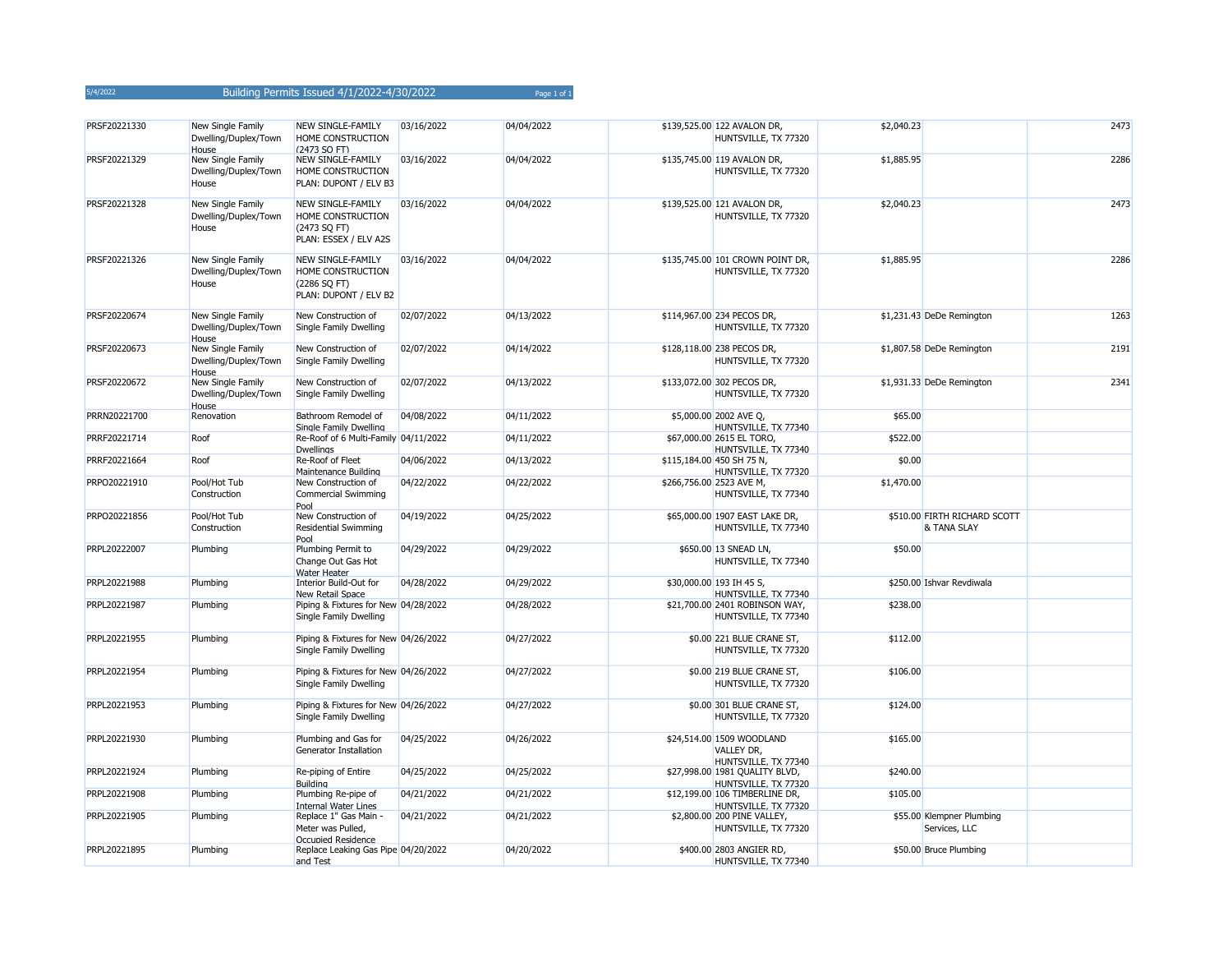| 5/4/2022 | Building Permits Issued 4/1/2022-4/30/2022 | Page 1 of 1 |
|----------|--------------------------------------------|-------------|
|----------|--------------------------------------------|-------------|

| PRPL20221861 | Plumbing | Install Kitchen Sinks,<br>Rough-In Floor Sink,<br><b>Connect Tankless Water</b><br>Heater                                       | 04/20/2022 | 04/20/2022 | \$3,000.00 2715 LAKE RD,<br>HUNTSVILLE, TX 77340                       | \$115.00 |                                 |  |
|--------------|----------|---------------------------------------------------------------------------------------------------------------------------------|------------|------------|------------------------------------------------------------------------|----------|---------------------------------|--|
| PRPL20221860 | Plumbing | Gas Test                                                                                                                        | 04/20/2022 | 04/20/2022 | \$175.00 125 PINE VALLEY,<br>HUNTSVILLE, TX 77320                      |          | \$50.00 Affordable Plumbing Co. |  |
| PRPL20221859 | Plumbing | <b>Excavate and Repair</b><br>Leak Under Parking Lot                                                                            | 04/19/2022 | 04/20/2022 | \$8,750.00 120 RAVENWOOD<br><b>VILLAGE DR,</b><br>HUNTSVILLE. TX 77340 |          | \$145.00 The Plumber Huntsville |  |
| PRPL20221827 | Plumbing | Replace 3/4" gas line                                                                                                           | 04/18/2022 | 04/19/2022 | \$4,300.00 2979 BLUEBIRD LN,<br>HUNTSVILLE, TX 77320                   | \$65.00  |                                 |  |
| PRPL20221802 | Plumbing | Plumbing for Gas<br>Generator Installation                                                                                      | 04/18/2022 | 04/18/2022 | \$400.00 2204 DALE LN,<br>HUNTSVILLE, TX 77320                         | \$50.00  |                                 |  |
| PRPL20221801 | Plumbing | Plumbing for Gas<br>Generator Installation                                                                                      | 04/18/2022 | 04/18/2022 | \$400.00 2210 EASLEY CIR,<br>HUNTSVILLE, TX 77320                      | \$50.00  |                                 |  |
| PRPL20221800 | Plumbing | Plumbing for Gas<br>Generator Installation                                                                                      | 04/18/2022 | 04/18/2022 | \$400.00 3794 SUMMER LN,<br>HUNTSVILLE, TX 77340                       | \$50.00  |                                 |  |
| PRPL20221787 | Plumbing | Install Trunk Line for<br>Sewer and Water and<br>Manholes                                                                       | 04/13/2022 | 04/13/2022 | \$10,000.00 152 COL ETHEREDGE<br>BLVD, HUNTSVILLE, TX<br>77340         |          | \$60.00 Quickwater Plumbing     |  |
| PRPL20221785 | Plumbing | Install New Piping,<br>Fixtures, and Service for<br><b>New Residential</b><br>Construction                                      | 04/13/2022 | 04/13/2022 | \$6,750.00 119 AVALON DR,<br>HUNTSVILLE, TX 77320                      |          | \$183.00 Plumbtech PLLC         |  |
| PRPL20221782 | Plumbing | Piping & Fixtures for New 04/13/2022<br>Single Family Dwelling                                                                  |            | 04/13/2022 | \$7,500.00 121 AVALON DR,<br>HUNTSVILLE, TX 77320                      | \$136.00 |                                 |  |
| PRPL20221781 | Plumbing | Rough In, Drains, Water, 04/13/2022<br>Underground Piping &<br><b>Fixtures for Remodel</b>                                      |            | 04/13/2022 | \$5,000.00 3148 OLD HOUSTON RD,<br>HUNTSVILLE, TX 77340                | \$65.00  |                                 |  |
| PRPL20221773 | Plumbing | Piping & Fixtures for New 04/13/2022<br>Single Family Dwelling                                                                  |            | 04/13/2022 | \$6,750.00 101 CROWN POINT DR,<br>HUNTSVILLE, TX 77320                 | \$153.00 |                                 |  |
| PRPL20221771 | Plumbing | Piping & Fixtures for New 04/13/2022<br><b>Single Family Dwelling</b>                                                           |            | 04/13/2022 | \$6,600.00 103 CROWN POINT DR,<br>HUNTSVILLE, TX 77320                 | \$112.00 |                                 |  |
| PRPL20221769 | Plumbing | Piping & Fixtures for New 04/13/2022<br>Single Family Dwelling                                                                  |            | 04/13/2022 | \$7,500.00 122 AVALON DR.<br>HUNTSVILLE, TX 77320                      | \$136.00 |                                 |  |
| PRPL20221768 | Plumbing | Piping & Fixtures for New 04/13/2022<br>Single Family Dwelling                                                                  |            | 04/13/2022 | \$6,750.00 120 AVALON DR,<br>HUNTSVILLE, TX 77320                      | \$118.00 |                                 |  |
| PRPL20221763 | Plumbing | Piping & Fixtures for<br>Remodel                                                                                                | 04/13/2022 | 04/13/2022 | \$600.00 2002 AVE Q,<br>HUNTSVILLE, TX 77340                           | \$50.00  |                                 |  |
| PRPL20221753 | Plumbing | Piping & Fixtures for<br><b>Interior Remodel</b>                                                                                | 04/12/2022 | 04/12/2022 | \$1,000.00 202 YOUNG ST,<br>HUNTSVILLE, TX 77320                       | \$50.00  |                                 |  |
| PRPL20221743 | Plumbing | Install New Sewer and<br>Water Service Lines for<br>New Construction<br>Connected to City<br>Hilities in the FT1                | 04/12/2022 | 04/12/2022 | \$1,000.00 106 DUCK HAVEN CT,<br>HUNTSVILLE, TX 77320                  |          | \$50.00 Just D Plumbing, Inc.   |  |
| PRPL20221742 | Plumbing | Install New Sewer and<br><b>Water Service Lines for</b><br>New Construction<br>Connected to City<br><b>Utilities in the FT1</b> | 04/12/2022 | 04/12/2022 | \$1,000.00 103 DUCK HAVEN CT,<br>HUNTSVILLE, TX 77320                  |          | \$50.00 Just D Plumbing, Inc    |  |
| PRPL20221741 | Plumbing | Install Gas to Generator 04/12/2022                                                                                             |            | 04/12/2022 | \$2,200.00 3022 OLD HOUSTON RD,<br>HUNTSVILLE, TX 77340                |          | \$55.00 ABB Plumbing            |  |
| PRPL20221737 | Plumbing | Piping & Fixtures for New 04/11/2022<br>Single Family Dwelling                                                                  |            | 04/12/2022 | \$0.00 120 BOBCAT BEND,<br>HUNTSVILLE, TX 77320                        | \$142.00 |                                 |  |
| PRPL20221736 | Plumbing | Piping & Fixtures for New 04/11/2022<br>Single Family Dwelling                                                                  |            | 04/12/2022 | \$0.00 119 BOBCAT BEND,<br>HUNTSVILLE, TX 77320                        | \$94.00  |                                 |  |
|              |          |                                                                                                                                 |            |            |                                                                        |          |                                 |  |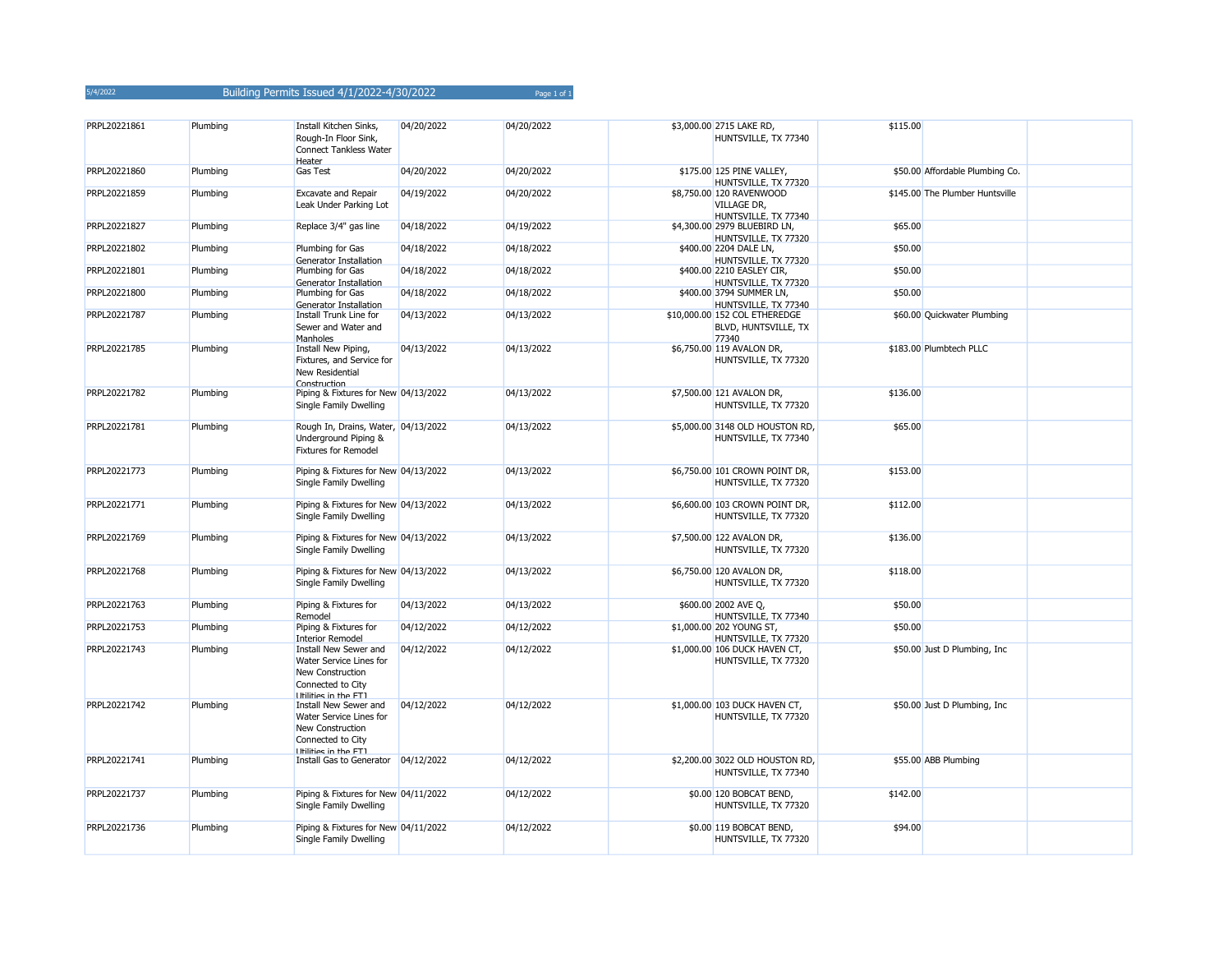| Plumbing | Single Family Dwelling                                                                                                    |                                                                                                                         | 04/12/2022                                                                                                                                                                                                                                                                                                                                                                                                                                                                                                                                                                                                                                                                 | HUNTSVILLE, TX 77320        | \$94.00                                                                                                                                                                                                                                                                                                                                                                                                                                                                                                                                                                                                                                                                                                                           |  |
|----------|---------------------------------------------------------------------------------------------------------------------------|-------------------------------------------------------------------------------------------------------------------------|----------------------------------------------------------------------------------------------------------------------------------------------------------------------------------------------------------------------------------------------------------------------------------------------------------------------------------------------------------------------------------------------------------------------------------------------------------------------------------------------------------------------------------------------------------------------------------------------------------------------------------------------------------------------------|-----------------------------|-----------------------------------------------------------------------------------------------------------------------------------------------------------------------------------------------------------------------------------------------------------------------------------------------------------------------------------------------------------------------------------------------------------------------------------------------------------------------------------------------------------------------------------------------------------------------------------------------------------------------------------------------------------------------------------------------------------------------------------|--|
| Plumbing | Single Family Dwelling                                                                                                    |                                                                                                                         | 04/12/2022                                                                                                                                                                                                                                                                                                                                                                                                                                                                                                                                                                                                                                                                 | HUNTSVILLE, TX 77320        | \$130.00                                                                                                                                                                                                                                                                                                                                                                                                                                                                                                                                                                                                                                                                                                                          |  |
| Plumbing | Single Family Dwelling                                                                                                    |                                                                                                                         | 04/12/2022                                                                                                                                                                                                                                                                                                                                                                                                                                                                                                                                                                                                                                                                 | HUNTSVILLE, TX 77320        | \$142.00                                                                                                                                                                                                                                                                                                                                                                                                                                                                                                                                                                                                                                                                                                                          |  |
| Plumbing | Single Family Dwelling                                                                                                    |                                                                                                                         | 04/12/2022                                                                                                                                                                                                                                                                                                                                                                                                                                                                                                                                                                                                                                                                 | HUNTSVILLE, TX 77320        | \$112.00                                                                                                                                                                                                                                                                                                                                                                                                                                                                                                                                                                                                                                                                                                                          |  |
| Plumbing | Single Family Dwelling                                                                                                    |                                                                                                                         | 04/12/2022                                                                                                                                                                                                                                                                                                                                                                                                                                                                                                                                                                                                                                                                 | HUNTSVILLE, TX 77320        | \$118.00                                                                                                                                                                                                                                                                                                                                                                                                                                                                                                                                                                                                                                                                                                                          |  |
| Plumbing | Install Exterior<br>Underground Utilities for<br>New Construction of<br>Hotel - Sanitary Sewer<br>Manholes, Water, Sewer, |                                                                                                                         | 04/11/2022                                                                                                                                                                                                                                                                                                                                                                                                                                                                                                                                                                                                                                                                 | HUNTSVILLE, TX 77340        | \$275.00                                                                                                                                                                                                                                                                                                                                                                                                                                                                                                                                                                                                                                                                                                                          |  |
| Plumbing | Locate and Repair                                                                                                         |                                                                                                                         | 04/11/2022                                                                                                                                                                                                                                                                                                                                                                                                                                                                                                                                                                                                                                                                 |                             | \$60.00                                                                                                                                                                                                                                                                                                                                                                                                                                                                                                                                                                                                                                                                                                                           |  |
| Plumbing | the Gas Furnace in the                                                                                                    |                                                                                                                         | 04/11/2022                                                                                                                                                                                                                                                                                                                                                                                                                                                                                                                                                                                                                                                                 | HUNTSVILLE, TX 77340        | \$90.00                                                                                                                                                                                                                                                                                                                                                                                                                                                                                                                                                                                                                                                                                                                           |  |
| Plumbing |                                                                                                                           |                                                                                                                         | 04/08/2022                                                                                                                                                                                                                                                                                                                                                                                                                                                                                                                                                                                                                                                                 |                             | \$70.00                                                                                                                                                                                                                                                                                                                                                                                                                                                                                                                                                                                                                                                                                                                           |  |
| Plumbing |                                                                                                                           |                                                                                                                         | 04/08/2022                                                                                                                                                                                                                                                                                                                                                                                                                                                                                                                                                                                                                                                                 |                             | \$2,240.00                                                                                                                                                                                                                                                                                                                                                                                                                                                                                                                                                                                                                                                                                                                        |  |
| Plumbing | Heater                                                                                                                    |                                                                                                                         | 04/07/2022                                                                                                                                                                                                                                                                                                                                                                                                                                                                                                                                                                                                                                                                 | Apt 301, Huntsville, TX     | \$50.00                                                                                                                                                                                                                                                                                                                                                                                                                                                                                                                                                                                                                                                                                                                           |  |
| Plumbing | <b>Bathroom Addition</b>                                                                                                  |                                                                                                                         | 04/06/2022                                                                                                                                                                                                                                                                                                                                                                                                                                                                                                                                                                                                                                                                 | HUNTSVILLE, TX 77340        | \$70.00                                                                                                                                                                                                                                                                                                                                                                                                                                                                                                                                                                                                                                                                                                                           |  |
| Plumbing | Installation of 1,000<br>Gallon Grease Trap with<br>Sample Well (Heavy                                                    |                                                                                                                         | 04/05/2022                                                                                                                                                                                                                                                                                                                                                                                                                                                                                                                                                                                                                                                                 | HUNTSVILLE, TX 77320        | \$150.00                                                                                                                                                                                                                                                                                                                                                                                                                                                                                                                                                                                                                                                                                                                          |  |
| Plumbing | Connect to New Tap                                                                                                        |                                                                                                                         | 04/05/2022                                                                                                                                                                                                                                                                                                                                                                                                                                                                                                                                                                                                                                                                 | HUNTSVILLE, TX 77340        | \$55.00                                                                                                                                                                                                                                                                                                                                                                                                                                                                                                                                                                                                                                                                                                                           |  |
| Plumbing | <b>Install Private Sewer</b><br>Service Line and Maholes<br>for New Construction of<br><b>Duplexes</b>                    |                                                                                                                         | 04/04/2022                                                                                                                                                                                                                                                                                                                                                                                                                                                                                                                                                                                                                                                                 | Huntsville, TX 77340        | \$300.00                                                                                                                                                                                                                                                                                                                                                                                                                                                                                                                                                                                                                                                                                                                          |  |
| Plumbing | Replace Sewer Service<br>Line and Connect to New                                                                          |                                                                                                                         | 04/01/2022                                                                                                                                                                                                                                                                                                                                                                                                                                                                                                                                                                                                                                                                 | HUNTSVILLE, TX 77320        | \$70.00                                                                                                                                                                                                                                                                                                                                                                                                                                                                                                                                                                                                                                                                                                                           |  |
| Plumbing | Single Family Dwelling                                                                                                    |                                                                                                                         | 04/01/2022                                                                                                                                                                                                                                                                                                                                                                                                                                                                                                                                                                                                                                                                 | HUNTSVILLE, TX 77320        | \$136.00                                                                                                                                                                                                                                                                                                                                                                                                                                                                                                                                                                                                                                                                                                                          |  |
| Plumbing | Single Family Dwelling                                                                                                    |                                                                                                                         | 04/01/2022                                                                                                                                                                                                                                                                                                                                                                                                                                                                                                                                                                                                                                                                 | HUNTSVILLE, TX 77320        | \$118.00                                                                                                                                                                                                                                                                                                                                                                                                                                                                                                                                                                                                                                                                                                                          |  |
| Plumbing | Single Family Dwelling                                                                                                    |                                                                                                                         | 04/01/2022                                                                                                                                                                                                                                                                                                                                                                                                                                                                                                                                                                                                                                                                 | HUNTSVILLE, TX 77320        | \$94.00                                                                                                                                                                                                                                                                                                                                                                                                                                                                                                                                                                                                                                                                                                                           |  |
| Plumbing | Installation of 18KW<br>Generator, No New Meter                                                                           |                                                                                                                         | 04/05/2022                                                                                                                                                                                                                                                                                                                                                                                                                                                                                                                                                                                                                                                                 | HUNTSVILLE, TX 77340        | \$70.00                                                                                                                                                                                                                                                                                                                                                                                                                                                                                                                                                                                                                                                                                                                           |  |
| Plumbing | Installation of Backup<br>Generator                                                                                       |                                                                                                                         | 04/05/2022                                                                                                                                                                                                                                                                                                                                                                                                                                                                                                                                                                                                                                                                 | DR, HUNTSVILLE, TX<br>77340 | \$80.00                                                                                                                                                                                                                                                                                                                                                                                                                                                                                                                                                                                                                                                                                                                           |  |
|          |                                                                                                                           | & Storm Drain<br>Outside Gas Line Leak<br><b>Attic</b><br>Residential Pool<br><b>Hotel Construction</b><br>Dutv)<br>Tan | Piping & Fixtures for New 04/11/2022<br>Piping & Fixtures for New 04/11/2022<br>Piping & Fixtures for New 04/11/2022<br>Piping & Fixtures for New 04/11/2022<br>Piping & Fixtures for New 04/11/2022<br>04/11/2022<br>04/11/2022<br>Install 40' of Gas Line to 04/08/2022<br>Piping & Fixtures for New 04/08/2022<br>Piping & Fixtures for New 04/07/2022<br>Replace Electrical Water 04/07/2022<br>Plumbing for Residential 04/06/2022<br>04/05/2022<br>Replace Sewer Line and 04/05/2022<br>04/04/2022<br>04/01/2022<br>Piping & Fixtures for New 03/31/2022<br>Piping & Fixtures for New 03/31/2022<br>Piping & Fixtures for New 03/31/2022<br>03/30/2022<br>03/30/2022 |                             | \$0.00 118 BOBCAT BEND,<br>\$0.00 117 BOBCAT BEND,<br>\$0.00 116 BOBCAT BEND,<br>\$0.00 115 BOBCAT BEND,<br>\$0.00 119 MOUFLON DR,<br>\$35,000.00 199 IH 45 S,<br>\$3,200.00 420 12TH ST,<br>HUNTSVILLE, TX 77340<br>\$10,000.00 1505 20TH ST,<br>\$1,200.00 631 HILLCREST DR,<br>HUNTSVILLE, TX 77340<br>\$550,000.00 199 IH 45 S,<br>HUNTSVILLE, TX 77340<br>\$800.00 2750 Montgomery Rd,<br>77340<br>\$5,500.00 620 AUGUSTA DR,<br>\$9,500.00 601 SH 75 N, STE:A,<br>\$2,500.00 518 MCDOUGAL ST,<br>\$40,000.00 1149 Southwood Dr,<br>\$6,000.00 313 ROUNDABOUT RD,<br>\$0.00 217 BLUE CRANE ST,<br>\$0.00 215 BLUE CRANE ST,<br>\$0.00 213 BLUE CRANE ST,<br>\$6,000.00 137 A TALL TIMBERS LN,<br>\$7,400.00 1813 ROLLINGWOOD |  |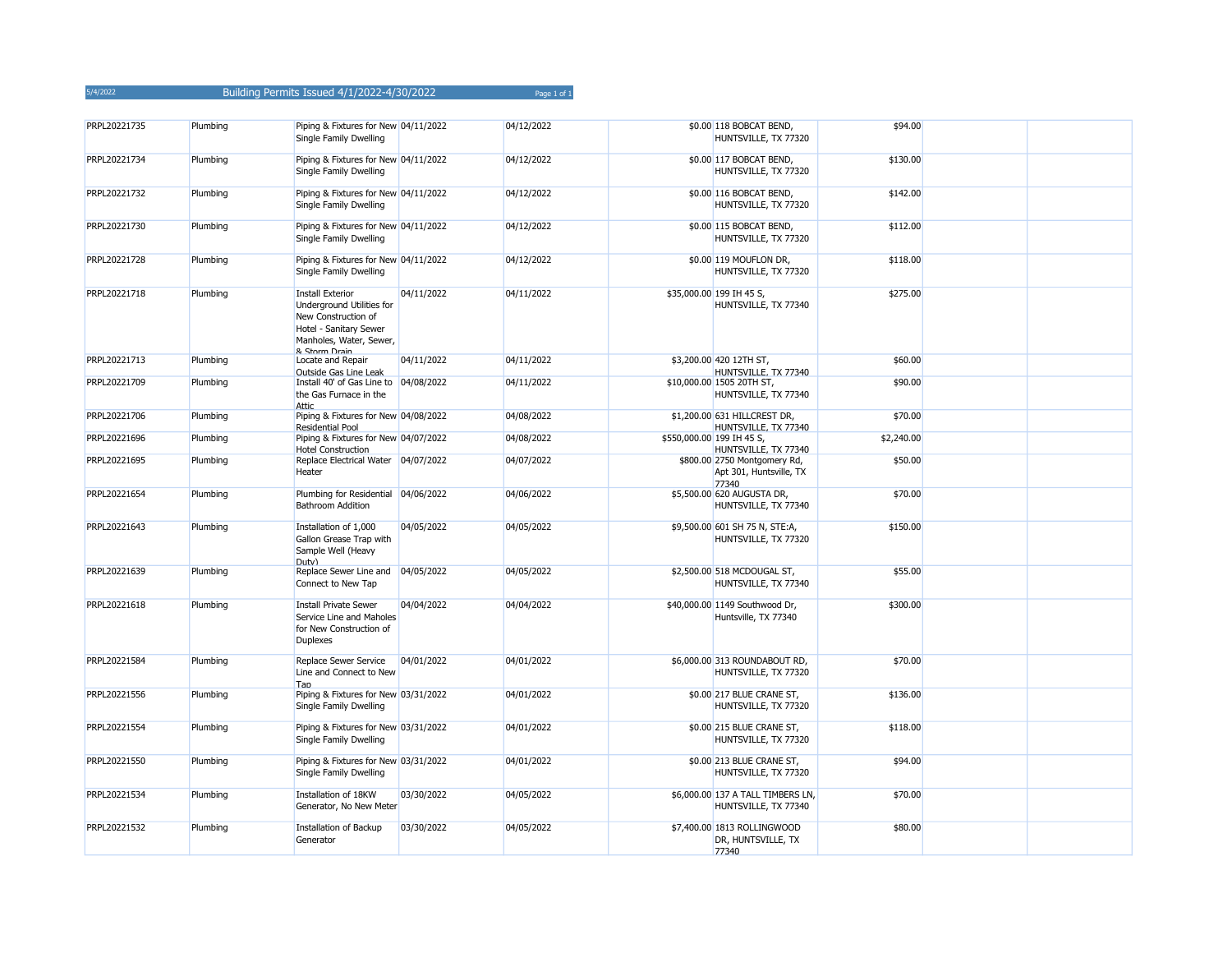| PRPI20221738 | Public Improvement  | Public Improvement of<br>Sanitary Sewer System                                                                                                                                                                                                                                                                                        | 04/11/2022 | 04/11/2022 | \$9,100.00 3891 SH 30,<br>HUNTSVILLE, TX 77340                  | \$273.00   |                                        |      |
|--------------|---------------------|---------------------------------------------------------------------------------------------------------------------------------------------------------------------------------------------------------------------------------------------------------------------------------------------------------------------------------------|------------|------------|-----------------------------------------------------------------|------------|----------------------------------------|------|
| PRNR20221959 | Commercial Building | Lease Space Finish<br>(Tanning Salon)                                                                                                                                                                                                                                                                                                 | 04/27/2022 | 04/27/2022 | \$500.00 2514 Sam Houston Ave,<br>Ste D Huntsville, TX<br>77340 | \$35.00    |                                        |      |
| PRNR20221621 | Commercial Building | Install a 30 kW diesel<br>generator, to be used as<br>backup power of existing<br>AT&T / Cingular Wireless<br>cell site. Generator and<br>tank is ONE UNIT, fully<br>assembled from<br>manufacturer, to be<br>confined within 4'x10'<br>pad.<br>No tower work to be<br>done and existing<br>compound footprint will<br>stay the same. | 04/04/2022 | 04/19/2022 | \$12,000.00 86 BRUNCH AVE,<br>HUNTSVILLE, TX 77320              |            | \$90.00 Ipunk Lee                      |      |
| PRNR20221592 | Commercial Building | New Construction of<br>Commercial Building                                                                                                                                                                                                                                                                                            | 04/01/2022 | 04/04/2022 | \$404,000.00 420 FM 2821 W,<br>HUNTSVILLE, TX 77320             | \$2,088.00 |                                        |      |
| PRNR20221581 | Commercial Building | Change of Use from<br>Residential to<br>Commercial (Commercial<br>Cooking)                                                                                                                                                                                                                                                            | 04/01/2022 | 04/01/2022 | \$10,000.00 1014 AVE J,<br>HUNTSVILLE, TX 77320                 | \$80.00    |                                        |      |
| PRNR20220915 | Commercial Building | New Construction of<br><b>Multi-Family Dwelling</b><br>*Site Work & Foundation<br>$Onlv*$                                                                                                                                                                                                                                             | 02/23/2022 | 04/12/2022 | \$406,000.00 409 BETO ST,<br>HUNTSVILLE, TX 77340               | \$2,097.00 |                                        |      |
| PRNR20213412 | Commercial Building | New Construction of<br>Restaurant (Starbucks)                                                                                                                                                                                                                                                                                         | 12/09/2021 | 04/12/2022 | \$825,000.00 2501 SAM HOUSTON<br>AVE, HUNTSVILLE, TX<br>77340   | \$3,495.00 |                                        |      |
| PRMH20222003 | Mechanical          | Mechanical Scope: add 2 04/29/2022<br>rooftop package units,<br>new spiral ductwork,<br>new air devices, 2 new<br>exhaust fans                                                                                                                                                                                                        |            | 04/29/2022 | \$55,000.00 193 IH 45 S,<br>HUNTSVILLE, TX 77340                | \$370.00   |                                        | 2720 |
| PRMH20221985 | Mechanical          | <b>HVAC Equipment &amp;</b><br>Ductwork for New Single<br><b>Family Dwelling</b>                                                                                                                                                                                                                                                      | 04/28/2022 | 04/28/2022 | \$0.00 1916 MOSLEY DR,<br>HUNTSVILLE, TX 77340                  | \$90.00    |                                        |      |
| PRMH20221984 | Mechanical          | <b>HVAC Equipment</b><br>Replacement                                                                                                                                                                                                                                                                                                  | 04/28/2022 | 04/28/2022 | \$10,000.00 211 BROADMOOR DR,<br>HUNTSVILLE, TX 77340           | \$90.00    |                                        |      |
| PRMH20221975 | Mechanical          | Replacement of HVAC<br>Equipment, No Ductwork                                                                                                                                                                                                                                                                                         | 04/28/2022 | 04/28/2022 | \$8,500.00 1331 GREEN BRIAR DR,<br>HUNTSVILLE, TX 77340         |            | \$85.00 Huntsville Air<br>Conditioning |      |
| PRMH20221951 | Mechanical          | HVAC Equipment &<br>Ductwork for New Single<br>Family Dwelling                                                                                                                                                                                                                                                                        | 04/26/2022 | 04/26/2022 | \$0.00 216 PECOS DR,<br>HUNTSVILLE, TX 77320                    | \$90.00    |                                        |      |
| PRMH20221950 | Mechanical          | <b>HVAC Equipment &amp;</b><br>Ductwork for New Single<br><b>Family Dwelling</b>                                                                                                                                                                                                                                                      | 04/26/2022 | 04/26/2022 | \$0.00 214 PECOS DR,<br>HUNTSVILLE, TX 77320                    | \$114.00   |                                        |      |
| PRMH20221949 | Mechanical          | <b>HVAC Equipment &amp;</b><br>Ductwork for New Single<br>Family Dwelling                                                                                                                                                                                                                                                             | 04/26/2022 | 04/26/2022 | \$0.00 212 PECOS DR,<br>HUNTSVILLE, TX 77320                    | \$126.00   |                                        |      |
| PRMH20221948 | Mechanical          | HVAC Equipment &<br>Ductwork for New Single<br>Family Dwelling                                                                                                                                                                                                                                                                        | 04/26/2022 | 04/26/2022 | \$0.00 208 PECOS DR,<br>HUNTSVILLE, TX 77320                    | \$90.00    |                                        |      |
| PRMH20221947 | Mechanical          | Replace 3 Ton AC &<br>Heating System                                                                                                                                                                                                                                                                                                  | 04/26/2022 | 04/26/2022 | \$12,726.00 4502 MOTT LN,<br>HUNTSVILLE, TX 77320               |            | \$105.00 One Hour A/C & Heat           |      |
| PRMH20221946 | Mechanical          | <b>HVAC Equipment &amp;</b><br>Ductwork for New Single<br>Family Dwelling                                                                                                                                                                                                                                                             | 04/26/2022 | 04/26/2022 | \$0.00 206 PECOS DR,<br>HUNTSVILLE, TX 77320                    | \$118.00   |                                        |      |
| PRMH20221938 | Mechanical          | Add & Relocate Grills &<br>Controls for New Layout                                                                                                                                                                                                                                                                                    | 04/26/2022 | 04/28/2022 | \$1,500.00 125 D Medical Park Ln,<br>Huntsville, TX 77340       | \$110.00   |                                        |      |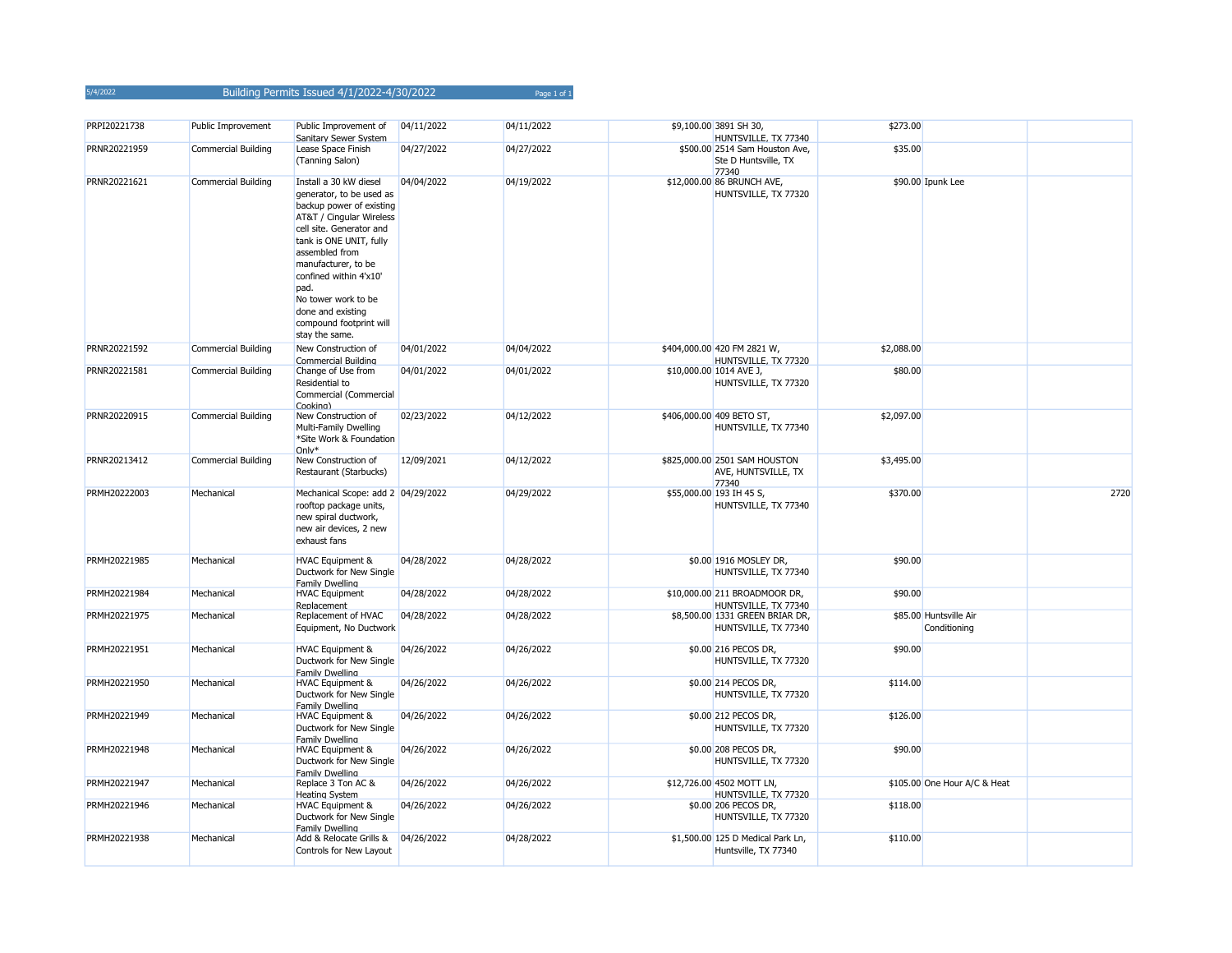| PRMH20221923 | Mechanical | Mechanical/HVAC for<br>Restaurant/Business<br>Office                                                                                                          | 04/25/2022 | 04/25/2022 | \$100,000.00 1120 SAM HOUSTON<br>AVE, HUNTSVILLE, TX<br>77340  | \$550.00 |                                                |  |
|--------------|------------|---------------------------------------------------------------------------------------------------------------------------------------------------------------|------------|------------|----------------------------------------------------------------|----------|------------------------------------------------|--|
| PRMH20221911 | Mechanical | Install HVAC for New<br>Construction of Single<br><b>Family Dwelling</b>                                                                                      | 04/22/2022 | 04/22/2022 | \$5,800.00 1922 MOSLEY DR,<br>HUNTSVILLE, TX 77340             |          | \$90.00 Crazy Air of Huntsville,<br><b>LLC</b> |  |
| PRMH20221899 | Mechanical | Replacement of HVAC<br>equipment, no duct work                                                                                                                | 04/21/2022 | 04/21/2022 | \$7,790.00 1609 WOODLAND<br>VALLEY DR,<br>HUNTSVILLE, TX 77340 |          | \$80.00 Huntsville Air<br>Conditioning         |  |
| PRMH20221897 | Mechanical | HVAC Equipment & Duct 04/20/2022<br>Work for New Single<br>Family Dwelling                                                                                    |            | 04/20/2022 | \$0.00 235 PECOS DR,<br>HUNTSVILLE, TX 77320                   | \$126.00 |                                                |  |
| PRMH20221896 | Mechanical | HVAC Equipment & Duct 04/20/2022<br>Work for New Single<br>Family Dwelling                                                                                    |            | 04/20/2022 | \$0.00 233 PECOS DR,<br>HUNTSVILLE, TX 77320                   | \$122.00 |                                                |  |
| PRMH20221888 | Mechanical | HVAC INSTALLATION -<br>Reconstruction of Club<br>house for multi-family<br>dwelling. (Remove two<br>existing HVAC systems<br>and reinstall in new<br>horation | 04/20/2022 | 04/21/2022 | \$8,950.00 2523 AVE M,<br>HUNTSVILLE, TX 77340                 | \$145.00 |                                                |  |
| PRMH20221833 | Mechanical | New Construction HVAC 04/19/2022                                                                                                                              |            | 04/21/2022 | \$3,000.00 121 BERING DR,<br>HUNTSVILLE, TX 77320              | \$130.00 |                                                |  |
| PRMH20221831 | Mechanical | Replace HVAC Unit                                                                                                                                             | 04/19/2022 | 04/19/2022 | \$8,000.00 1013 BROADMOOR DR,<br>HUNTSVILLE, TX 77340          | \$80.00  |                                                |  |
| PRMH20221809 | Mechanical | HVAC Equipment & Duct 04/18/2022<br>Work for New Single<br>Family Dwelling                                                                                    |            | 04/18/2022 | \$8,000.00 117 MOUFLON DR,<br>HUNTSVILLE, TX 77320             | \$94.00  |                                                |  |
| PRMH20221808 | Mechanical | HVAC Equipment & Duct 04/18/2022<br>Work for New Single<br>Family Dwelling                                                                                    |            | 04/18/2022 | \$11,000.00 113 MOUFLON DR,<br>HUNTSVILLE, TX 77320            | \$114.00 |                                                |  |
| PRMH20221803 | Mechanical | Replace HVAC Equipment 04/18/2022                                                                                                                             |            | 04/18/2022 | \$3,689.00 2213 AZALEA CIR,<br>HUNTSVILLE, TX 77340            | \$60.00  |                                                |  |
| PRMH20221797 | Mechanical | <b>HVAC Install for New</b><br>Construction of Single<br>Family Dwelling                                                                                      | 04/15/2022 | 04/21/2022 | \$3,000.00 117 AVALON DR,<br>HUNTSVILLE, TX 77320              | \$102.00 |                                                |  |
| PRMH20221796 | Mechanical | HVAC Install for New<br>Construction of Single<br>Family Dwelling                                                                                             | 04/15/2022 | 04/21/2022 | \$3,000.00 114 AVALON DR,<br>HUNTSVILLE, TX 77320              | \$134.00 |                                                |  |
| PRMH20221788 | Mechanical | Replace HVAC                                                                                                                                                  | 04/13/2022 | 04/13/2022 | \$8,802.00 1731 GREEN BRIAR DR,<br>HUNTSVILLE, TX 77340        |          | \$85.00 Beckham and Jones                      |  |
| PRMH20221784 | Mechanical | Installation of 3.5 Ton<br>Condenser & Evaporator<br>Coil                                                                                                     | 04/13/2022 | 04/18/2022 | \$7,480.00 1604 GREEN WAY DR,<br>HUNTSVILLE, TX 77340          | \$80.00  |                                                |  |
| PRMH20221751 | Mechanical | HVAC Equipment & Duct 04/12/2022<br>Work for New Single<br>Family Dwelling                                                                                    |            | 04/22/2022 | \$3,000.00 104 AVALON DR,<br>HUNTSVILLE, TX 77320              | \$118.00 |                                                |  |
| PRMH20221750 | Mechanical | HVAC Equipment & Duct 04/12/2022<br>Work for New Single<br>Family Dwelling                                                                                    |            | 04/22/2022 | \$3,000.00 106 AVALON DR,<br>HUNTSVILLE, TX 77320              | \$110.00 |                                                |  |
| PRMH20221746 | Mechanical | Installation of New 2.5<br>Ton HVAC System                                                                                                                    | 04/12/2022 | 04/12/2022 | \$6,700.00 3435 MONTGOMERY RD,<br>HUNTSVILLE, TX 77340         | \$75.00  |                                                |  |
| PRMH20221740 | Mechanical | Replacement of HVAC<br>equipment, no ductwork                                                                                                                 | 04/12/2022 | 04/12/2022 | \$9,500.00 905 RIVER OAKS DR,<br>HUNTSVILLE, TX 77340          |          | \$90.00 Huntsville Air<br>Conditioning         |  |
| PRMH20221720 | Mechanical | Install HVAC for New<br><b>Construction of Single</b><br>Family Dwelling                                                                                      | 04/11/2022 | 04/13/2022 | \$3,000.00 203 CROWN POINT DR,<br>HUNTSVILLE, TX 77320         |          | \$130.00 HVAC Services of Texas<br>LLC         |  |
| PRMH20221719 | Mechanical | Install HVAC for New<br>Construction of Single<br><b>Family Dwelling</b>                                                                                      | 04/11/2022 | 04/13/2022 | \$3,000.00 201 CROWN POINT DR,<br>HUNTSVILLE, TX 77320         |          | \$138.00 HVAC Services of Texas<br><b>LLC</b>  |  |
| PRMH20221717 | Mechanical | Install HVAC for New<br><b>Construction of Single</b><br>Family Dwelling                                                                                      | 04/11/2022 | 04/13/2022 | \$3,000.00 108 AVALON DR,<br>HUNTSVILLE, TX 77320              |          | \$122.00 HVAC Services of Texas<br>LLC         |  |
|              |            |                                                                                                                                                               |            |            |                                                                |          |                                                |  |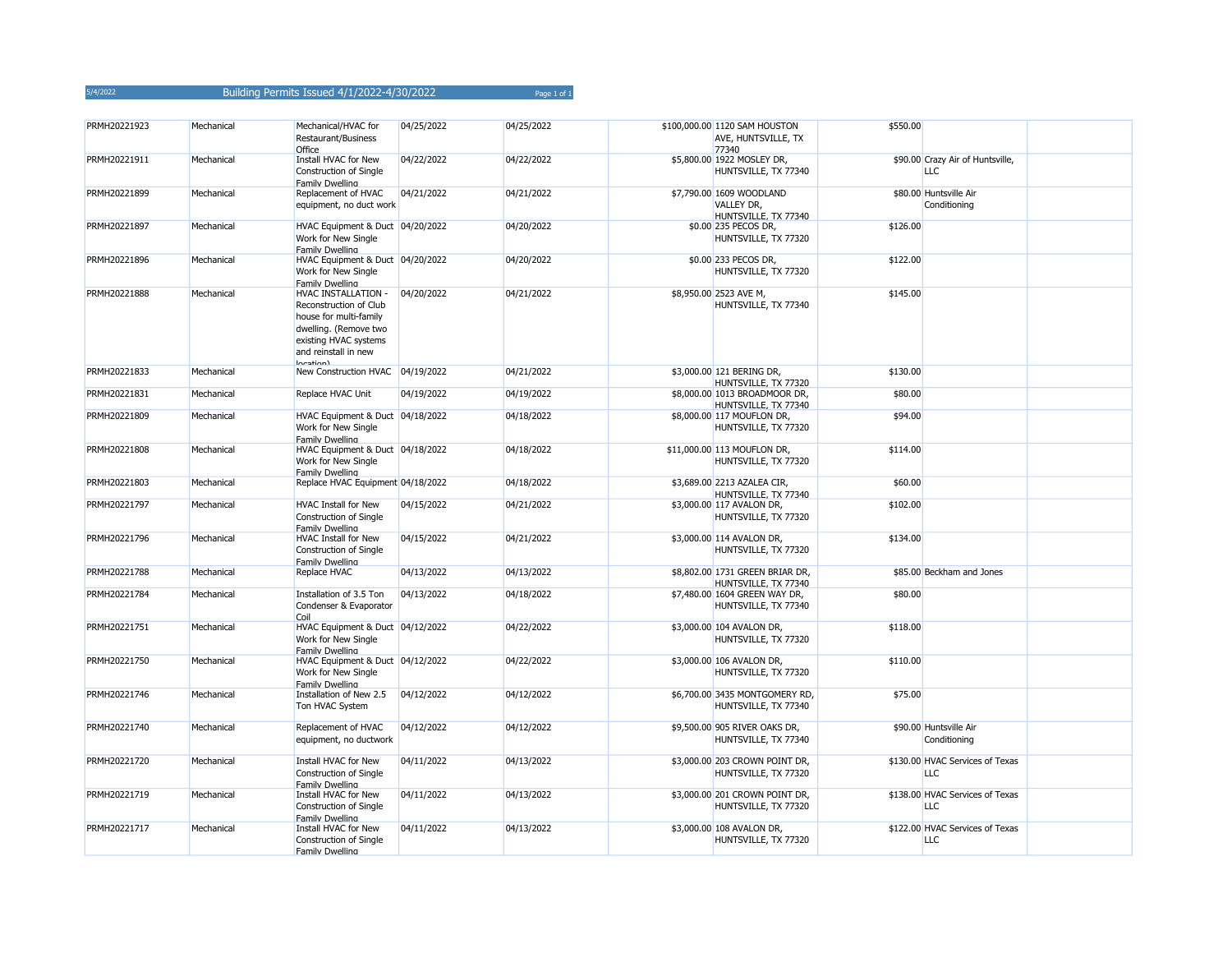| PRMH20221716         | Mechanical                   | <b>HVAC Install for New</b><br>Construction of Single                                | 04/11/2022 | 04/13/2022 | \$3,000.00 116 AVALON DR,<br>HUNTSVILLE, TX 77320            |          | \$126.00 HVAC Services of Texas<br>LLC.  |  |
|----------------------|------------------------------|--------------------------------------------------------------------------------------|------------|------------|--------------------------------------------------------------|----------|------------------------------------------|--|
| PRMH20221715         | Mechanical                   | Family Dwelling<br>Install HVAC for New<br>Construction of Single<br>Family Dwelling | 04/11/2022 | 04/13/2022 | \$3,000.00 110 AVALON DR,<br>HUNTSVILLE, TX 77320            |          | \$102.00 HVAC Services of Texas<br>LLC   |  |
| PRMH20221712         | Mechanical                   | HVAC Equipment & Duct 04/11/2022<br>Work for New Single<br>Family Dwelling           |            | 04/11/2022 | \$0.00 115 MOUFLON DR,<br>HUNTSVILLE, TX 77320               | \$110.00 |                                          |  |
| PRMH20221711         | Mechanical                   | HVAC Equipment & Duct 04/11/2022<br>Work for New Single<br>Family Dwelling           |            | 04/11/2022 | \$0.00 106 MOUFLON DR,<br>HUNTSVILLE, TX 77320               | \$98.00  |                                          |  |
| PRMH20221710         | Mechanical                   | HVAC Equipment & Duct 04/11/2022<br>Work for New Single<br>Family Dwelling           |            | 04/11/2022 | \$0.00 104 MOUFLON DR,<br>HUNTSVILLE, TX 77320               | \$94.00  |                                          |  |
| PRMH20221697         | Mechanical                   | Replacement of HVAC<br>Equipment (No<br>Ductwork)                                    | 04/07/2022 | 04/08/2022 | \$8,500.00 501 CHERRY HILLS DR,<br>HUNTSVILLE, TX 77340      | \$85.00  |                                          |  |
| PRMH20221657         | Mechanical                   | Replacing 2-ton HVAC<br>system                                                       | 04/06/2022 | 04/06/2022 | \$7,000.00 3120 WINDING WAY,<br>HUNTSVILLE, TX 77340         | \$75.00  |                                          |  |
| PRMH20221635         | Mechanical                   | Replacement of HVAC<br>equipment, no ductwork                                        | 04/05/2022 | 04/05/2022 | \$8,500.00 3316 THORNWOOD<br>WAY, HUNTSVILLE, TX<br>77340    | \$85.00  |                                          |  |
| PRMH20221631         | Mechanical                   | <b>HVAC Equipment &amp;</b><br>Ductwork for New Single<br>Family Dwelling            | 04/04/2022 | 04/04/2022 | \$0.00 118 MOUFLON DR,<br>HUNTSVILLE, TX 77320               | \$114.00 |                                          |  |
| PRMH20221630         | Mechanical                   | <b>HVAC Equipment &amp;</b><br>Ductwork for New Single<br>Family Dwelling            | 04/04/2022 | 04/04/2022 | \$0.00 116 MOUFLON DR,<br>HUNTSVILLE, TX 77320               | \$126.00 |                                          |  |
| PRMH20221629         | Mechanical                   | <b>HVAC Equipment &amp;</b><br>Ductwork for New Single<br>Family Dwelling            | 04/04/2022 | 04/04/2022 | \$0.00 112 MOUFLON DR,<br>HUNTSVILLE, TX 77320               | \$102.00 |                                          |  |
| PRMH20221628         | Mechanical                   | <b>HVAC Equipment &amp;</b><br>Ductwork for New Single<br>Family Dwelling            | 04/04/2022 | 04/04/2022 | \$0.00 102 MOUFLON DR,<br>HUNTSVILLE, TX 77320               | \$102.00 |                                          |  |
| PRMH20221627         | Mechanical                   | <b>HVAC Equipment &amp;</b><br>Ductwork for New Single<br>Family Dwelling            | 04/04/2022 | 04/04/2022 | \$0.00 231 PECOS DR,<br>HUNTSVILLE, TX 77320                 | \$118.00 |                                          |  |
| PRMH20221626         | Mechanical                   | <b>HVAC Equipment &amp;</b><br>Ductwork for New Single<br>Family Dwelling            | 04/04/2022 | 04/04/2022 | \$0.00 229 PECOS DR,<br>HUNTSVILLE, TX 77320                 | \$114.00 |                                          |  |
| PRMH20221625         | Mechanical                   | <b>HVAC Equipment &amp;</b><br>Ductwork for New Single<br>Family Dwelling            | 04/04/2022 | 04/04/2022 | \$0.00 227 PECOS DR,<br>HUNTSVILLE, TX 77320                 | \$126.00 |                                          |  |
| PRMH20221624         | Mechanical                   | <b>HVAC Equipment &amp;</b><br>Ductwork for New Single<br>Family Dwelling            | 04/04/2022 | 04/04/2022 | \$0.00 225 PECOS DR,<br>HUNTSVILLE, TX 77320                 | \$90.00  |                                          |  |
| PRMH20221623         | Mechanical                   | <b>HVAC Equipment &amp;</b><br>Ductwork for New Single<br>Family Dwelling            | 04/04/2022 | 04/04/2022 | \$0.00 223 PECOS DR,<br>HUNTSVILLE, TX 77320                 | \$114.00 |                                          |  |
| PRMH20221622         | Mechanical                   | <b>HVAC Equipment &amp;</b><br>Ductwork for New Single<br>Family Dwelling            | 04/04/2022 | 04/04/2022 | \$0.00 221 PECOS DR,<br>HUNTSVILLE, TX 77320                 | \$82.00  |                                          |  |
| PRMH20221529         | Mechanical                   | Install HVAC for New<br><b>Construction of Single</b><br>Family Dwelling             | 03/30/2022 | 04/07/2022 | \$3,000.00 113 BERING DR,<br>HUNTSVILLE, TX 77320            | \$130.00 |                                          |  |
| PRMH20221528         | Mechanical                   | Install HVAC for New<br>Construction of Single<br>Family Dwelling                    | 03/30/2022 | 04/07/2022 | \$3,000.00 119 BERING DR,<br>HUNTSVILLE, TX 77320            | \$110.00 |                                          |  |
| PRMH20221377         | Mechanical                   | <b>HVAC Replacement</b>                                                              | 03/20/2022 | 04/01/2022 | \$6,000.00 717 HAYMAN ST,<br>TRLR:8, HUNTSVILLE,<br>TX 77340 |          | \$70.00 Lone Star A/C &<br>Refrigeration |  |
| <b>PRMFV20221898</b> | Mobile Food Vendor<br>Permit | Items Served: Custom<br>Burritos, Bowls, Tacos,<br>Rice, Beans, Salsa,<br>Protein    | 04/21/2022 | 04/21/2022 | \$0.00 255 IH 45 S, STE:D,<br>HUNTSVILLE, TX 77340           |          | \$50.00 William Miller                   |  |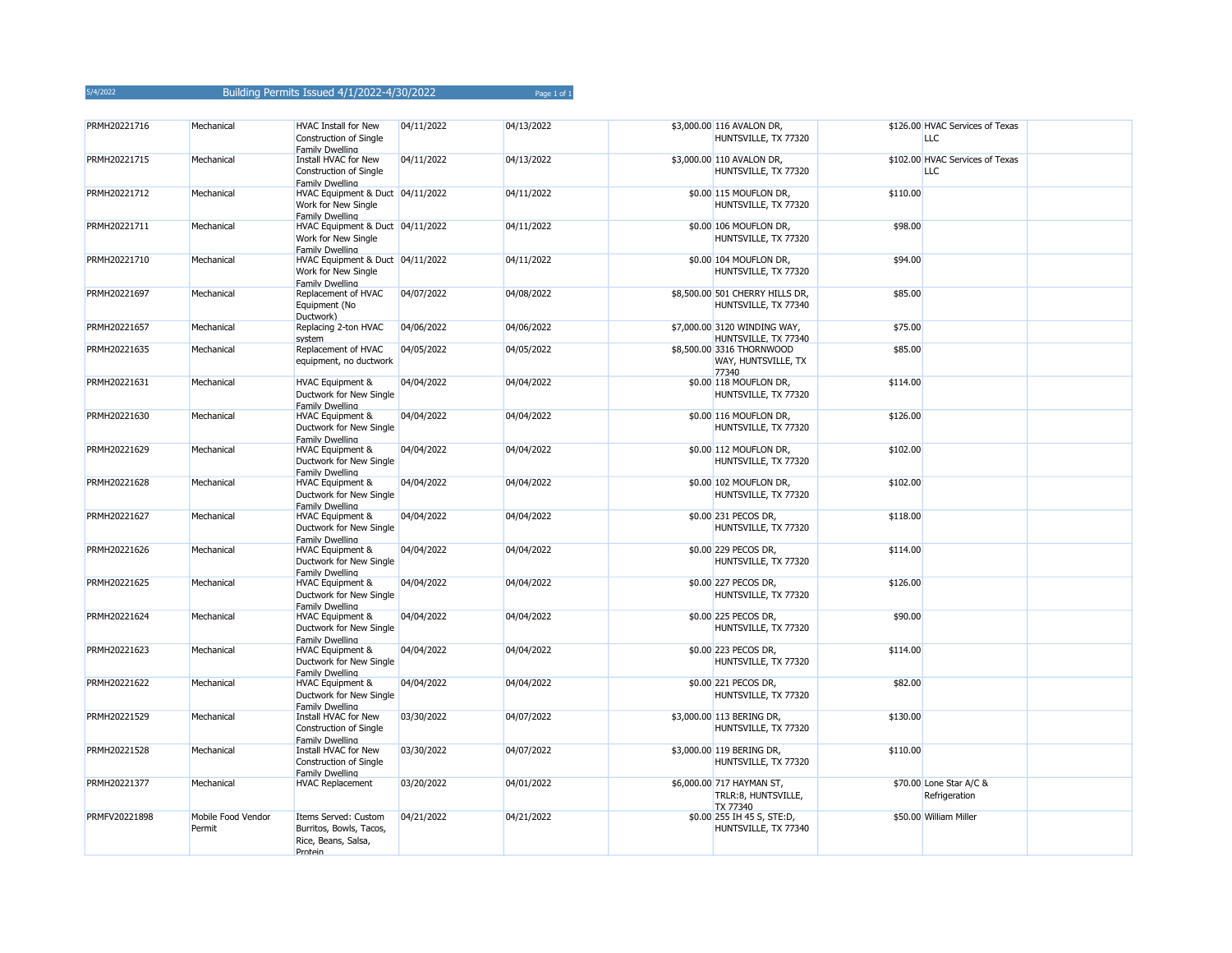| PRMFV20221580 | Mobile Food Vendor<br>Permit                                | It's a Wrap BBQ                                                                           | 04/01/2022 | 04/01/2022 | \$0.00 624 11TH ST,<br>HUNTSVILLE, TX 77340             | \$200.00 |                                                |  |
|---------------|-------------------------------------------------------------|-------------------------------------------------------------------------------------------|------------|------------|---------------------------------------------------------|----------|------------------------------------------------|--|
| PRMF20221960  | Manufactured Home                                           | Plumbing Permit for<br>Mobile Home Placement                                              | 04/27/2022 | 04/27/2022 | \$1,200.00 1211 CRESTHILL,<br>HUNTSVILLE, TX 77340      | \$40.00  |                                                |  |
| PRMF20221805  | Manufactured Home                                           | Electrical Connections for 04/18/2022<br>Manufactured Home                                |            | 04/18/2022 | \$1,200.00 110 SARA LN,<br>HUNTSVILLE, TX 77340         | \$40.00  |                                                |  |
| PRMF20221799  | Manufactured Home                                           | Water and Sewer<br>Connections for<br>Manufactured Home                                   | 04/18/2022 | 04/18/2022 | \$1,300.00 110 SARA LN,<br>HUNTSVILLE, TX 77340         | \$40.00  |                                                |  |
| PRMF20221707  | Manufactured Home                                           | Plumbing Connections to 04/08/2022<br>Manufactured Home (No<br>Gas)                       |            | 04/08/2022 | \$0.00 305 7th St Huntsville, TX<br>77340               | \$40.00  |                                                |  |
| PRLD20221806  | Land<br>Disturbance/Clearing                                | Tree Removal for New<br><b>Commercial Construction</b>                                    | 04/18/2022 | 04/18/2022 | \$0.00 1020 NORMAL PARK DR,<br>HUNTSVILLE, TX 77320     |          | Lonnie Hall Construction<br>LLC                |  |
| PRLD20221663  | Land<br>Disturbance/Clearing                                | Site Clearing - Four Trees 04/06/2022<br>to be Removed                                    |            | 04/06/2022 | \$0.00 1511 10TH ST,<br>HUNTSVILLE, TX 77320            |          |                                                |  |
| PRIV20221957  | Itinerant Vendor Permit                                     | Cinco De Mayo Festival,<br>Rather Park - May 7,<br>2022                                   | 04/27/2022 | 04/27/2022 | \$0.00 1223 UNIVERSITY AVE,<br>HUNTSVILLE, TX 77340     | \$25.00  |                                                |  |
| PRIV20221921  | Itinerant Vendor Permit                                     | Rather Park - May 7,<br>2022                                                              | 04/25/2022 | 04/25/2022 | \$0.00 1223 UNIVERSITY AVE,<br>HUNTSVILLE, TX 77340     | \$25.00  |                                                |  |
| PRIV20221636  | Itinerant Vendor Permit                                     | H.E.A.R.T.S. Fundraiser<br>for TDCJ Officer -<br>Effective 04/05/22-<br>04/07/22          | 04/05/2022 | 04/05/2022 | \$0.00 463 SH 75 N,<br>HUNTSVILLE, TX 77320             | \$25.00  |                                                |  |
| PRIR20221937  | Irrigation/Lawn Sprinkler Replace Irrigation<br>System      | Backflow                                                                                  | 04/26/2022 | 04/26/2022 | \$0.00 193 IH 45 S,<br>HUNTSVILLE, TX 77340             |          | \$112.50 CWB Landscapes                        |  |
| PRIR20221804  | Irrigation/Lawn Sprinkler Installation of 40 Head<br>System | Irrigation System with 1<br><b>Backflow Device</b>                                        | 04/18/2022 | 04/18/2022 | \$0.00 1602 GREEN BRIAR DR,<br>HUNTSVILLE, TX 77340     | \$61.50  |                                                |  |
| PRIR20221792  | Irrigation/Lawn Sprinkler Installation of New 53<br>System  | Head Irrigation System                                                                    | 04/14/2022 | 04/26/2022 | \$2,950.00 107 BARTON CREEK DR,<br>HUNTSVILLE, TX 77320 |          | \$64.10 Platinum Grass Services,<br><b>LTD</b> |  |
| PRIR20221702  | Irrigation/Lawn Sprinkler New Installation of 15<br>System  | <b>Head Irrigation System</b>                                                             | 04/08/2022 | 04/08/2022 | \$0.00 200 BROADMOOR DR,<br>HUNTSVILLE, TX 77340        | \$56.50  |                                                |  |
| PRIR20221686  | Irrigation/Lawn Sprinkler Residential Irrigation<br>System  | Installation of (51) Heads<br>for New Single Family<br>Dwelling                           | 04/06/2022 | 04/07/2022 | \$1,500.00 401 BRUSHBACK DR,<br>HUNTSVILLE, TX 77320    | \$63.70  |                                                |  |
| PRIR20221685  | Irrigation/Lawn Sprinkler Residential Irrigation<br>System  | Installation of (45) Heads<br>for New Single Family<br><b>Dwelling</b>                    | 04/06/2022 | 04/07/2022 | \$1,500.00 403 BRUSHBACK DR,<br>HUNTSVILLE, TX 77320    | \$62.50  |                                                |  |
| PRIR20221684  | Irrigation/Lawn Sprinkler Residential Irrigation<br>System  | Installation of (49) Heads<br>for New Single Family<br><b>Dwelling</b>                    | 04/06/2022 | 04/07/2022 | \$1,500.00 405 BRUSHBACK DR,<br>HUNTSVILLE, TX 77320    | \$63.30  |                                                |  |
| PRIR20221683  | Irrigation/Lawn Sprinkler Residential Irrigation<br>System  | Installation of (50) Heads<br>for New Single Family<br><b>Dwelling</b>                    | 04/06/2022 | 04/07/2022 | \$1,500.00 407 BRUSHBACK DR,<br>HUNTSVILLE, TX 77320    | \$63.50  |                                                |  |
| PRIR20221682  | Irrigation/Lawn Sprinkler Residential Irrigation<br>System  | Installation of (46) Heads<br>for New Single Family<br><b>Dwelling</b>                    | 04/06/2022 | 04/07/2022 | \$1,500.00 409 BRUSHBACK DR,<br>HUNTSVILLE, TX 77320    | \$62.70  |                                                |  |
| PRIR20221681  | Irrigation/Lawn Sprinkler Residential Irrigation<br>System  | Installation of (52) Heads<br>for New Single Family<br><b>Dwelling</b>                    | 04/06/2022 | 04/07/2022 | \$1,500.00 411 BRUSHBACK DR,<br>HUNTSVILLE, TX 77320    | \$63.90  |                                                |  |
| PRIR20221680  | Irrigation/Lawn Sprinkler<br>System                         | Residential Irrigation<br>Installation of (49) Heads<br>for New Single Family<br>Dwelling | 04/06/2022 | 04/07/2022 | \$1,500.00 413 BRUSHBACK DR,<br>HUNTSVILLE, TX 77320    | \$63.30  |                                                |  |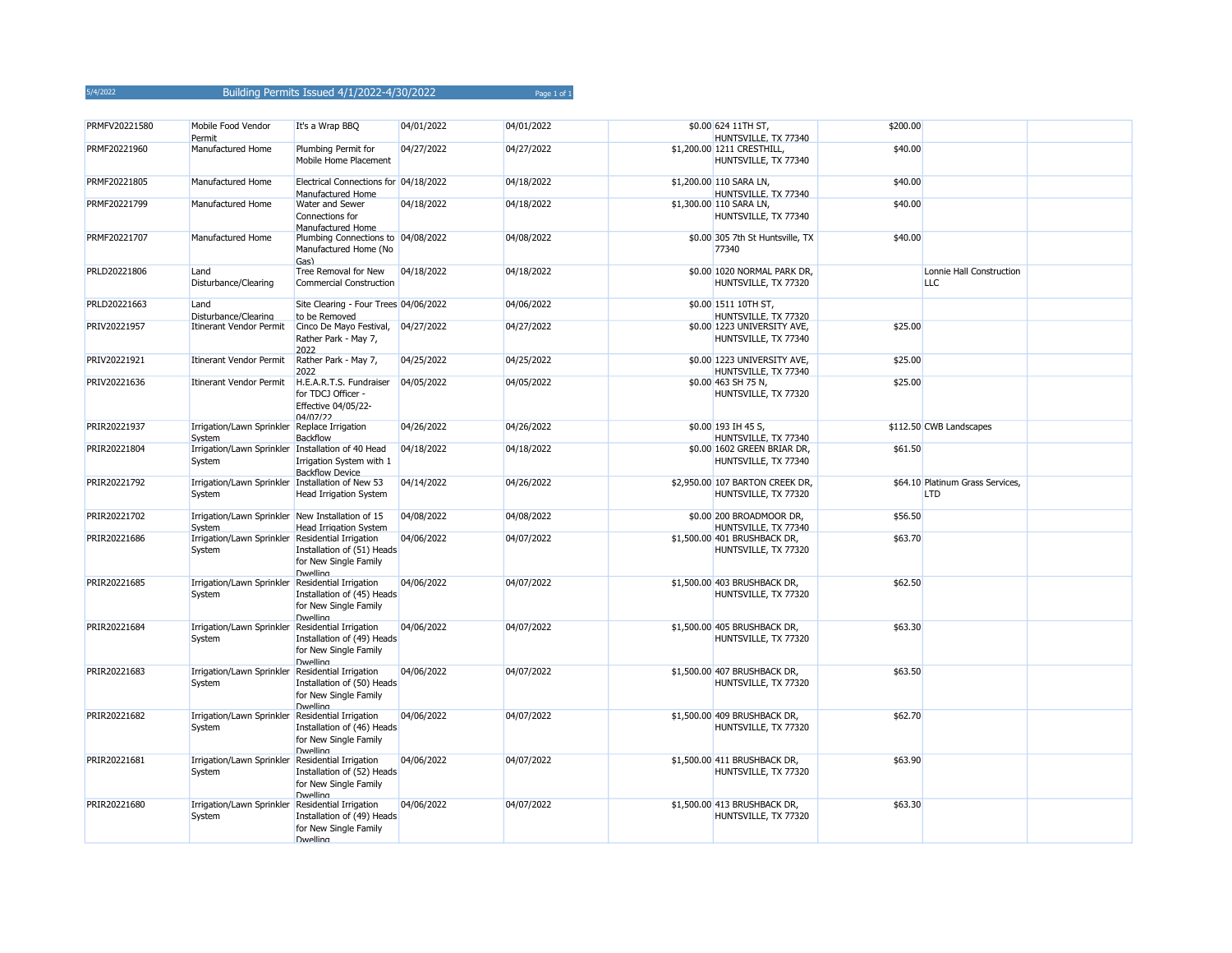| 5/4/2022 | Building Permits Issued 4/1/2022-4/30/2022 | Page 1 of 1 |
|----------|--------------------------------------------|-------------|
|----------|--------------------------------------------|-------------|

| PRIR20221679 | Irrigation/Lawn Sprinkler Residential Irrigation<br>System  | Installation of (46) Heads<br>for New Single Family<br><b>Dwelling</b>                                                                   | 04/06/2022 | 04/07/2022 | \$1,500.00 415 BRUSHBACK DR,<br>HUNTSVILLE, TX 77320    | \$62.70 |                                             |  |
|--------------|-------------------------------------------------------------|------------------------------------------------------------------------------------------------------------------------------------------|------------|------------|---------------------------------------------------------|---------|---------------------------------------------|--|
| PRIR20221678 | Irrigation/Lawn Sprinkler Residential Irrigation<br>System  | Installation of (48) Heads<br>for New Single Family<br><b>Dwelling</b>                                                                   | 04/06/2022 | 04/07/2022 | \$1,500.00 417 BRUSHBACK DR,<br>HUNTSVILLE, TX 77320    | \$63.10 |                                             |  |
| PRIR20221677 | Irrigation/Lawn Sprinkler Residential Irrigation<br>System  | Installation of (52) Heads<br>for New Single Family<br><b>Dwelling</b>                                                                   | 04/06/2022 | 04/07/2022 | \$1,500.00 419 BRUSHBACK DR,<br>HUNTSVILLE, TX 77320    | \$63.90 |                                             |  |
| PRIR20221616 | Irrigation/Lawn Sprinkler Installation of 46 Head<br>System | Residential Irrigation<br>System with 1 Backflow<br>Device                                                                               | 04/04/2022 | 04/06/2022 | \$1.00 110 BERING DR,<br>HUNTSVILLE, TX 77320           | \$62.70 |                                             |  |
| PRIR20221615 | Irrigation/Lawn Sprinkler Installation of 46 Head<br>System | Residential Irrigation<br>System with 1 Backflow<br>Device                                                                               | 04/04/2022 | 04/06/2022 | \$1.00 108 BERING DR,<br>HUNTSVILLE, TX 77320           | \$62.70 |                                             |  |
| PRIR20221614 | Irrigation/Lawn Sprinkler Installation of 46 Head<br>System | Residential Irrigation<br>System with 1 Backflow<br>Device                                                                               | 04/04/2022 | 04/06/2022 | \$1.00 106 BERING DR,<br>HUNTSVILLE, TX 77320           | \$62.70 |                                             |  |
| PRIR20221613 | Irrigation/Lawn Sprinkler New Installation of 46<br>System  | <b>Head Residential</b><br>Irrigation System with 1<br><b>Rackflow Device</b>                                                            | 04/04/2022 | 04/06/2022 | \$1.00 104 BERING DR,<br>HUNTSVILLE, TX 77320           |         | \$62.70 Crimson Irrigation and<br>Landscape |  |
| PRIR20221612 | Irrigation/Lawn Sprinkler New Installation of 46<br>System  | Head Residential<br>Irrigation System with 1<br><b>Backflow Device</b>                                                                   | 04/04/2022 | 04/06/2022 | \$1.00 102 BERING DR,<br>HUNTSVILLE, TX 77320           | \$62.70 |                                             |  |
| PRIR20221262 | System                                                      | Irrigation/Lawn Sprinkler Installation of (55) Head 03/09/2022<br><b>Irrigation System for</b><br>New Single Family<br><b>Dwelling</b>   |            | 04/08/2022 | \$2,950.00 128 BARTON CREEK DR,<br>HUNTSVILLE, TX 77320 | \$64.50 |                                             |  |
| PRIR20221261 | System                                                      | Irrigation/Lawn Sprinkler Installation of (54) Head 03/09/2022<br>Irrigation System for<br>New Single Family<br><b>Dwelling</b>          |            | 04/08/2022 | \$2,950.00 127 BARTON CREEK DR,<br>HUNTSVILLE, TX 77320 | \$64.30 |                                             |  |
| PRIR20221260 | System                                                      | Irrigation/Lawn Sprinkler Installation of (44) Head 03/09/2022<br>Irrigation System for<br>New Single Family<br><b>Dwelling</b>          |            | 04/08/2022 | \$2,350.00 126 BARTON CREEK DR,<br>HUNTSVILLE, TX 77320 | \$62.30 |                                             |  |
| PRIR20221259 | System                                                      | Irrigation/Lawn Sprinkler Installation of (41) Head 03/09/2022<br><b>Irrigation System for</b><br>New Single Family<br><b>Dwelling</b>   |            | 04/08/2022 | \$2,050.00 125 BARTON CREEK DR,<br>HUNTSVILLE, TX 77320 | \$61.70 |                                             |  |
| PRIR20221258 | System                                                      | Irrigation/Lawn Sprinkler   Installation of (43) Head 03/09/2022<br><b>Irrigation System for</b><br>New Single Family<br><b>Dwelling</b> |            | 04/08/2022 | \$2,350.00 124 BARTON CREEK DR,<br>HUNTSVILLE, TX 77320 | \$62.10 |                                             |  |
| PRIR20221257 | System                                                      | Irrigation/Lawn Sprinkler   Installation of (42) Head   03/09/2022<br>Irrigation System for<br>New Single Family<br><b>Dwelling</b>      |            | 04/08/2022 | \$2,350.00 123 BARTON CREEK DR,<br>HUNTSVILLE, TX 77320 | \$61.90 |                                             |  |
| PRIR20221256 | Irrigation/Lawn Sprinkler Installation of 46 Head<br>System | Irrigation System with 1                                                                                                                 | 03/09/2022 | 04/08/2022 | \$2,350.00 122 BARTON CREEK DR,<br>HUNTSVILLE, TX 77320 | \$62.70 |                                             |  |
| PRIR20221255 | Irrigation/Lawn Sprinkler Installation of 41 Head<br>System | <b>Backflow Device</b><br>Irrigation System with 1                                                                                       | 03/09/2022 | 04/08/2022 | \$2,050.00 121 BARTON CREEK DR,<br>HUNTSVILLE, TX 77320 | \$61.70 |                                             |  |
| PRIR20221254 | Irrigation/Lawn Sprinkler Installation of 42 Head<br>System | <b>Backflow Device</b><br>Irrigation System with 1<br><b>Backflow Device</b>                                                             | 03/09/2022 | 04/08/2022 | \$2,350.00 120 BARTON CREEK DR,<br>HUNTSVILLE, TX 77320 | \$61.90 |                                             |  |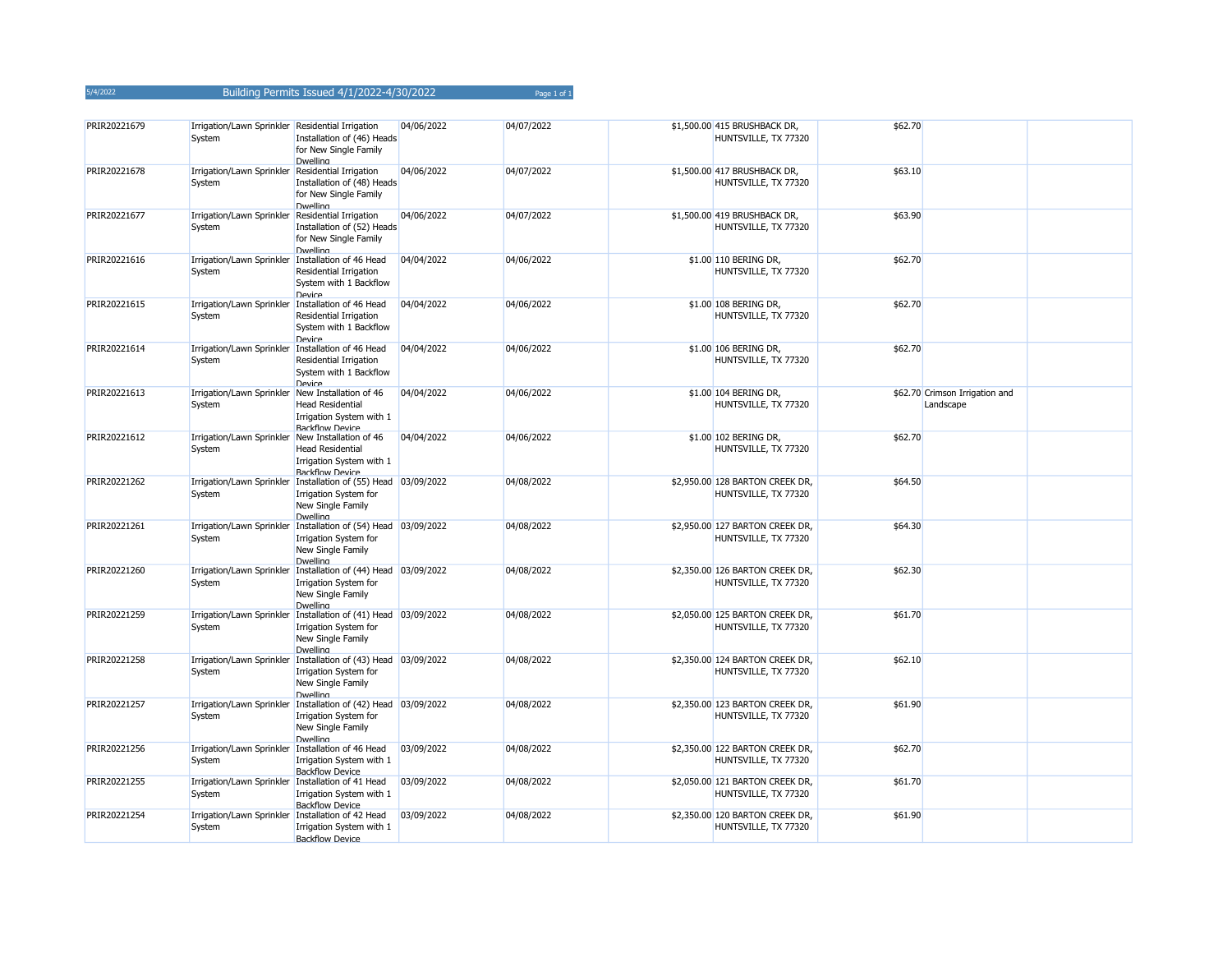| 5/4/2022 | Building Permits Issued 4/1/2022-4/30/2022 | Page 1 of 1 |
|----------|--------------------------------------------|-------------|
|----------|--------------------------------------------|-------------|

| PRIR20221253 | Irrigation/Lawn Sprinkler Installation of 44 Head<br>System | Irrigation System with 1<br><b>Backflow Device</b>                    | 03/09/2022 | 04/08/2022 | \$2,350.00 119 BARTON CREEK DR,<br>HUNTSVILLE, TX 77320         |          | \$62.30 Platinum Grass Services,<br><b>LTD</b> |  |
|--------------|-------------------------------------------------------------|-----------------------------------------------------------------------|------------|------------|-----------------------------------------------------------------|----------|------------------------------------------------|--|
| PRIR20221252 | Irrigation/Lawn Sprinkler Installation of 40 Head<br>System | Irrigation System with 1<br><b>Backflow Device</b>                    | 03/09/2022 | 04/14/2022 | \$2,050.00 118 BARTON CREEK DR,<br>HUNTSVILLE, TX 77320         |          | \$61.50 Platinum Grass Services,<br><b>LTD</b> |  |
| PRIR20221251 | Irrigation/Lawn Sprinkler Installation of 44 Head<br>System | <b>Irrigation System</b>                                              | 03/09/2022 | 04/14/2022 | \$2,350.00 117 BARTON CREEK DR,<br>HUNTSVILLE, TX 77320         |          | \$62.30 Platinum Grass Services,<br><b>LTD</b> |  |
| PRIR20221250 | Irrigation/Lawn Sprinkler Installation of 44 Head<br>System | Irrigation System with 1<br><b>Backflow Device</b>                    | 03/09/2022 | 04/14/2022 | \$2,350.00 116 BARTON CREEK DR,<br>HUNTSVILLE, TX 77320         |          | \$62.30 Platinum Grass Services,<br><b>LTD</b> |  |
| PRIR20221249 | Irrigation/Lawn Sprinkler Installation of 46 Head<br>System | Irrigation System with 1<br><b>Backflow Device</b>                    | 03/09/2022 | 04/14/2022 | \$2,350.00 115 BARTON CREEK DR,<br>HUNTSVILLE, TX 77320         |          | \$62.70 Platinum Grass Services,<br>LTD        |  |
| PRIR20221248 | Irrigation/Lawn Sprinkler Installation of 41 Head<br>System | Irrigation System with 1<br><b>Backflow Device</b>                    | 03/09/2022 | 04/13/2022 | \$2,050.00 114 BARTON CREEK DR,<br>HUNTSVILLE, TX 77320         |          | \$61.70 Platinum Grass Services,<br><b>LTD</b> |  |
| PRIR20221247 | Irrigation/Lawn Sprinkler Installation of 43 Head<br>System | Irrigation System with 1<br><b>Backflow Device</b>                    | 03/09/2022 | 04/13/2022 | \$2,350.00 113 BARTON CREEK DR,<br>HUNTSVILLE, TX 77320         |          | \$62.10 Platinum Grass Services,<br>LTD        |  |
| PRFS20221864 | Fire Systems                                                | Installation of 8 Head<br>Fire Sprinkler System                       | 04/20/2022 | 04/25/2022 | \$4,750.00 500 SH 19, HUNTSVILLE,<br>TX 77340                   | \$54.00  |                                                |  |
| PRFS20221758 | <b>Fire Systems</b>                                         | New Installation of Fire<br><b>Alarm System</b>                       | 04/13/2022 | 04/14/2022 | \$6,775.00 1718 11TH ST,<br>HUNTSVILLE, TX 77340                | \$65.00  |                                                |  |
| PRFS20221701 | <b>Fire Systems</b>                                         | New Installation of Fire<br>Alarm System                              | 04/08/2022 | 04/14/2022 | \$2,850.00 249 A IH 45 S,<br>HUNTSVILLE, TX 77340               | \$45.00  |                                                |  |
| PRFS20221674 | Fire Systems                                                | New Installation of Fire<br>Line                                      | 04/06/2022 | 04/07/2022 | \$0.00 2 FINANCIAL PLAZA,<br>STE:100, HUNTSVILLE,<br>TX 77340   | \$150.00 |                                                |  |
| PRFS20221370 | Fire Systems                                                | New Installation of Fire<br>Line                                      | 03/18/2022 | 04/08/2022 | \$0.00 163 IH 45 N,<br>HUNTSVILLE, TX 77320                     | \$150.00 |                                                |  |
| PRFS20221360 | <b>Fire Systems</b>                                         | Install new 4"<br>underground fire water<br>line                      | 03/18/2022 | 04/19/2022 | \$32,000.00 450 SH 75 N,<br>HUNTSVILLE, TX 77320                |          | \$0.00 Fire Main Solutions, LLC                |  |
| PRFO20221617 | Foundation Only                                             | <b>Foundation Repair</b>                                              | 04/04/2022 | 04/04/2022 | \$7,800.00 2128 AVE P,<br>HUNTSVILLE, TX 77340                  | \$65.00  |                                                |  |
| PREL20221979 | Electrical                                                  | Service for Storage<br><b>Building</b>                                | 04/28/2022 | 04/28/2022 | \$1,600.00 123 EAST MOSLEY LN,<br>HUNTSVILLE, TX 77340          | \$50.00  |                                                |  |
| PREL20221978 | Electrical                                                  | Service Upgrade &<br>Addition of 3 Circuits                           | 04/28/2022 | 04/28/2022 | \$1,500.00 804 CLINE ST,<br>HUNTSVILLE, TX 77340                | \$110.00 |                                                |  |
| PREL20221939 | Electrical                                                  | <b>Electrical Remodel for</b><br>Lease Space Finish                   | 04/26/2022 | 04/26/2022 | \$40,000.00 193 IH 45 S, Ste E,<br>Huntsville, TX 77340         | \$300.00 |                                                |  |
| PREL20221936 | Electrical                                                  | Add Four Circuits and Re- 04/26/2022<br>pull Service Wire             |            | 04/26/2022 | \$2,000.00 2715 A LAKE RD,<br>HUNTSVILLE, TX 77340              |          | \$110.00 McCarty Electric                      |  |
| PREL20221932 | Electrical                                                  | Electrical Permit for New 04/25/2022<br><b>Residential Pool Build</b> |            | 04/26/2022 | \$3,600.00 631 HILLCREST DR,<br>HUNTSVILLE, TX 77340            | \$60.00  |                                                |  |
| PREL20221929 | Electrical                                                  | <b>Electrical Permit for</b><br>Generator Install                     | 04/25/2022 | 04/26/2022 | \$24,514.00 1509 WOODLAND<br>VALLEY DR,<br>HUNTSVILLE, TX 77340 | \$165.00 |                                                |  |
| PREL20221918 | Electrical                                                  | T-Pole, Rough In and<br>Service for New Single<br>Family Dwelling     | 04/22/2022 | 04/25/2022 | \$3,693.83 202 DEL MONTE DR,<br>HUNTSVILLE, TX 77320            | \$106.00 |                                                |  |
| PREL20221900 | Electrical                                                  | Install Electrical to Sewer 04/21/2022<br>Pump                        |            | 04/21/2022 | \$300.00 313 ROUNDABOUT RD,<br>HUNTSVILLE, TX 77320             |          | \$50.00 Woods Electric                         |  |
| PREL20221884 | Electrical                                                  | T-Pole, Rough In &<br>Service for Single Family<br><b>Dwelling</b>    | 04/20/2022 | 04/20/2022 | \$3,736.29 104 DEL MONTE DR,<br>HUNTSVILLE, TX 77320            | \$114.00 |                                                |  |
| PREL20221858 | Electrical                                                  | Install Electrical for<br>Addition                                    | 04/19/2022 | 04/19/2022 | \$1,000.00 620 AUGUSTA DR,<br>HUNTSVILLE, TX 77340              | \$50.00  |                                                |  |
| PREL20221815 | Electrical                                                  | T-Pole, Rough In &<br>Service for New Single<br>Family Dwelling       | 04/18/2022 | 04/19/2022 | \$3,791.04 108 AVALON DR,<br>HUNTSVILLE, TX 77320               | \$114.00 |                                                |  |
| PREL20221810 | Electrical                                                  | T-Pole, Rough In and<br>Service for New Single<br>Family Residence    | 04/18/2022 | 04/19/2022 | \$3,404.93 106 AVALON DR,<br>HUNTSVILLE, TX 77320               | \$98.00  |                                                |  |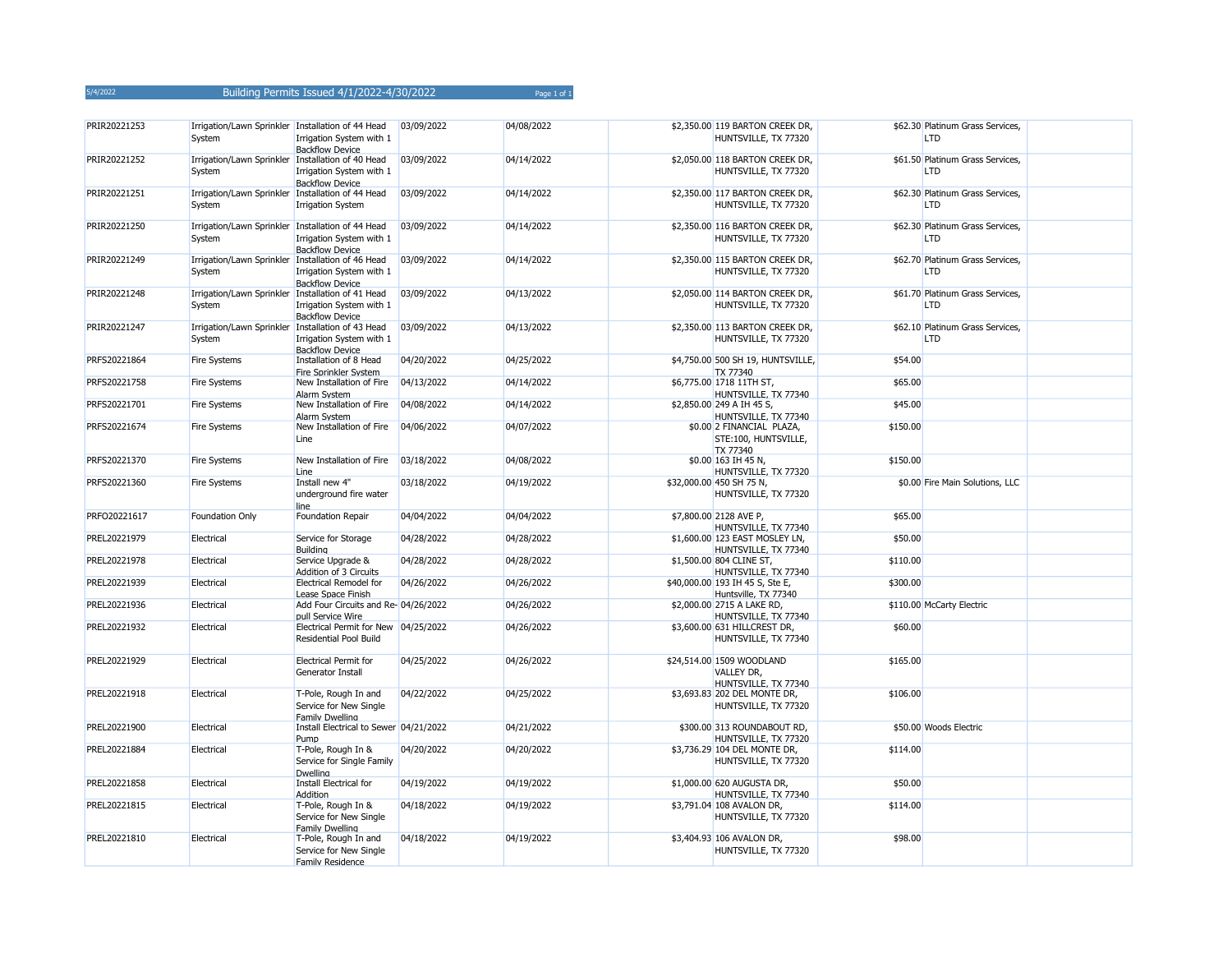| PREL20221807 | Electrical | Electrical for Bathroom<br>Remodel                                                                                 | 04/18/2022 | 04/18/2022 | \$200.00 2002 AVE Q,<br>HUNTSVILLE, TX 77340                   | \$50.00  |                                |  |
|--------------|------------|--------------------------------------------------------------------------------------------------------------------|------------|------------|----------------------------------------------------------------|----------|--------------------------------|--|
| PREL20221798 | Electrical | Relocating the current<br>ATS and meter can;<br>installing ground<br>conductors; installing a<br>new 200 amn nanel | 04/15/2022 | 04/18/2022 | \$4,000.00 1623 RIVER OAKS DR,<br>HUNTSVILLE, TX 77340         | \$60.00  |                                |  |
| PREL20221791 | Electrical | <b>Electrical for Covered</b><br>Patio Addition                                                                    | 04/14/2022 | 04/18/2022 | \$2,300.00 1921 ROLLINGWOOD<br>DR, HUNTSVILLE, TX<br>77340     | \$55.00  |                                |  |
| PREL20221767 | Electrical | <b>Install Electrical for</b><br>Generator                                                                         | 04/13/2022 | 04/13/2022 | \$9,050.00 3794 SUMMER LN,<br>HUNTSVILLE, TX 77340             |          | \$90.00 McCarty Electric       |  |
| PREL20221766 | Electrical | Install Electrical for<br>Generator                                                                                | 04/13/2022 | 04/13/2022 | \$9,990.00 2210 EASLEY CIR,<br>HUNTSVILLE, TX 77320            |          | \$90.00 McCarty Electric       |  |
| PREL20221765 | Electrical | <b>Install Electrical for</b><br>Generator                                                                         | 04/13/2022 | 04/13/2022 | \$9,350.00 376 FOREST LN,<br>HUNTSVILLE, TX 77340              |          | \$90.00 McCarty Electric       |  |
| PREL20221764 | Electrical | Install Electrical for<br>Generator                                                                                | 04/13/2022 | 04/13/2022 | \$9,650.00 2204 DALE LN,<br>HUNTSVILLE, TX 77320               |          | \$90.00 McCarty Electric       |  |
| PREL20221757 | Electrical | T-Pole, Rough In, &<br>Service for New Single<br>Family Dwelling                                                   | 04/13/2022 | 04/13/2022 | \$3,953.63 121 BERING DR,<br>HUNTSVILLE, TX 77320              | \$130.00 |                                |  |
| PREL20221756 | Electrical | T-Pole, Rough In, &<br>Service for New Single<br><b>Family Dwelling</b>                                            | 04/13/2022 | 04/13/2022 | \$3,983.63 114 AVALON DR,<br>HUNTSVILLE, TX 77320              | \$134.00 |                                |  |
| PREL20221705 | Electrical | New Installation of Wall<br>Sign                                                                                   | 04/08/2022 | 04/12/2022 | \$100.00 3011 SH 30, STE:104,<br>HUNTSVILLE, TX 77340          | \$110.00 |                                |  |
| PREL20221703 | Electrical | T-Pole, Rough In, &<br>Service for New Single<br>Family Dwelling                                                   | 04/08/2022 | 04/08/2022 | \$3,314.51 117 AVALON DR,<br>HUNTSVILLE, TX 77320              | \$102.00 |                                |  |
| PREL20221698 | Electrical | T-Pole, Rough In, &<br>Service for New Single<br><b>Family Dwelling</b>                                            | 04/08/2022 | 04/08/2022 | \$3,709.29 102 AVALON DR,<br>HUNTSVILLE, TX 77320              |          | \$126.00 Templar Electric, LLC |  |
| PREL20221694 | Electrical | Install Electrical Wiring,<br>Fixtures, and Service for<br>New Construction of<br>Single Family Dwelling           | 04/07/2022 | 04/08/2022 | \$3,314.51 110 AVALON DR,<br>HUNTSVILLE, TX 77320              | \$102.00 |                                |  |
| PREL20221662 | Electrical | T-Pole, Rough In, &<br>Service for New Single<br><b>Family Dwelling</b>                                            | 04/06/2022 | 04/06/2022 | \$3,953.63 113 BERING DR,<br>HUNTSVILLE, TX 77320              | \$122.00 |                                |  |
| PREL20221661 | Electrical | T-Pole, Rough In, &<br>Service for New Single<br>Family Dwelling                                                   | 04/06/2022 | 04/06/2022 | \$3,953.63 203 CROWN POINT DR,<br>HUNTSVILLE, TX 77320         | \$122.00 |                                |  |
| PREL20221660 | Electrical | T-Pole, Rough In &<br>Service for New Single<br><b>Family Dwelling</b>                                             | 04/06/2022 | 04/06/2022 | \$0.00 306 BLUE CRANE ST,<br>HUNTSVILLE, TX 77320              | \$86.00  |                                |  |
| PREL20221659 | Electrical | T-Pole, Rough In &<br>Service for New Single<br>Family Dwelling                                                    | 04/06/2022 | 04/06/2022 | \$0.00 304 BLUE CRANE ST,<br>HUNTSVILLE, TX 77320              | \$94.00  |                                |  |
| PREL20221658 | Electrical | T-Pole, Rough In and &<br>Service for New Single<br>Family Dwelling                                                | 04/06/2022 | 04/06/2022 | \$0.00 302 BLUE CRANE ST,<br>HUNTSVILLE, TX 77320              | \$86.00  |                                |  |
| PREL20221644 | Electrical | Rough In & Service for<br>Addition                                                                                 | 04/05/2022 | 04/05/2022 | \$40,000.00 2801 D SAM HOUSTON<br>AVE, HUNTSVILLE, TX<br>77340 | \$300.00 |                                |  |
| PREL20221634 | Electrical | Install New Wiring,<br>Fixtures, and Service for<br>New Residential<br>Construction                                | 04/05/2022 | 04/05/2022 | \$195,000.00 1880 ROLLINGWOOD<br>DR, HUNTSVILLE, TX<br>77340   | \$122.00 |                                |  |
| PREL20221633 | Electrical | Install New Wiring,<br>Service, and Fixtures for<br>New Residential<br>Construction                                | 04/05/2022 | 04/05/2022 | \$195,000.00 1716 ROLLINGWOOD<br>DR, HUNTSVILLE, TX<br>77340   | \$118.00 |                                |  |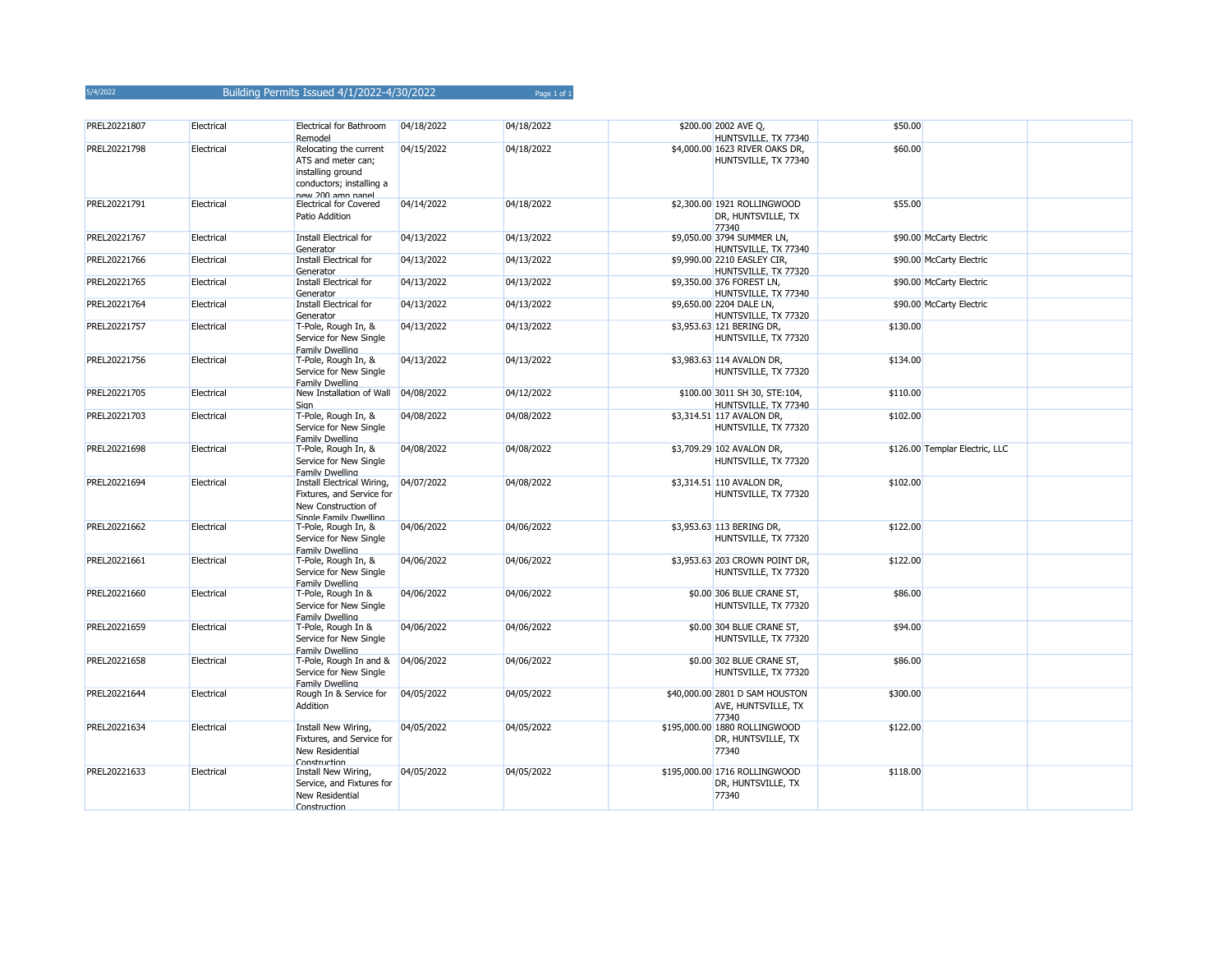| 5/4/2022 | <b>Building Permits Issued 4/1/2022-4/30/2022</b> | Page 1 of 1 |
|----------|---------------------------------------------------|-------------|
|          |                                                   |             |

| PREL20221620  | Electrical                                      | Install a 30 kW diesel<br>generator, to be used as<br>backup power of existing<br>AT&T / Cingular Wireless<br>cell site. Generator and<br>tank is ONE UNIT, fully<br>assembled from<br>manufacturer, to be<br>confined within 4'x10'<br>pad.<br>No tower work to be<br>done and existing<br>compound footprint will<br>stay the same. | 04/04/2022 | 04/19/2022 | \$15,000.00 86 BRUNCH AVE,<br>HUNTSVILLE, TX 77320         |         | \$175.00 Ipunk Lee                         |  |
|---------------|-------------------------------------------------|---------------------------------------------------------------------------------------------------------------------------------------------------------------------------------------------------------------------------------------------------------------------------------------------------------------------------------------|------------|------------|------------------------------------------------------------|---------|--------------------------------------------|--|
| PREL20221533  | Electrical                                      | Installation of 18KW<br>Generator, No New Meter                                                                                                                                                                                                                                                                                       | 03/30/2022 | 04/05/2022 | \$5,304.00 137 A TALL TIMBERS LN,<br>HUNTSVILLE, TX 77340  |         | \$70.00 Quality Generators                 |  |
| PREL20221531  | Electrical                                      | Installation of 24KW<br>Generator                                                                                                                                                                                                                                                                                                     | 03/30/2022 | 04/05/2022 | \$8,000.00 1813 ROLLINGWOOD<br>DR, HUNTSVILLE, TX<br>77340 | \$80.00 |                                            |  |
| PREL20221443  | Electrical                                      | Install Equipment<br>Cabinets, Generator, and<br>New Equipment on<br>Tower                                                                                                                                                                                                                                                            | 03/24/2022 | 04/04/2022 | \$15,000.00 113 FM 247,<br>HUNTSVILLE, TX 77320            |         | \$175.00 Donald Cherry                     |  |
| PREL20221400  | Electrical                                      | Adding and removing<br>AT&T antennas and<br>equipment to an existing<br>cell tower                                                                                                                                                                                                                                                    | 03/22/2022 | 04/01/2022 | \$15,000.00 885 IH 45 S,<br>HUNTSVILLE, TX 77340           |         | \$175.00 Donald Cherry                     |  |
| PREL20213227  | Electrical                                      | Electrical for Installation 12/02/2021<br>of Vehicle Charging<br>Stations at Auto<br>Dealershin                                                                                                                                                                                                                                       |            | 04/19/2022 | \$2,000.00 230 IH 45 N,<br>HUNTSVILLE, TX 77320            |         | \$110.00 Scott Henry Stone                 |  |
| PRDV20221857  | Driveway                                        | New Construction of<br>Drivway                                                                                                                                                                                                                                                                                                        | 04/19/2022 | 04/25/2022 | \$0.00 1907 EAST LAKE DR,<br>HUNTSVILLE, TX 77340          |         | \$35.00 FIRTH RICHARD SCOTT<br>& TANA SLAY |  |
| PRDV20221672  | Driveway                                        | Replacement of Existing<br><b>Residential Driveway</b>                                                                                                                                                                                                                                                                                | 04/06/2022 | 04/07/2022 | \$0.00 518 EVERGREEN DR,<br>HUNTSVILLE, TX 77340           | \$35.00 |                                            |  |
| PRCOC20221940 | Certificate of Compliance Site Approval for     | Manufactured Home<br>Placement                                                                                                                                                                                                                                                                                                        | 04/26/2022 | 04/28/2022 | \$0.00 301 JOHNSON RD,<br>HUNTSVILLE, TX 77340             | \$75.00 |                                            |  |
| PRCOC20221935 | Certificate of Compliance Site Approval for New | Construction of Single<br>Family Dwelling & On-<br><b>Site Sanitary Sewer</b><br>Facility                                                                                                                                                                                                                                             | 04/25/2022 | 04/28/2022 | \$0.00 467 Dipping Vat Rd<br>Huntsville, TX 77340          | \$35.00 |                                            |  |
| PRCOC20221931 | Certificate of Compliance Site Approval For     | Manufactured Home<br>Placement And On-Site<br><b>Sanitary Sewer Facility</b>                                                                                                                                                                                                                                                          | 04/25/2022 | 04/25/2022 | \$0.00 104 Gazebo St<br>Huntsville, TX 77340               | \$35.00 |                                            |  |
| PRCOC20221920 |                                                 | Certificate of Compliance Site Approval for Add-On 04/24/2022                                                                                                                                                                                                                                                                         |            | 04/29/2022 | \$4,700.00 110 BLANCO DR,<br>HUNTSVILLE, TX 77340          | \$35.00 |                                            |  |
| PRCOC20221894 | Certificate of Compliance Site Approval for New | Construction of Single<br><b>Family Dwelling</b>                                                                                                                                                                                                                                                                                      | 04/20/2022 | 04/28/2022 | \$0.00 306 Del Monte Dr<br>Huntsville, TX 77320            | \$35.00 |                                            |  |
| PRCOC20221893 | Certificate of Compliance Site Approval for New | Construction of Single<br>Family Dwelling                                                                                                                                                                                                                                                                                             | 04/20/2022 | 04/28/2022 | \$0.00 308 Del Monte Dr<br>Huntsville, TX 77320            | \$35.00 |                                            |  |
| PRCOC20221892 | Certificate of Compliance Site Approval for New | Construction of Single<br>Family Dwelling                                                                                                                                                                                                                                                                                             | 04/20/2022 | 04/28/2022 | \$0.00 310 Del Monte Dr<br>Huntsville, TX 77320            | \$35.00 |                                            |  |
| PRCOC20221891 | Certificate of Compliance Site Approval for New | Construction of Single<br>Family Dwelling                                                                                                                                                                                                                                                                                             | 04/20/2022 | 04/28/2022 | \$0.00 406 Del Monte Dr<br>Huntsville, TX 77320            | \$35.00 |                                            |  |
| PRCOC20221889 | Certificate of Compliance Site Approval for New | Construction of Single<br><b>Family Dwelling</b>                                                                                                                                                                                                                                                                                      | 04/20/2022 | 04/28/2022 | \$0.00 312 Del Monte Dr<br>Huntsville, TX 77320            | \$35.00 |                                            |  |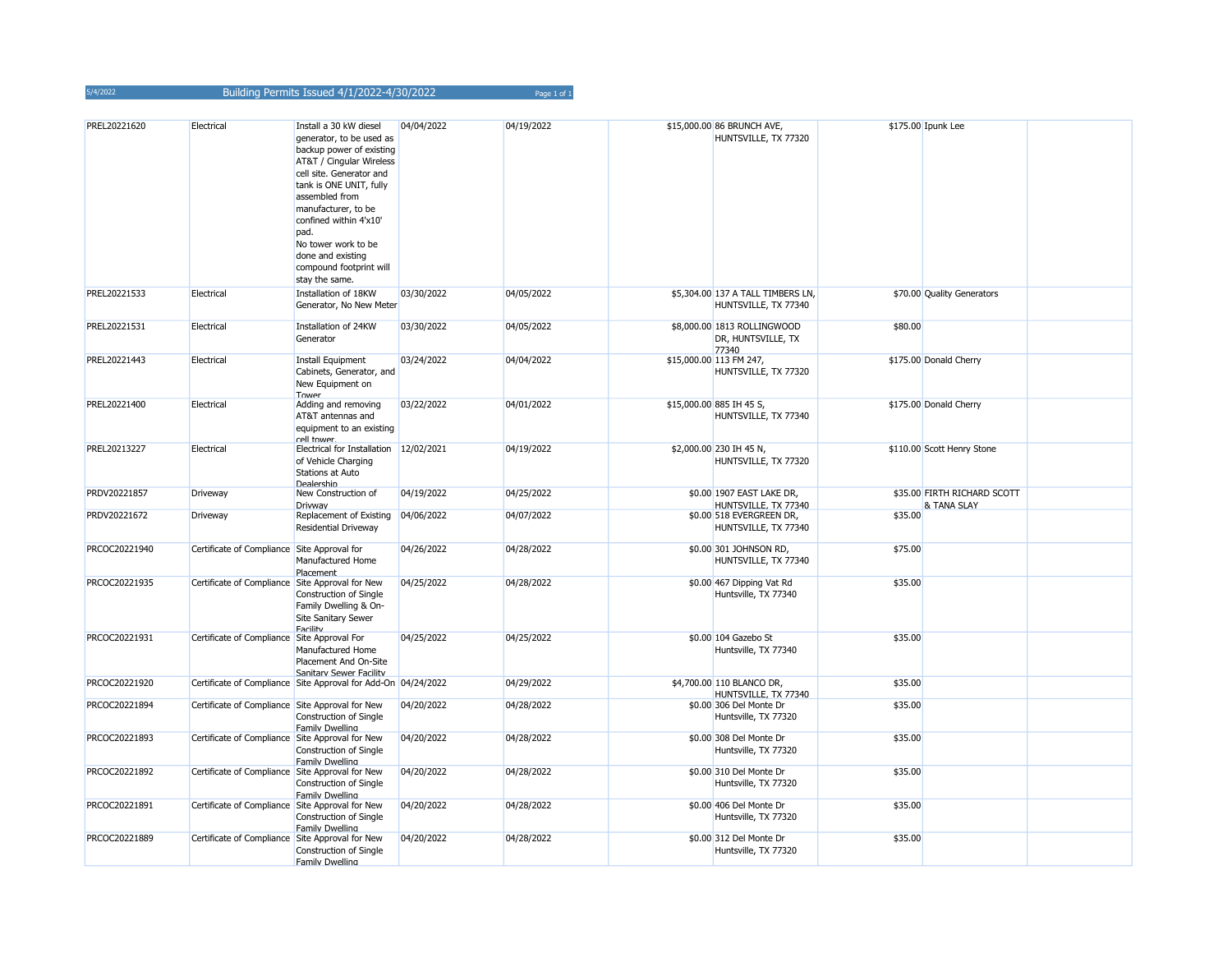| PRCOC20221887 | Certificate of Compliance Site Approval for New | <b>Construction of Single</b><br>Family Dwelling                                                         | 04/20/2022 | 04/28/2022 | \$0.00 314 Del Monte Dr<br>Huntsville, TX 77320   | \$35.00 |                                          |  |
|---------------|-------------------------------------------------|----------------------------------------------------------------------------------------------------------|------------|------------|---------------------------------------------------|---------|------------------------------------------|--|
| PRCOC20221886 | Certificate of Compliance Site Approval for New | <b>Construction of Single</b><br>Family Dwelling                                                         | 04/20/2022 | 04/28/2022 | \$0.00 402 Del Monte Dr<br>Huntsville, TX 77320   | \$35.00 |                                          |  |
| PRCOC20221885 | Certificate of Compliance Site Approval for New | <b>Construction of Single</b><br>Family Dwelling                                                         | 04/20/2022 | 04/28/2022 | \$0.00 404 Del Monte Dr<br>Huntsville, TX 77320   | \$35.00 |                                          |  |
| PRCOC20221882 | Certificate of Compliance Site Approval for New | <b>Construction of Single</b><br>Family Dwelling                                                         | 04/20/2022 | 04/28/2022 | \$0.00 408 Del Monte Dr<br>Huntsville, TX 77320   | \$35.00 |                                          |  |
| PRCOC20221880 | Certificate of Compliance Site Approval for New | <b>Construction of Single</b><br>Family Dwelling                                                         | 04/20/2022 | 04/28/2022 | \$0.00 410 Del Monte Dr<br>Huntsville, TX 77320   | \$35.00 |                                          |  |
| PRCOC20221879 | Certificate of Compliance Site Approval for New | <b>Construction of Single</b><br>Family Dwelling                                                         | 04/20/2022 | 04/28/2022 | \$0.00 412 Del Monte Dr<br>Huntsville, TX 77320   | \$35.00 |                                          |  |
| PRCOC20221878 | Certificate of Compliance Site Approval for New | Construction of Single<br>Family Dwelling                                                                | 04/20/2022 | 04/28/2022 | \$0.00 414 Del Monte Dr<br>Huntsville, TX 77320   | \$35.00 |                                          |  |
| PRCOC20221877 | Certificate of Compliance Site Approval for New | Construction of Single<br>Family Dwelling                                                                | 04/20/2022 | 04/28/2022 | \$0.00 416 Del Monte Dr<br>Huntsville, TX 77320   | \$35.00 |                                          |  |
| PRCOC20221876 | Certificate of Compliance Site Approval for New | <b>Construction of Single</b><br>Family Dwelling                                                         | 04/20/2022 | 04/28/2022 | \$0.00 305 Crown Point Dr<br>Huntsville, TX 77320 | \$35.00 |                                          |  |
| PRCOC20221875 | Certificate of Compliance Site Approval for New | <b>Construction of Single</b><br>Family Dwelling                                                         | 04/20/2022 | 04/28/2022 | \$0.00 307 Crown Point Dr<br>Huntsville, TX 77320 | \$35.00 |                                          |  |
| PRCOC20221874 | Certificate of Compliance Site Approval for New | <b>Construction of Single</b><br>Family Dwelling                                                         | 04/20/2022 | 04/28/2022 | \$0.00 309 Crown Point Dr<br>Huntsville, TX 77320 | \$35.00 |                                          |  |
| PRCOC20221873 | Certificate of Compliance Site Approval for New | <b>Construction of Single</b><br>Family Dwelling                                                         | 04/20/2022 | 04/28/2022 | \$0.00 401 Crown Point Dr<br>Huntsville, TX 77320 | \$35.00 |                                          |  |
| PRCOC20221872 | Certificate of Compliance Site Approval for New | Construction of Single<br><b>Family Dwelling</b>                                                         | 04/20/2022 | 04/28/2022 | \$0.00 403 Crown Point Dr<br>Huntsville, TX 77320 | \$35.00 |                                          |  |
| PRCOC20221871 |                                                 | Certificate of Compliance Site Approval of On-Site<br>Sanitary Sewer Facility.                           | 04/20/2022 | 04/25/2022 | \$0.00 881 FM 247                                 | \$35.00 |                                          |  |
| PRCOC20221870 | Certificate of Compliance Site Approval of      | Placement of<br>Manufactured Home.                                                                       | 04/20/2022 | 04/25/2022 | \$0.00 1211 CRESTHILL,<br>HUNTSVILLE, TX 77340    | \$75.00 |                                          |  |
| PRCOC20221868 | Certificate of Compliance Site Approval of      | Construction of Single-<br>Family Dwelling and On-<br><b>Site Sanitary Sewer</b><br>Facility             | 04/20/2022 | 04/25/2022 | \$0.00 111 Mountain Ct                            |         | \$35.00 Conroe Septic Service            |  |
| PRCOC20221867 | Certificate of Compliance Site Approval for New | Construction of<br><b>Accessory Building</b>                                                             | 04/20/2022 | 04/25/2022 | \$0.00 937 Lonestar Rd<br>Huntsville, TX 77340    | \$35.00 |                                          |  |
| PRCOC20221866 | Certificate of Compliance Site Approval of      | Construction of 2 Single-<br>Family Dwellings, On-Site<br>Sanitary Sewer Facility,<br>and Swimming Pool. | 04/20/2022 | 04/25/2022 | \$0.00 728 Lonestar Rd                            |         | \$35.00 Conroe Septic Service            |  |
| PRCOC20221865 | Certificate of Compliance Site Approval of      | Construction of New<br>Single-Family Dwelling<br>and On-Site Sanitary<br><b>Sewer Facility</b>           | 04/20/2022 | 04/25/2022 | \$0.00 227 Rim Rock Rd                            |         | \$35.00 Conroe Septic Service            |  |
| PRCOC20221863 | Certificate of Compliance Site Approval of      | Construction of<br>Swimming Pool.                                                                        | 04/20/2022 | 04/22/2022 | \$0.00 2523 AVE M,<br>HUNTSVILLE, TX 77340        |         | \$35.00 Texas Coast Fountains &<br>Pools |  |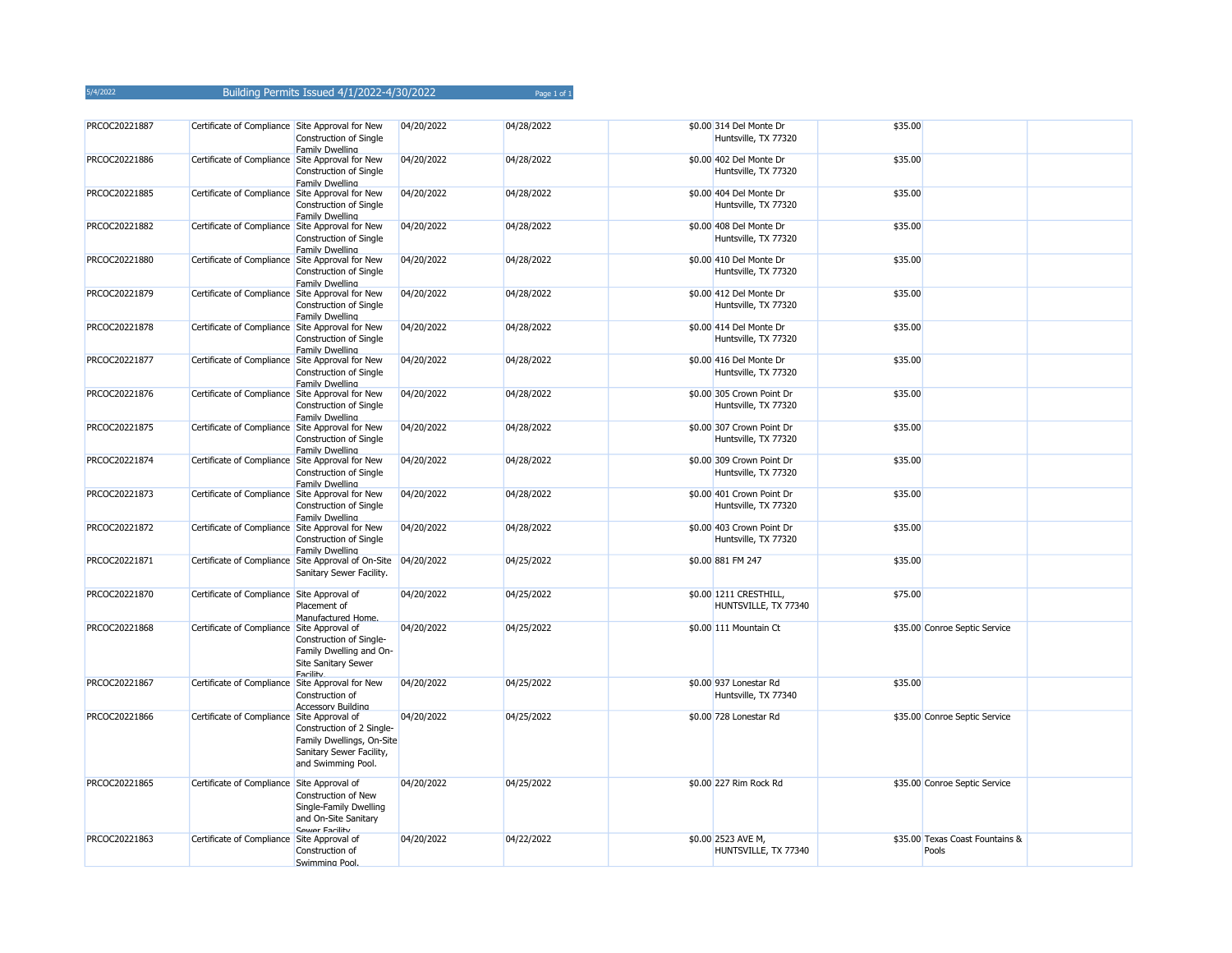| PRCOC20221862 | Certificate of Compliance Site Approval of         | Construction of Storage<br>Building.                                                                                                  | 04/20/2022 | 04/21/2022 | \$0.00 123 EAST MOSLEY LN,<br>HUNTSVILLE, TX 77340   | \$35.00                    |  |
|---------------|----------------------------------------------------|---------------------------------------------------------------------------------------------------------------------------------------|------------|------------|------------------------------------------------------|----------------------------|--|
| PRCOC20221795 | Certificate of Compliance Site Approval of Single- | Family Dwelling and On-<br><b>Site Sanitary Sewer</b><br><b>Facility</b>                                                              | 04/14/2022 | 04/22/2022 | \$0.00 120 Ruger Rd                                  | \$35.00 Rvision Homes      |  |
| PRCOC20221794 |                                                    | Certificate of Compliance Site Approval of Single-<br>Family Dwelling,<br>Detached Garage, and<br>On-Site Sanitary Sewer<br>Facility. | 04/14/2022 | 04/22/2022 | \$0.00 122 SKY OAK LN,<br>HUNTSVILLE, TX 77340       | \$35.00 AES Septic         |  |
| PRCOC20221733 | Certificate of Compliance Site Approval for New    | Construction of Single<br>Family Dwelling & On-<br><b>Site Sanitary Sewer</b><br>Facility                                             | 04/11/2022 | 04/13/2022 | \$0.00 110 Branding Iron Rd<br>Huntsville, TX 77340  | \$35.00                    |  |
| PRCOC20221731 | Certificate of Compliance Site Approval for New    | Construction of Single<br>Family Dwelling & On-<br><b>Site Sanitary Sewer</b><br>Facility                                             | 04/11/2022 | 04/12/2022 | \$0.00 161 WINDMILL RD,<br>HUNTSVILLE, TX 77340      | \$35.00                    |  |
| PRCOC20221729 | Certificate of Compliance Site Approval for New    | Construction of<br><b>Apartment Complex</b>                                                                                           | 04/11/2022 | 04/12/2022 | \$0.00 409 BETO ST,<br>HUNTSVILLE, TX 77340          | \$35.00                    |  |
| PRCOC20221727 | Certificate of Compliance Site Approval for New    | Construction of Single<br>Family Dwelling & On-<br><b>Site Sanitary Sewer</b><br><b>Facility</b>                                      | 04/11/2022 | 04/13/2022 | \$0.00 111 RED HAWK RD,<br>HUNTSVILLE, TX 77340      | \$35.00                    |  |
| PRCOC20221726 |                                                    | Certificate of Compliance Site Approval for Building 04/11/2022<br>Addition                                                           |            | 04/27/2022 | \$0.00 810 IH 45 N,<br>HUNTSVILLE, TX 77320          | \$35.00 L D F Construction |  |
| PRCOC20221725 | Certificate of Compliance Site Approval for New    | Construction of Single<br>Family Dwelling & On-<br><b>Site Sanitary Sewer</b><br>Facility                                             | 04/11/2022 | 04/12/2022 | \$0.00 936 Lonestar Rd<br>Huntsville, TX 77340       | \$35.00                    |  |
| PRCOC20221724 | Certificate of Compliance Site Approval for New    | Construction of<br>Accessory Building & On-<br><b>Site Sanitary Sewer</b><br>Facility                                                 | 04/11/2022 | 04/12/2022 | \$0.00 145 Robinson Creek Rd<br>Huntsville, TX 77340 | \$35.00                    |  |
| PRCOC20221723 | Certificate of Compliance Site Approval for New    | Construction of Single<br>Family Dwelling & On-<br><b>Site Sanitary Sewer</b><br>Facility                                             | 04/11/2022 | 04/12/2022 | \$0.00 206 Hadley Creek Bend<br>Huntsville, TX 77320 | \$35.00                    |  |
| PRCOC20221722 | Certificate of Compliance Site Approval for New    | Construction of Single<br>Family Dwelling, On-Site<br>Sanitary Sewer Facility,<br>Swimming Pool, &<br><b>Accessory Building</b>       | 04/11/2022 | 04/20/2022 | \$0.00 222 Branding Iron Rd<br>Huntsville, TX 77340  | \$35.00                    |  |
| PRCOC20221721 | Certificate of Compliance Site Approval for New    | Construction of<br>Accessory Building,<br>Driveway, & On-Site<br><b>Sanitary Sewer Facility</b>                                       | 04/11/2022 | 04/12/2022 | \$0.00 9 Highland Cir Huntsville,<br>TX 77320        | \$35.00                    |  |
| PRCOC20221676 | Certificate of Compliance Site Approval for New    | Construction of (2) Single<br>Family Dwellings with On-<br><b>Site Sanitary Sewer</b><br>Facility                                     | 04/06/2022 | 04/12/2022 | \$0.00 8053 SH 75 S Huntsville,<br>TX 77340          | \$35.00                    |  |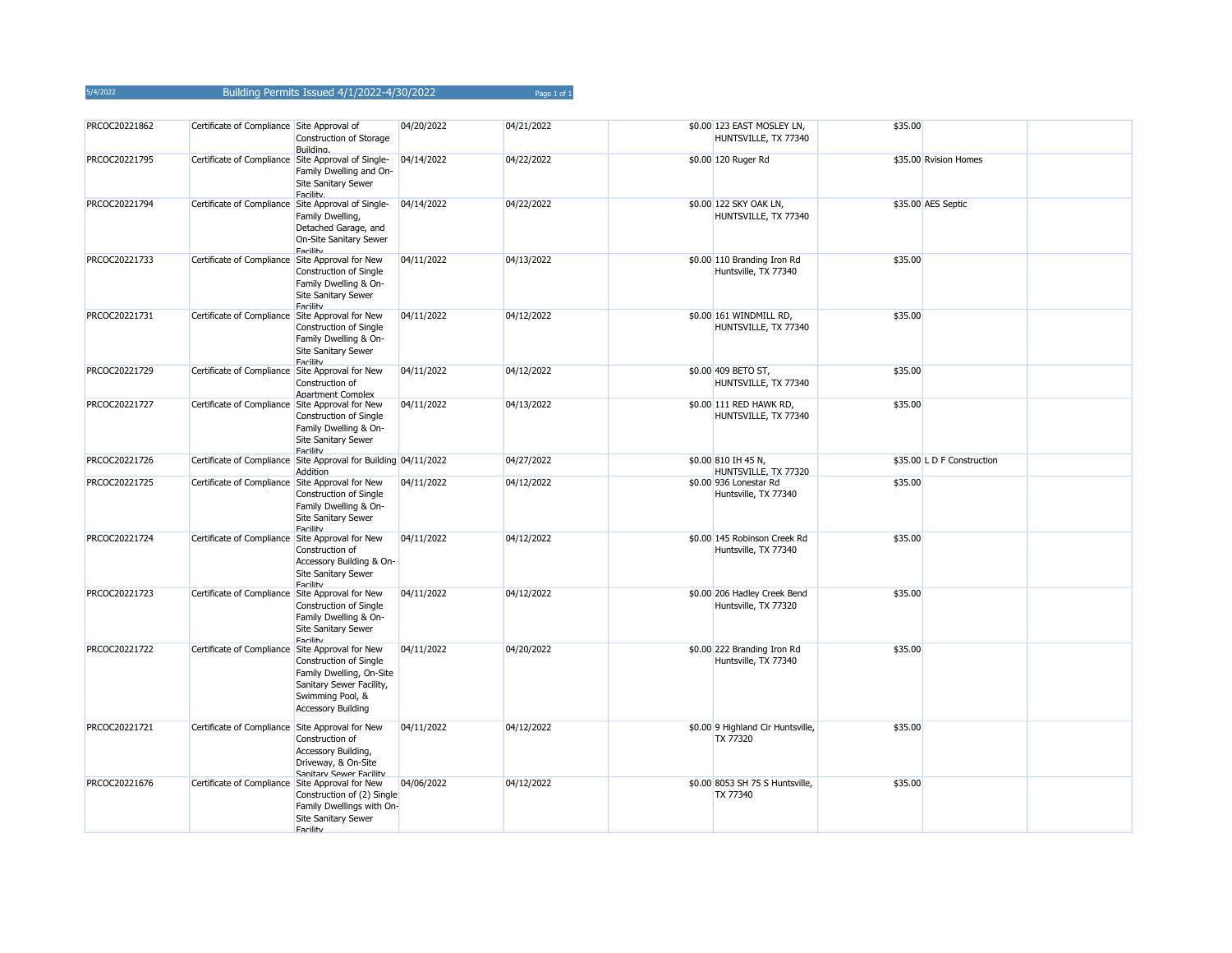| PRCOC20221675 | Certificate of Compliance Site Approval for New | Construction of Single<br>Family Dwelling, Guest<br>House, Accessory<br>Building, Swimming Pool,<br>& On-Site Sanitary Sewer<br><b>Facility</b> | 04/06/2022 | 04/06/2022 | \$0.00 508 Lonestar Rd<br>Huntsville, TX 77340     | \$35.00 |  |
|---------------|-------------------------------------------------|-------------------------------------------------------------------------------------------------------------------------------------------------|------------|------------|----------------------------------------------------|---------|--|
| PRCOC20221673 | Certificate of Compliance Site Approval for New | Construction of Single<br>Family Dwelling & On-<br><b>Site Sanitary Sewer</b><br>Facility                                                       | 04/06/2022 | 04/07/2022 | \$0.00 19 Catalina Rd<br>Huntsville, TX 77340      | \$35.00 |  |
| PRCOC20221671 | Certificate of Compliance Site Approval for New | <b>Construction of Single</b><br>Family Dwelling with On-<br><b>Site Sanitary Sewer</b><br>Facility                                             | 04/06/2022 | 04/11/2022 | \$0.00 156 HEREFORD TRAIL,<br>HUNTSVILLE, TX 77340 | \$35.00 |  |
| PRCOC20221669 | Certificate of Compliance Site Approval for New | Construction of 30' x 30'<br><b>Accessory Building</b>                                                                                          | 04/06/2022 | 04/07/2022 | \$0.00 44 Noah Dr Huntsville,<br><b>TX 77320</b>   | \$35.00 |  |
| PRCOC20221668 | Certificate of Compliance Site Approval for New | Construction of Single<br>Family Dwelling & On-<br><b>Site Sanitary Sewer</b><br>Facility                                                       | 04/06/2022 | 04/06/2022 | \$0.00 165 Remington Rd<br>Huntsville, TX 77340    | \$35.00 |  |
| PRCOC20221667 | Certificate of Compliance Site Approval for New | Construction of<br>Commercial Building                                                                                                          | 04/06/2022 | 04/07/2022 | \$0.00 7553 SH 75 S,<br>HUNTSVILLE, TX 77340       | \$35.00 |  |
| PRCOC20221666 | Certificate of Compliance Site Approval for New | Construction of Single<br>Family Dwelling                                                                                                       | 04/06/2022 | 04/12/2022 | \$0.00 1400 RIVER OAKS DR,<br>HUNTSVILLE, TX 77340 | \$35.00 |  |
| PRCOC20221665 | Certificate of Compliance Site Approval for     | Placement of<br>Manufactured Home in<br><b>MHP</b>                                                                                              | 04/06/2022 | 04/08/2022 | \$0.00 110 SARA LN,<br>HUNTSVILLE, TX 77340        | \$75.00 |  |
| PRCOC20221536 | Certificate of Compliance Site Approval for New | Installation of On-Site<br>Sanitary Sewer Facility to<br>Renlace Existing                                                                       | 03/31/2022 | 04/01/2022 | \$0.00 22 Mike Beth Cir<br>Huntsville, TX 77320    | \$35.00 |  |
| PRCOC20221497 | Certificate of Compliance Site Approval for New | Construction of Single<br>Family Dwelling with City<br>of Huntsville Water &<br>Sewer Service                                                   | 03/29/2022 | 04/04/2022 | \$0.00 101 CROWN POINT DR,<br>HUNTSVILLE, TX 77320 | \$35.00 |  |
| PRCOC20221496 | Certificate of Compliance Site Approval for New | Construction of Single<br>Family Dwelling with City<br>of Huntsville Water &<br>Sewer Service                                                   | 03/29/2022 | 04/04/2022 | \$0.00 103 CROWN POINT DR,<br>HUNTSVILLE, TX 77320 | \$35.00 |  |
| PRCOC20221494 | Certificate of Compliance Site Approval for New | <b>Construction of Single</b><br>Family Dwelling with City<br>of Huntsville Water &<br><b>SAWAR SARVICA</b>                                     | 03/29/2022 | 04/04/2022 | \$0.00 119 AVALON DR,<br>HUNTSVILLE, TX 77320      | \$35.00 |  |
| PRCOC20221493 | Certificate of Compliance Site Approval for New | Construction of Single<br>Family Dwelling with City<br>of Huntsville Water &<br><b>SAWAR SARVICA</b>                                            | 03/29/2022 | 04/04/2022 | \$0.00 121 AVALON DR,<br>HUNTSVILLE, TX 77320      | \$35.00 |  |
| PRCOC20221492 | Certificate of Compliance Site Approval for New | Construction of Single<br>Family Dwelling with City<br>of Huntsville Water &<br><b>Sewer Service</b>                                            | 03/29/2022 | 04/04/2022 | \$0.00 122 AVALON DR,<br>HUNTSVILLE, TX 77320      | \$35.00 |  |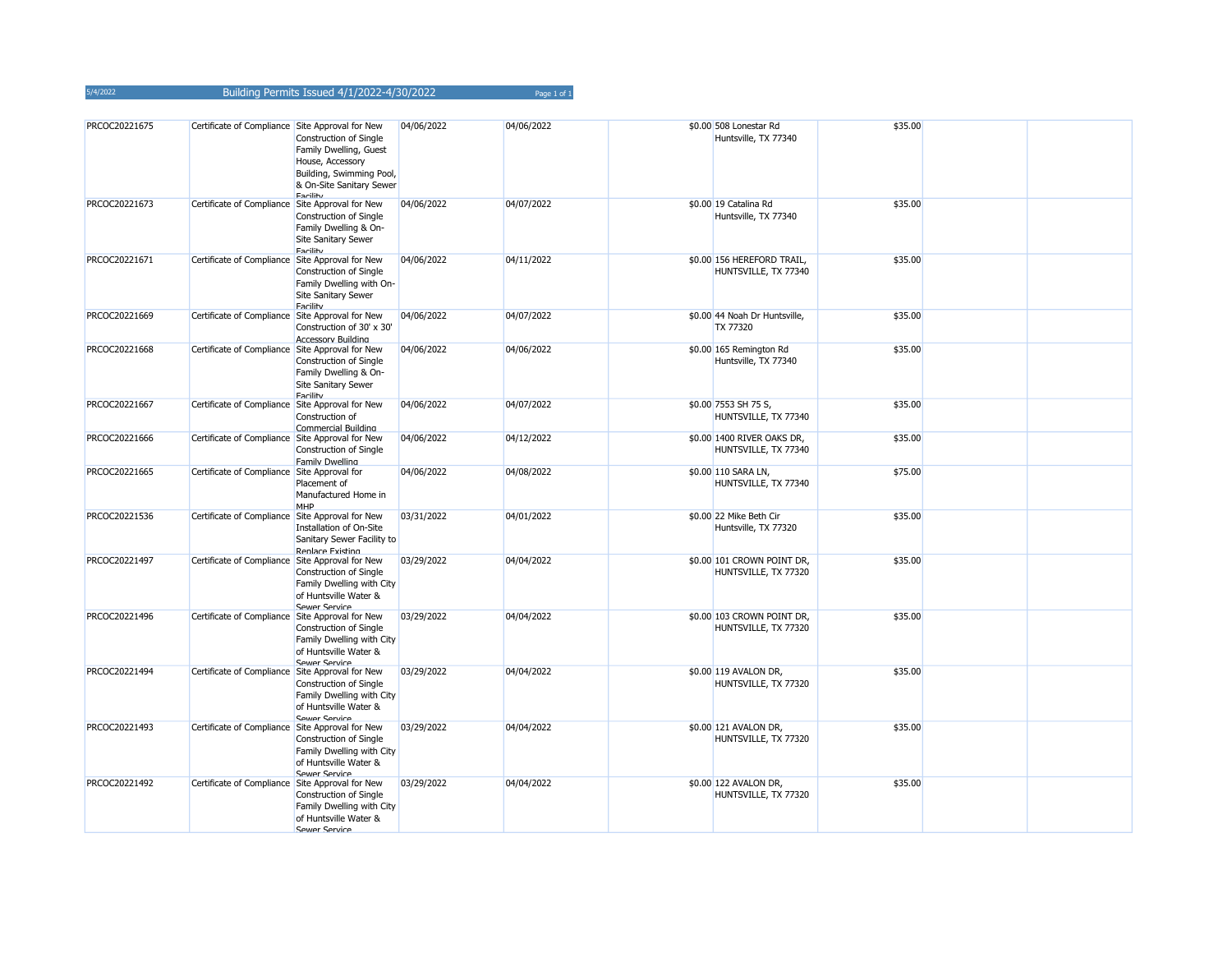| PRCOC20221491 | Certificate of Compliance Site Approval for New | <b>Construction of Single</b><br>Family Dwelling with City<br>of Huntsville Water &<br><b>SAWAR SARVICA</b> | 03/29/2022 | 04/04/2022 | \$0.00 120 AVALON DR,<br>HUNTSVILLE, TX 77320       | \$35.00 |                        |  |
|---------------|-------------------------------------------------|-------------------------------------------------------------------------------------------------------------|------------|------------|-----------------------------------------------------|---------|------------------------|--|
| PRCOC20221469 | Certificate of Compliance Site Approval for New | Construction of<br>Commercial Building                                                                      | 03/25/2022 | 04/04/2022 | \$0.00 420 FM 2821 W,<br>HUNTSVILLE, TX 77320       | \$35.00 |                        |  |
| PRCOC20221468 | Certificate of Compliance Site Approval for     | Residential Add-On                                                                                          | 03/25/2022 | 04/05/2022 | \$0.00 620 AUGUSTA DR,<br>HUNTSVILLE, TX 77340      | \$35.00 |                        |  |
| PRCOC20221465 | Certificate of Compliance Site Approval for New | <b>Construction of Single</b><br>Family Dwelling with City<br>of Huntsville Water &<br><b>SAWAR SATVICA</b> | 03/25/2022 | 04/22/2022 | \$0.00 106 CAPE BUFFALO DR,<br>HUNTSVILLE, TX 77320 | \$35.00 |                        |  |
| PRCOC20221464 | Certificate of Compliance Site Approval for New | Construction of Single<br>Family Dwelling with City<br>of Huntsville Water &<br><b>SAWAR SARVICA</b>        | 03/25/2022 | 04/22/2022 | \$0.00 108 CAPE BUFFALO DR,<br>HUNTSVILLE, TX 77320 | \$35.00 |                        |  |
| PRCOC20221457 | Certificate of Compliance Site Approval for New | Construction of Single<br>Family Dwelling with City<br>of Huntsville Water &<br>Sewer Service               | 03/25/2022 | 04/22/2022 | \$0.00 501 BLACK BEAR DR,<br>HUNTSVILLE, TX 77320   | \$35.00 |                        |  |
| PRCOC20221456 | Certificate of Compliance Site Approval for New | Construction of Single<br>Family Dwelling with City<br>of Huntsville Water &<br><b>SAWAR SArvice</b>        | 03/25/2022 | 04/22/2022 | \$0.00 503 BLACK BEAR DR.<br>HUNTSVILLE, TX 77320   | \$35.00 |                        |  |
| PRCOC20221454 | Certificate of Compliance Site Approval for New | Construction of Single<br>Family Dwelling with City<br>of Huntsville Water &<br>Sewer Service               | 03/25/2022 | 04/22/2022 | \$0.00 505 BLACK BEAR DR,<br>HUNTSVILLE, TX 77320   | \$35.00 |                        |  |
| PRCOC20221449 | Certificate of Compliance Site Approval for New | <b>Construction of Single</b><br>Family Dwelling with City<br>of Huntsville Water &<br><b>Sewer Service</b> | 03/25/2022 | 04/22/2022 | \$0.00 507 BLACK BEAR DR,<br>HUNTSVILLE, TX 77320   | \$35.00 |                        |  |
| PRCOC20221448 | Certificate of Compliance Site Approval for New | Construction of Single<br>Family Dwelling with City<br>of Huntsville Water &<br><b>SAWAR SARVICA</b>        | 03/25/2022 | 04/22/2022 | \$0.00 508 BLACK BEAR DR,<br>HUNTSVILLE, TX 77320   | \$35.00 |                        |  |
| PRCOC20221447 | Certificate of Compliance Site Approval for New | Construction of Single<br>Family Dwelling with City<br>of Huntsville Water &<br><b>Sewer Service</b>        | 03/25/2022 | 04/22/2022 | \$0.00 509 BLACK BEAR DR,<br>HUNTSVILLE, TX 77320   | \$35.00 |                        |  |
| PRCOC20221413 | Certificate of Compliance Site Approval for New | Construction of<br><b>Residential Swimming</b><br>Pool                                                      | 03/22/2022 | 04/01/2022 | \$0.00 834 Lonestar Rd<br>Huntsville, TX 77340      | \$35.00 |                        |  |
| PRCOC20221408 | Certificate of Compliance Change of Use from    | Residential to<br>Commercial & Site<br>Annroval for Driveway                                                | 03/22/2022 | 04/01/2022 | \$0.00 1014 AVE J,<br>HUNTSVILLE, TX 77320          | \$35.00 |                        |  |
| PRCOC20221402 | Certificate of Compliance Site Approval for New | <b>Construction of Single</b><br>Family Dwelling                                                            | 03/22/2022 | 04/18/2022 | \$0.00 225 EVERGREEN DR,<br>HUNTSVILLE, TX 77340    | \$35.00 |                        |  |
| PRCOC20220888 | Certificate of Compliance Site Approval for New | Construction of Single<br>Family Dwelling                                                                   | 02/23/2022 | 04/18/2022 | \$0.00 2968 A MIMOSA LN,<br>HUNTSVILLE, TX 77340    | \$35.00 |                        |  |
| PRCOC20220700 | Certificate of Compliance Site Approval for New | Construction of Single<br><b>Family Dwelling</b>                                                            | 02/10/2022 | 04/13/2022 | \$0.00 302 PECOS DR,<br>HUNTSVILLE, TX 77320        |         | \$35.00 DeDe Remington |  |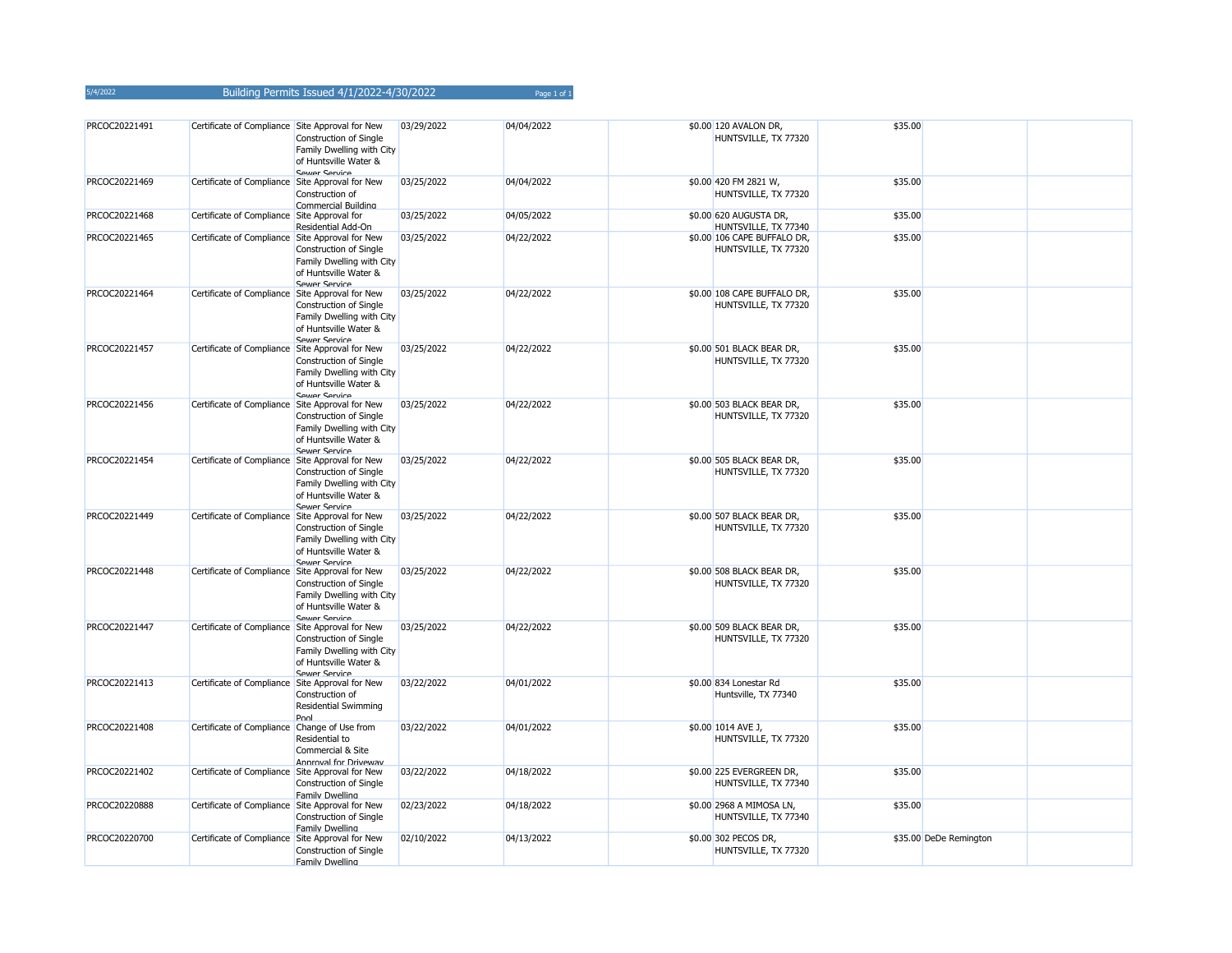| PRCOC20220699 | Certificate of Compliance Site Approval for New         | <b>Construction of Single</b><br>Family Dwelling                       | 02/10/2022 | 04/13/2022 | \$0.00 238 PECOS DR,<br>HUNTSVILLE, TX 77320              |          | \$35.00 DeDe Remington                     |  |
|---------------|---------------------------------------------------------|------------------------------------------------------------------------|------------|------------|-----------------------------------------------------------|----------|--------------------------------------------|--|
| PRCOC20220698 | Certificate of Compliance Site Approval for New         | <b>Construction of Single</b><br><b>Family Dwelling</b>                | 02/10/2022 | 04/13/2022 | \$0.00 236 PECOS DR,<br>HUNTSVILLE, TX 77320              |          | \$35.00 DeDe Remington                     |  |
| PRCOC20220697 | Certificate of Compliance Site Approval for New         | <b>Construction of Single</b><br>Family Dwelling                       | 02/10/2022 | 04/13/2022 | \$0.00 234 PECOS DR,<br>HUNTSVILLE, TX 77320              |          | \$35.00 DeDe Remington                     |  |
| PRCOC20220696 |                                                         | Certificate of Compliance Site Approval for Single<br>Family Dwelling. | 02/10/2022 | 04/13/2022 | \$0.00 232 PECOS DR,<br>HUNTSVILLE, TX 77320              |          | \$35.00 DeDe Remington                     |  |
| PRCOC20220297 | Certificate of Compliance Site Approval for New         | Construction of Multi-<br><b>Family Dwellings</b><br>(Dunlexes)        | 01/21/2022 | 04/12/2022 | \$0.00 1149 E SOUTHWOOD<br>DR, HUNTSVILLE, TX<br>77340    | \$35.00  |                                            |  |
| PRCOC20220260 | Certificate of Compliance Site Approval for New         | <b>Commercial Building</b><br>Construction                             | 01/20/2022 | 04/12/2022 | \$0.00 2501 SAM HOUSTON<br>AVE, HUNTSVILLE, TX<br>77340   | \$35.00  |                                            |  |
| PRCOC20212913 | Certificate of Compliance Site Approval For Pool        | House, Add-On, Carport,<br>Swimming Pool, &<br>Driveway                | 11/11/2021 | 04/25/2022 | \$0.00 1907 EAST LAKE DR,<br>HUNTSVILLE, TX 77340         |          | \$35.00 FIRTH RICHARD SCOTT<br>& TANA SLAY |  |
| PRCAP20221227 | Commercial Annual Pool<br>Permit                        | <b>Woodhollow Apts Pool</b>                                            | 03/09/2022 | 04/04/2022 | \$0.00 2451 LAKE RD,<br>HUNTSVILLE, TX 77340              | \$100.00 |                                            |  |
| PRCAP20221226 | Commercial Annual Pool<br>Permit                        | Woodcreek Apts Pool                                                    | 03/09/2022 | 04/28/2022 | \$0.00 1235 JOSEY ST,<br>HUNTSVILLE, TX 77340             | \$100.00 |                                            |  |
| PRCAP20221157 | Commercial Annual Pool<br>Permit                        | Studio 6 Pool                                                          | 03/04/2022 | 04/29/2022 | \$0.00 613 IH 45 S,<br>HUNTSVILLE, TX 77340               | \$100.00 |                                            |  |
| PRCAP20221154 | Commercial Annual Pool Super 8 Motel Pool<br>Permit     |                                                                        | 03/04/2022 | 04/14/2022 | \$0.00 3121 MONTGOMERY RD,<br>HUNTSVILLE, TX 77340        |          | \$100.00 Jay Ho Ambe, Inc                  |  |
| PRCAP20221137 | <b>Commercial Annual Pool</b><br>Permit                 | <b>Highland Townhomes</b><br>Pool                                      | 03/04/2022 | 04/21/2022 | \$0.00 1905 NORMAL PARK DR,<br>HUNTSVILLE, TX 77340       | \$100.00 |                                            |  |
| PRCAP20221134 | Permit                                                  | Commercial Annual Pool Forest Gate Apts Pool #2 03/04/2022             |            | 04/28/2022 | \$0.00 196 IH 45 N,<br>HUNTSVILLE, TX 77320               | \$100.00 |                                            |  |
| PRCAP20221133 | Commercial Annual Pool Forest Gate Apts Pool<br>Permit  |                                                                        | 03/04/2022 | 04/28/2022 | \$0.00 196 IH 45 N,<br>HUNTSVILLE, TX 77320               | \$100.00 |                                            |  |
| PRCAP20221129 | Commercial Annual Pool Encore Apts South Pool<br>Permit |                                                                        | 03/04/2022 | 04/08/2022 | \$0.00 1410 NOTTINGHAM ST,<br>HUNTSVILLE, TX 77340        | \$100.00 |                                            |  |
| PRCAP20221126 | Commercial Annual Pool Encore Apts North Pool<br>Permit |                                                                        | 03/04/2022 | 04/08/2022 | \$0.00 1410 NOTTINGHAM ST,<br>HUNTSVILLE, TX 77340        | \$100.00 |                                            |  |
| PRCAP20221120 | Permit                                                  | Commercial Annual Pool The Connection Apts Spa 03/04/2022              |            | 04/01/2022 | \$0.00 2540 PINE SHADOWS<br>DR, HUNTSVILLE, TX<br>77320   | \$100.00 |                                            |  |
| PRCAP20221119 | Commercial Annual Pool The Connection Apts<br>Permit    | <b>Volleyball Pool</b>                                                 | 03/04/2022 | 04/01/2022 | \$0.00 2540 PINE SHADOWS<br>DR, HUNTSVILLE, TX<br>77320   | \$100.00 |                                            |  |
| PRCAP20221118 | Commercial Annual Pool<br>Permit                        | The Connection Apts<br>House/Office Pool                               | 03/04/2022 | 04/01/2022 | \$0.00 2537 PINE SHADOWS<br>DR, HUNTSVILLE, TX<br>77320   | \$100.00 |                                            |  |
| PRCAP20221116 | <b>Commercial Annual Pool</b><br>Permit                 | The Connection Apts Lap 03/04/2022<br>Pool                             |            | 04/01/2022 | \$0.00 2540 PINE SHADOWS<br>DR, HUNTSVILLE, TX<br>77320   | \$100.00 |                                            |  |
| PRCAP20221115 | Commercial Annual Pool<br>Permit                        | The Connection Apts<br><b>Basketball Pool</b>                          | 03/04/2022 | 04/01/2022 | \$0.00 2540 PINE SHADOWS<br>DR, HUNTSVILLE, TX<br>77320   | \$100.00 |                                            |  |
| PRCAP20221110 | Commercial Annual Pool<br>Permit                        | Campus Edge Apts Pool                                                  | 03/03/2022 | 04/08/2022 | \$0.00 2456 MONTGOMERY RD,<br>HUNTSVILLE, TX 77340        | \$100.00 |                                            |  |
| PRCAP20221109 | Commercial Annual Pool<br>Permit                        | Best Western Huntsville<br>Inn Pool                                    | 03/03/2022 | 04/07/2022 | \$0.00 201 WEST HILL PARK<br>CIR, HUNTSVILLE, TX<br>77320 | \$100.00 |                                            |  |
| PRBD20221922  | <b>Building Miscellaneous</b>                           | New Construction of 10'<br>x 22' Covered Awning                        | 04/25/2022 | 04/29/2022 | \$0.00 110 BLANCO DR,<br>HUNTSVILLE, TX 77340             | \$65.00  |                                            |  |
|               |                                                         |                                                                        |            |            |                                                           |          |                                            |  |